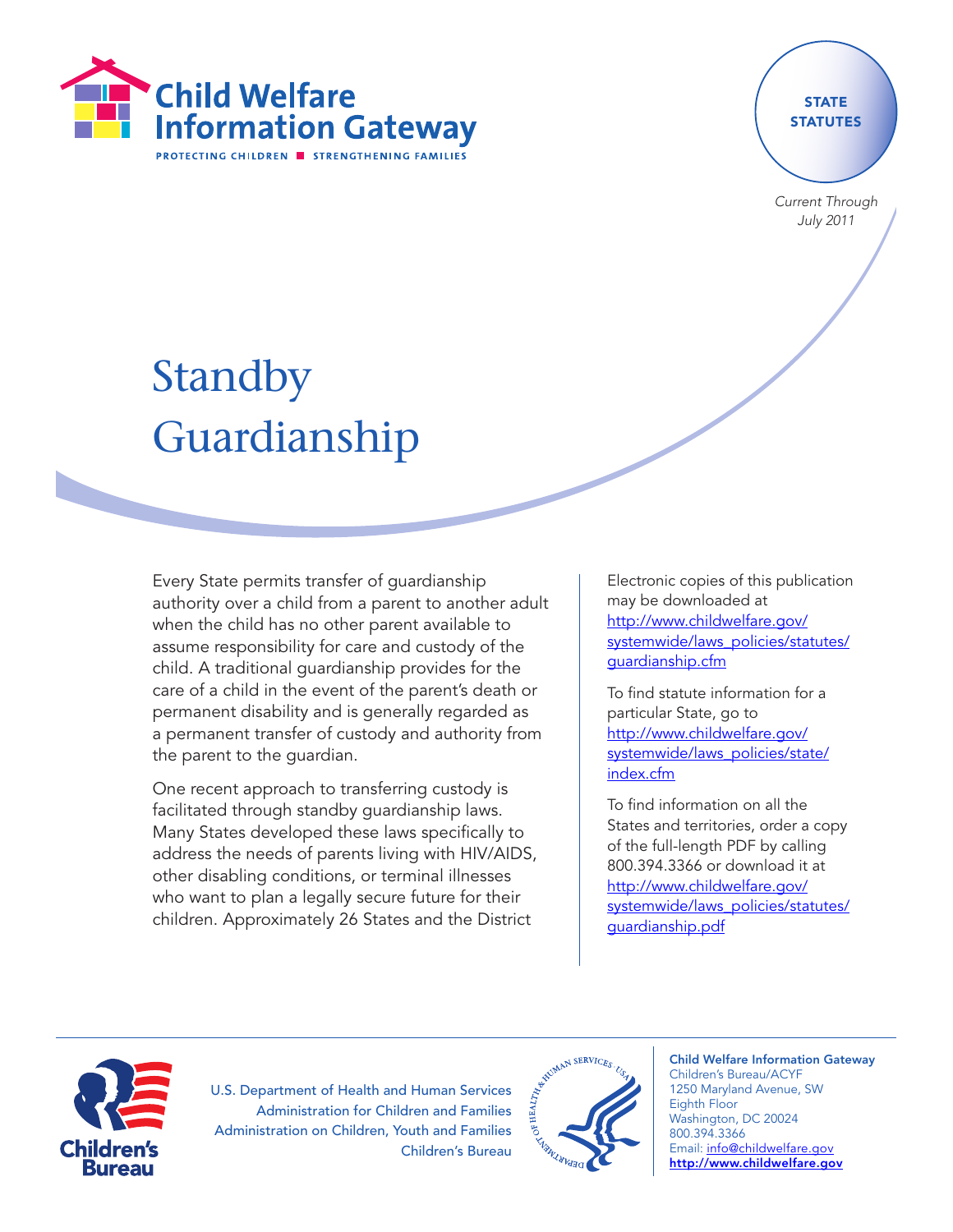of Columbia have made statutory provisions for standby guardianships.1

Most standby guardianship laws include these provisions:

- A parent may designate a certain person to be guardian for his or her children.
- The guardianship may go into effect during the parent's lifetime and may continue after the parent's death.
- The parent retains much control over the guardianship. He or she may determine when it can begin (although it may commence automatically if the parent becomes seriously ill or mentally incapacitated) and can withdraw the authority if the arrangement does not work to the parent's satisfaction.
- The parent shares decision-making responsibility with the guardian. During the parent's lifetime, the guardian is expected to be in the background, embrace responsibility when needed, and step back when the parent is feeling capable.
- The court order for standby guardianship is supported by the authority of a court that has examined facts relevant to the particular family.

Many States allow a parent or legal guardian to nominate a standby guardian regardless of the nominator's health status. However, six States and the District of Columbia preclude such nomination unless the parent is chronically ill or has been diagnosed with a terminal illness.2 In Colorado, Massachusetts, and Wisconsin, the parent must be at significant risk of death or a condition of incapacity that impairs the parent's ability to care for his or her child within 2 years.

Standby guardianship is typically established in one of two ways:

• Six States require the nominating parent to file a petition, followed by a court hearing, prior to the circumstance

Establishing a Standby Guardian

<sup>&</sup>lt;sup>1</sup> The word approximately is used to stress the fact that the States frequently amend their laws. The States that, as of July 2011, have provisions for standby guardianship include Arkansas, California, Colorado, Connecticut, Delaware, Florida, Georgia, Hawaii, Illinois, Iowa, Maryland, Massachusetts, Michigan, Minnesota, Missouri, Nebraska, Nevada, New Jersey, New York, North Carolina, Ohio, Pennsylvania, Tennessee, Virginia, West Virginia, and Wisconsin.

<sup>2</sup> Alabama, California, Nebraska, North Carolina, Virginia, and West Virginia.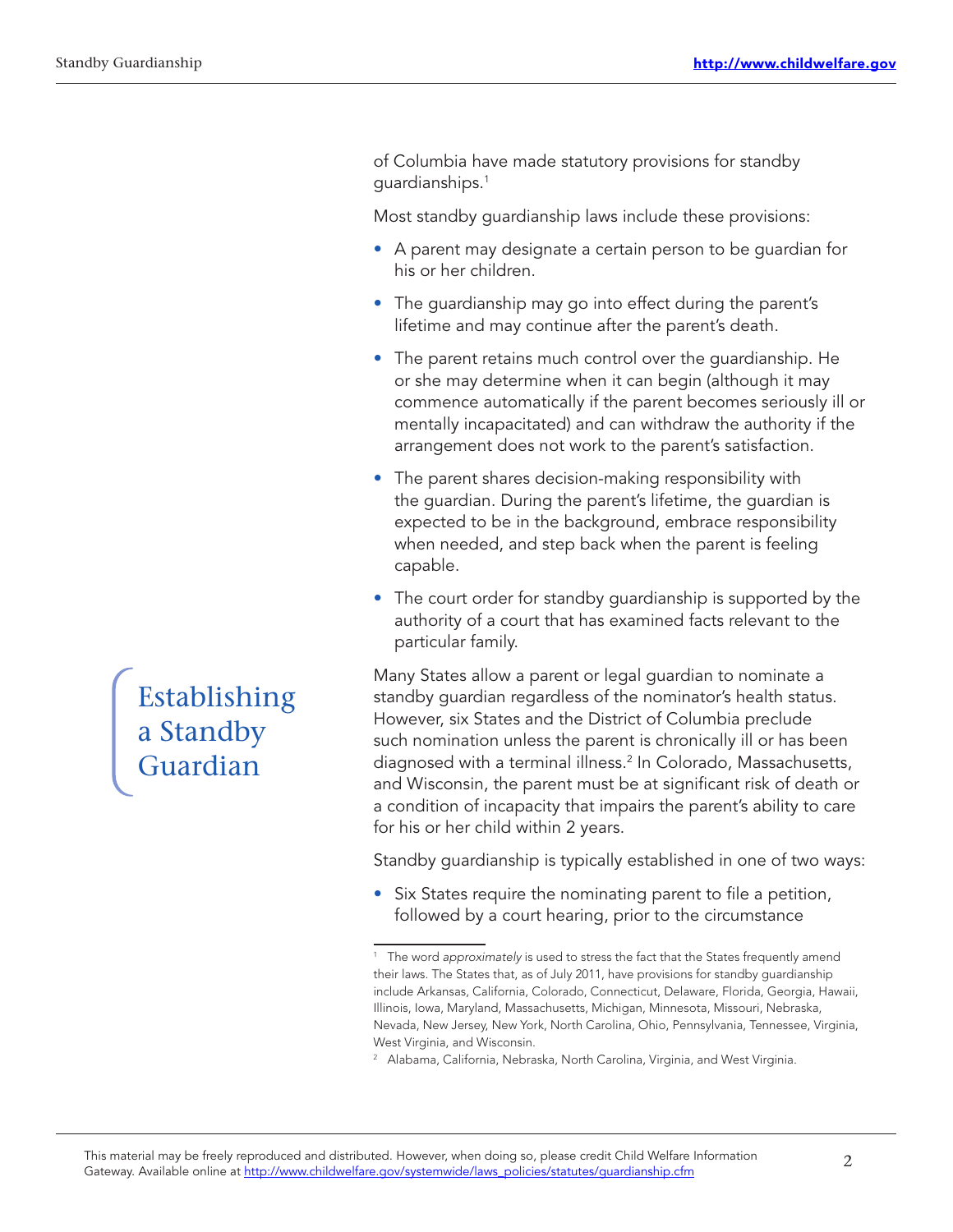(referred to as a "triggering event") that necessitates the standby quardianship.<sup>3</sup>

- Seventeen States and the District of Columbia allow the parent to nominate a standby guardian through a written designation that is signed by two witnesses. The nomination must be affirmed by filing a petition prior to or after the triggering event and by attending a court hearing following the event  $4$
- Nine States allow the parent to use either method to nominate a standby guardian.5
- Tennessee allows parents to designate a standby quardian through a power of attorney without court approval.

When confirming an appointment for a guardian, approximately six States require that a child of a certain age must be notified of the hearing and that the court must consider the child's preferences. The age requirement varies by State.<sup>6</sup>

A triggering event is what must occur to activate the standby guardian's authority. Nineteen States and the District of Columbia define this event as the parent's death, mental incapacity, or physical debilitation.<sup>7</sup> In seven States and the District of Columbia, the parent must provide consent when physical debilitation is the triggering event.8 Nine States and the District of Columbia require that an attending physician document the incapacity or debilitation.9 In eight States, the parent's consent alone is sufficient to activate the guardianship.<sup>10</sup>

Activating the Standby Guardian's Authority

<sup>&</sup>lt;sup>3</sup> Arkansas, Delaware, Iowa, Michigan, Nebraska, and New Jersey.

<sup>&</sup>lt;sup>4</sup> California, Colorado, Connecticut, Florida, Georgia, Hawaii, Illinois, Maryland, Massachusetts, Minnesota, Nevada, New York, North Carolina, Pennsylvania, Virginia, West Virginia, and Wisconsin.

<sup>&</sup>lt;sup>5</sup> California, Illinois, Maryland, Massachusetts, New York, North Carolina, Virginia, West Virginia, and Wisconsin.

<sup>6</sup> In Arkansas, Illinois, Massachusetts, and Nevada, the court must consider the wishes of a child age 14 or older. In Colorado and Virginia, the court must consider the wishes of a child age 12 or older.

<sup>7</sup> Arkansas, California, Colorado, Connecticut, Delaware, Florida, Hawaii, Illinois, Maryland, Massachusetts, Minnesota, Nebraska, New Jersey, New York, North Carolina, Pennsylvania, Virginia, West Virginia, and Wisconsin.

<sup>8</sup> Arkansas, Maryland, Minnesota, Nebraska, North Carolina, Pennsylvania, and Wisconsin.

<sup>9</sup> Colorado, Delaware, Georgia, Hawaii, Massachusetts, New Jersey, New York, North Carolina, and Wisconsin.

<sup>&</sup>lt;sup>10</sup> Illinois, Massachusetts, New York, North Carolina, Pennsylvania, Virginia, West Virginia, and Wisconsin.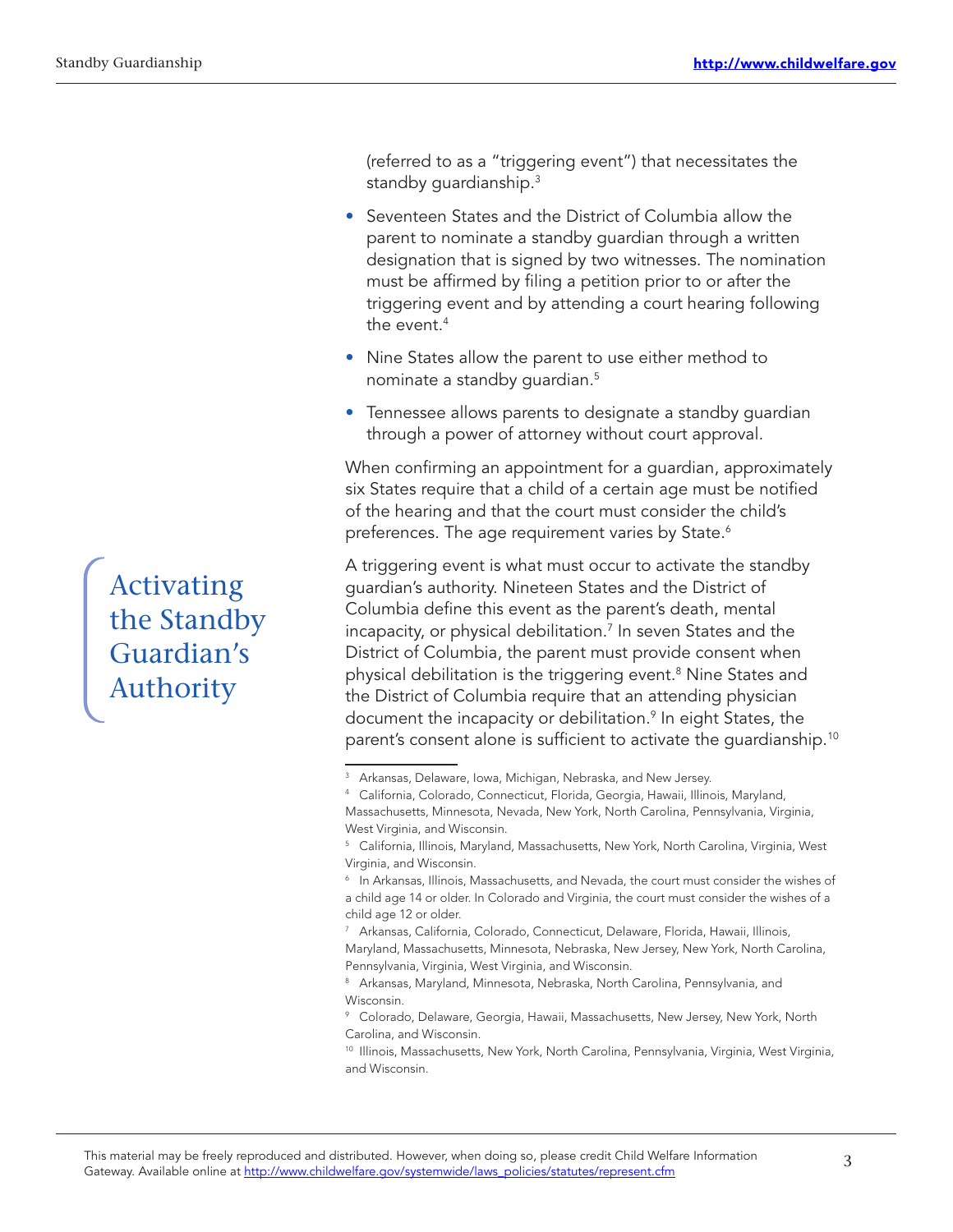Once nominated, the standby guardian is authorized to assume responsibility for the child immediately upon being notified of the occurrence of a triggering event. In 15 States and the District of Columbia, the standby guardian whose nomination was by written designation has a statutorily prescribed amount of time in which to file a petition with the court for official appointment as the child's guardian.<sup>11</sup> In 10 States, the standby guardian who was previously named guardian in a petition to the court must file documents with the court to confirm the appointment of guardianship.12

Approximately 13 States and the District of Columbia require that both parents, if living, consent to the appointment of a standby quardian.<sup>13</sup> Six States require that notice of any hearing regarding the nomination of a guardian be provided to the child's noncustodial parent.<sup>14</sup> In Massachusetts, a noncustodial parent may prevent the appointment of a guardian by filing a written objection with the court within 30 days. Some States allow the court to proceed without the noncustodial parent's consent under the following circumstances:

- The parent's parental rights have been terminated.<sup>15</sup>
- After reasonable efforts have been made to locate the parent, his or her whereabouts remain unknown.<sup>16</sup>
- The parent is unwilling or unable to assume responsibility for care of the child.17

# The Noncustodial Parent

<sup>&</sup>lt;sup>11</sup> A petition must filed within 20 days in Florida; 30 days in Colorado, Hawaii, Massachusetts, Virginia, and West Virginia; 60 days in Illinois, Minnesota, New York, and Pennsylvania; 90 days in Connecticut, the District of Columbia, and North Carolina; 120 days in Georgia; and 180 days in Maryland and Wisconsin.

<sup>&</sup>lt;sup>12</sup> Confirming documents must be filed within 30 days in Delaware, Massachusetts, Virginia, and West Virginia; 60 days in Illinois and New Jersey; and 90 days in Maryland, New York, North Carolina, and Wisconsin.

<sup>13</sup> California, Colorado, Connecticut, Delaware, Florida, Georgia, Illinois, Maryland, Minnesota, Missouri, Nevada, Pennsylvania, and Wisconsin.

<sup>&</sup>lt;sup>14</sup> Colorado, New Jersey, New York, North Carolina, Virginia, and West Virginia.

<sup>&</sup>lt;sup>15</sup> In 12 States and the District of Columbia, including California, Colorado, Connecticut, Delaware, Georgia, Illinois, Maryland, Massachusetts, Minnesota, Nevada, New Jersey, Pennsylvania.

<sup>&</sup>lt;sup>16</sup> In 10 States, including Georgia, Illinois, Maryland, Minnesota, Nevada, New Jersey, Pennsylvania, Virginia, West Virginia, and Wisconsin.

<sup>&</sup>lt;sup>17</sup> In five States, including Illinois, Minnesota, Nevada, Pennsylvania, and Wisconsin.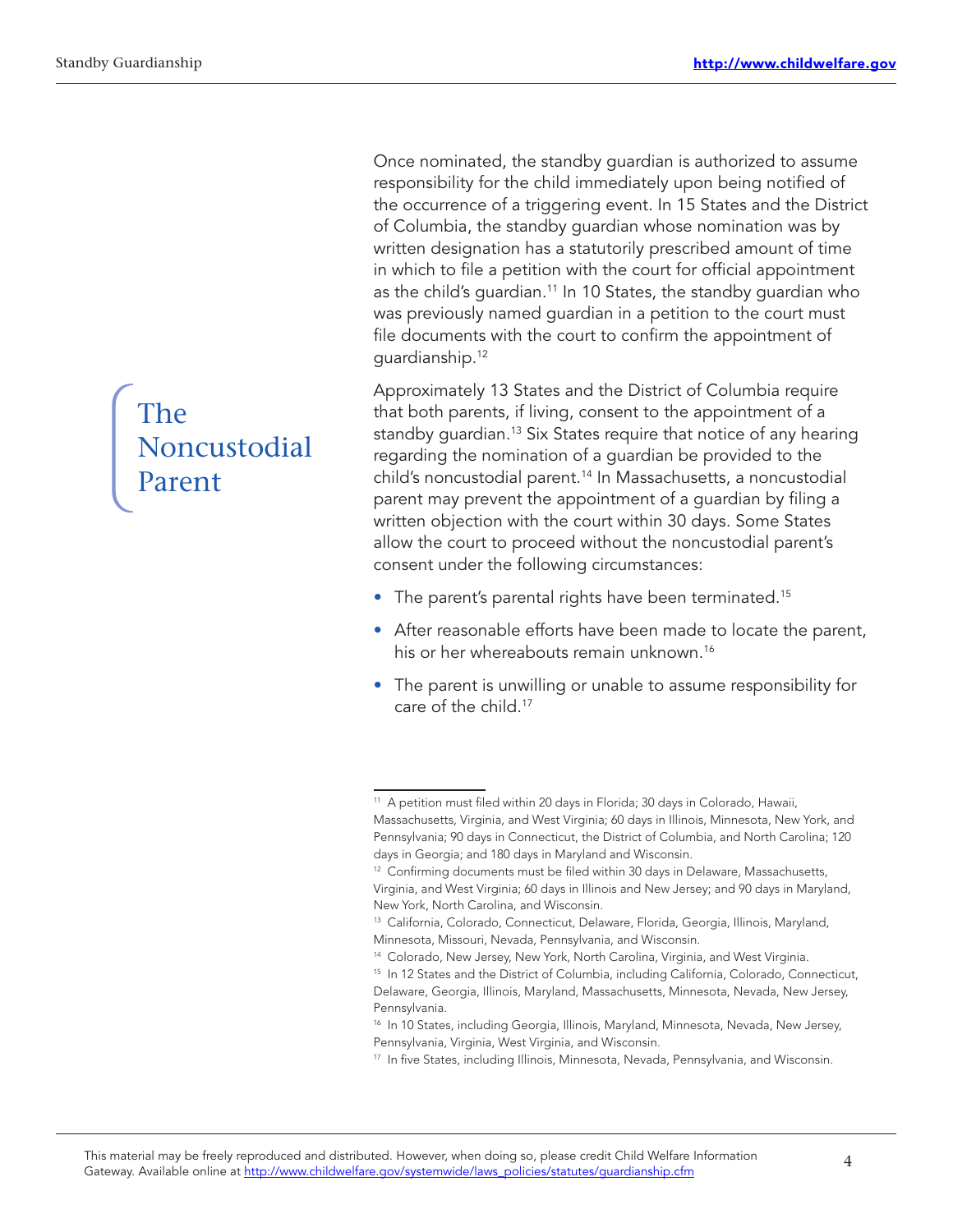## Authority of the Parent vs. the Standby Guardian

# Withdrawing Guardianship

Approximately 10 States and the District of Columbia provide that once a standby guardianship is activated, the standby guardian and parent, while living, have concurrent or shared authority.18 Statutes in 15 States and the District of Columbia specifically state that the commencement of a guardianship does not in any way limit or terminate the parent's parental rights.<sup>19</sup> However, three States provide that once the guardianship is activated, the standby guardian assumes sole authority.<sup>20</sup> In six States and the District of Columbia, a standby guardian's authority becomes inactive upon an attending physician's written certification that the parent is restored to health.<sup>21</sup>

In 15 States and the District of Columbia, when a nomination of a standby guardian has been made by written designation, the parent may revoke the designation by informing the standby guardian in writing.<sup>22</sup> After an appointment has been approved by the court, 13 States and the District of Columbia require that a written revocation be filed with the court and that the standby guardian be notified in writing.<sup>23</sup> In eight States and the District of Columbia, a person may refuse an appointment to be a standby guardian by notifying the court and the parent in writing.24

<sup>&</sup>lt;sup>18</sup> California, Delaware, Georgia, Minnesota, New Jersey, New York, North Carolina, Pennsylvania, Virginia, and West Virginia.

<sup>19</sup> Colorado, Delaware, Hawaii, Illinois, Maryland, Massachusetts, Minnesota, Nebraska, New Jersey, New York, North Carolina, Pennsylvania, Virginia, West Virginia, and Wisconsin.

<sup>20</sup> Florida, Illinois, and Iowa.

<sup>&</sup>lt;sup>21</sup> Connecticut, Minnesota, Missouri, Virginia, West Virginia, and Wisconsin.

<sup>22</sup> Colorado, Connecticut, Delaware, Florida, Hawaii, Iowa, Maryland, Massachusetts, Minnesota, Nevada, Pennsylvania, Tennessee, Virginia, West Virginia, and Wisconsin. <sup>23</sup> Delaware, Florida, Iowa, Maryland, Massachusetts, Michigan, New Jersey, New York,

North Carolina, Pennsylvania, Virginia, West Virginia, and Wisconsin.

<sup>&</sup>lt;sup>24</sup> Delaware, Florida, Maryland, New Jersey, New York, Virginia, West Virginia, and Wisconsin.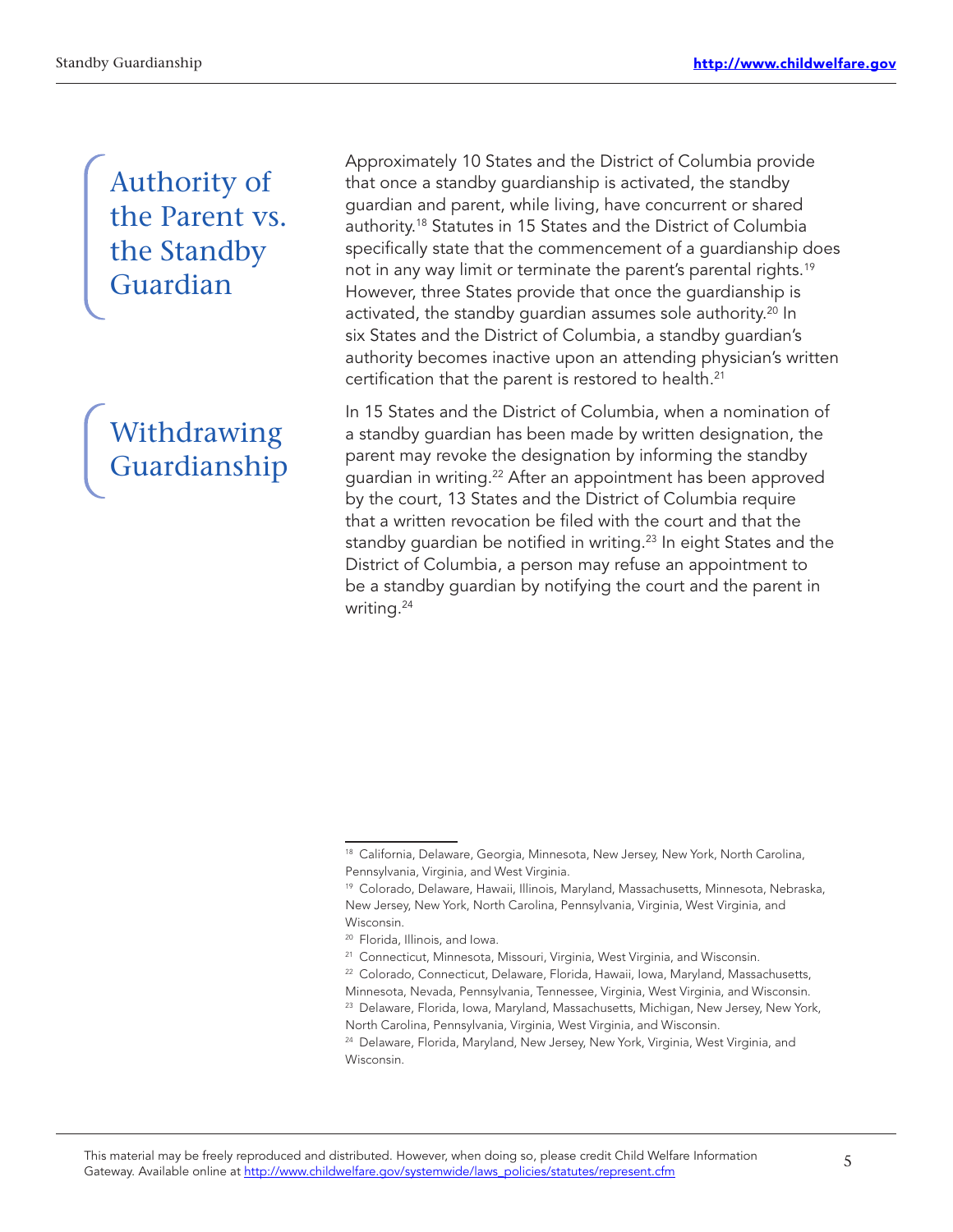This publication is a product of the State Statutes Series prepared by Child Welfare Information Gateway. While every attempt has been made to be complete, additional information on these topics may be in other sections of a State's code as well as agency regulations, case law, and informal practices and procedures.

#### Suggested Citation:

Child Welfare Information Gateway. (2011). Standby guardianship. Washington, DC: U.S. Department of Health and Human Services, Children's Bureau.

6 This material may be freely reproduced and distributed. However, when doing so, please credit Child Welfare Information Gateway. Available online at http://www.childwelfare.gov/systemwide/laws\_policies/statutes/guardianship.cfm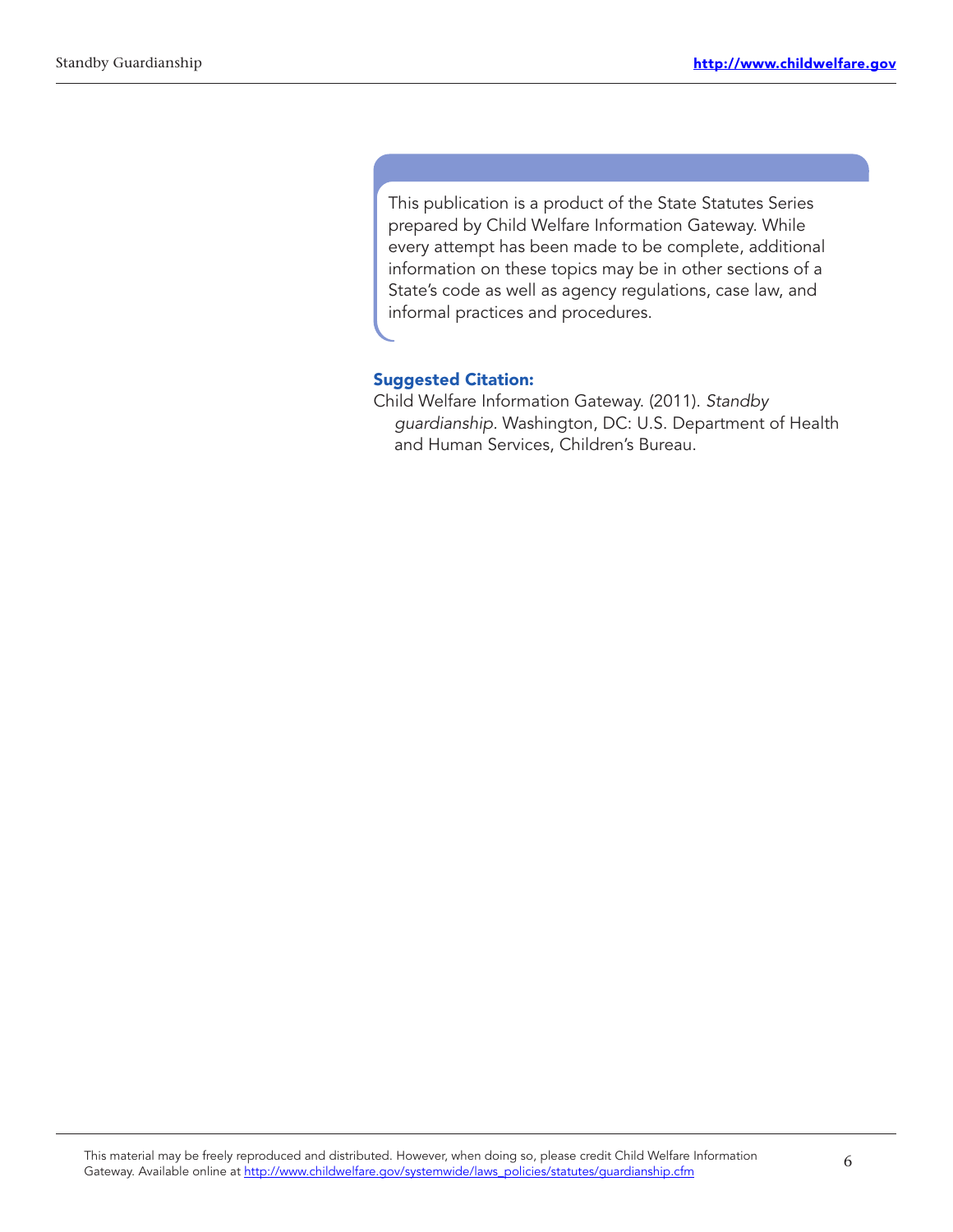#### Alabama

These issues are not addressed in statutes reviewed.

#### Alaska

These issues are not addressed in statutes reviewed.

#### American Samoa

These issues are not addressed in statutes reviewed.

#### Arizona

These issues are not addressed in statutes reviewed.

#### Arkansas

#### Who Can Nominate a Standby Guardian Citation: Ann. Code § 28-65-221(a)

Any parent who is chronically ill or near death may have a standby guardian appointed by the court.

#### How to Establish a Standby Guardian Citation: Ann. Code §§ 28-65-221(a); 28-65-204(b)(1)-(2)

The parent must use the same procedures outlined in the subchapter for establishing a guardianship.

The court shall appoint as guardian the person who is most suitable and is willing to serve, having due regard to:

- Any request contained in a will or other written instrument executed by the parent
- Any request for the appointment of a person as his or her guardian made by a minor age 14 or older

#### How Standby Authority Is Activated Citation: Ann. Code § 28-65-221(a)

The standby guardian's authority would take effect as outlined in an order of standby guardianship upon:

- The death of the parent
- The mental incapacity of the parent
- The physical debilitation and consent of the parent

The standby guardian shall immediately notify the court upon the death, incapacity, or debilitation of the parent and shall immediately assume the role of guardian of the minor children. The court shall enter an order of guardianship in conformance with this section.

#### Involvement of the Noncustodial Parent

This issue is not addressed in the statutes reviewed.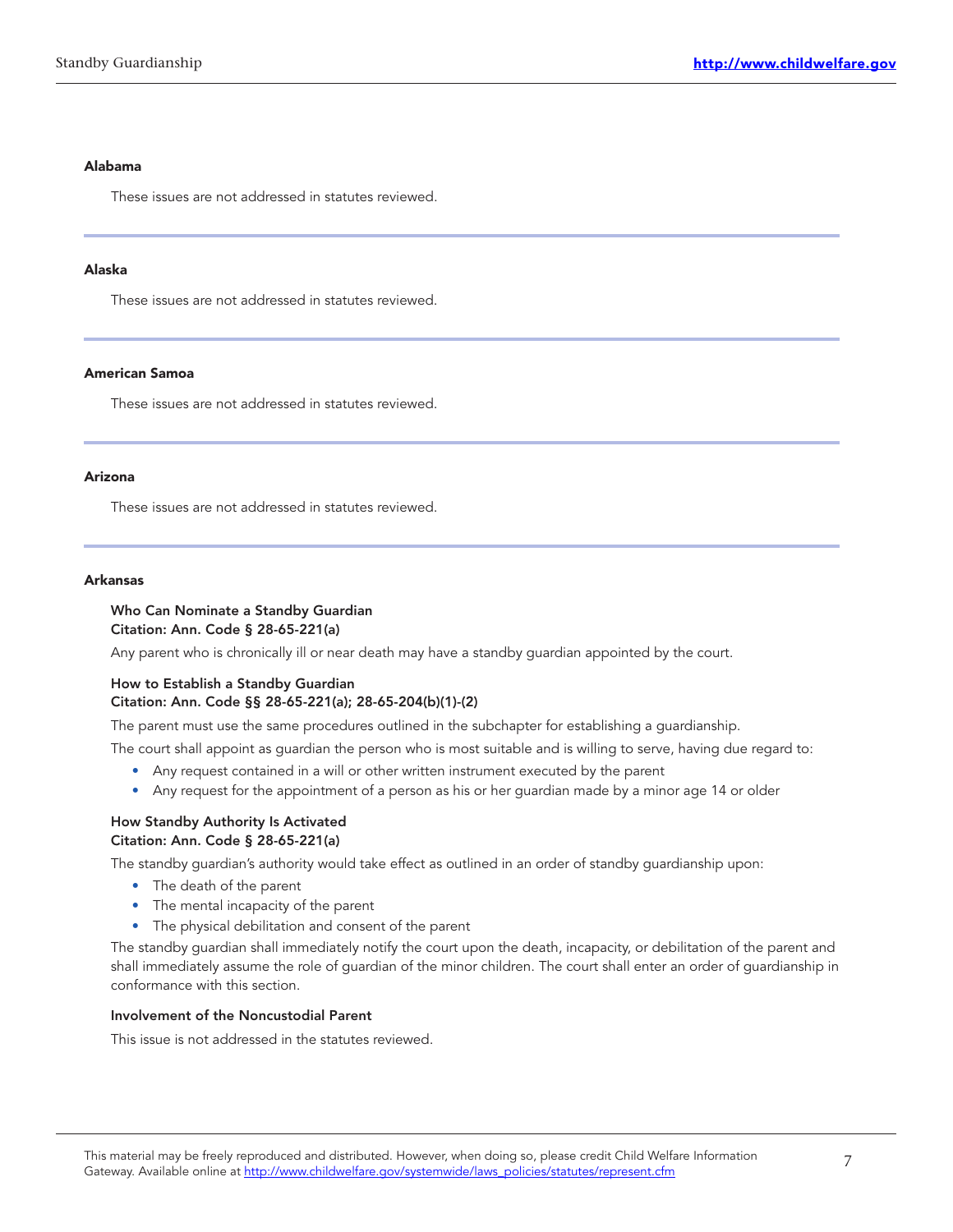#### Authority Relationship of the Parent and the Standby Citation: Ann. Code § 28-65-221(a)

The parent does not surrender parental rights with the appointment of a standby guardian.

#### Withdrawing Guardianship Citation: Ann. Code § 28-65-401

Guardianship is terminated upon a minor's death, adoption, emancipation, attainment of majority, or by order of the court.

#### California

#### Who Can Nominate a Standby Guardian Citation: Prob. Code § 2105

A custodial parent who has been diagnosed as having a terminal condition, as confirmed by a licensed physician, may nominate a standby guardian.

#### How to Establish a Standby Guardian Citation: Prob. Code § 1502

A nomination of a guardian may be made:

- In the petition for the appointment of the guardian or at the hearing on the petition
- In a writing signed either before or after the petition for the appointment of the guardian is filed

#### How Standby Authority Is Activated Citation: Prob. Code §§ 2105; 1502

SThe court may appoint the custodial parent and a person nominated by the custodial parent as joint guardians of the child.

The nomination of a guardian becomes effective when made or upon the occurrence of such specified condition or conditions as are stated in the writing, including the subsequent legal incapacity or death of the person making the nomination.

#### Involvement of the Noncustodial Parent Citation: Prob. Code §§ 1500; 2105

Subject to § 1502, a parent may nominate a guardian of the person or estate, or both, of a minor child in either of the following cases:

- The other parent nominates, or consents in writing to the nomination of, the same guardian for the same child.
- At the time the petition for appointment of the guardian is filed, either the other parent is dead or lacks legal capacity to consent to the nomination, or the consent of the other parent would not be required for an adoption of the child.

The appointment of a joint or standby guardian shall not be made over the objections of a noncustodial parent unless it is found that the noncustodial parent's custody would be detrimental to the minor.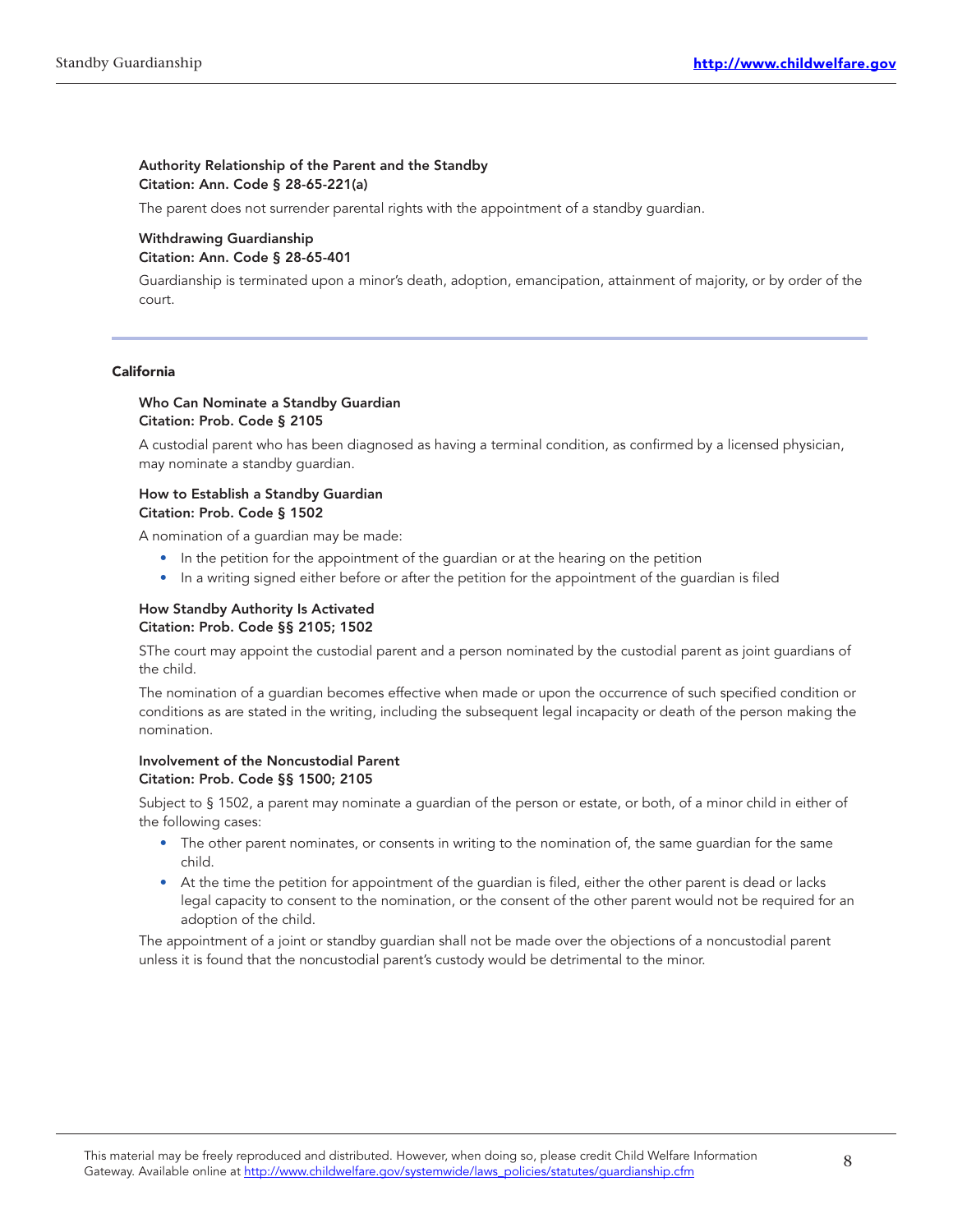#### Authority Relationship of the Parent and the Standby Citation: Prob. Code § 2105

The custodial parent and standby guardian will share in the care, custody, and control of the child.

It is the intent of the Legislature for a parent with a terminal condition to be able to make arrangements for the joint care, custody, and control of his or her minor children to minimize the emotional stress of, and disruption for, the minor children when the parent is incapacitated or upon the parent's death, and to avoid the need to provide a temporary guardian or place the minor children in foster care, pending appointment of a guardian, as might otherwise be required.

#### Withdrawing Guardianship Citation: Prob. Code § 1502

Unless the writing making the nomination expressly provides otherwise, a nomination made under this article remains effective notwithstanding the subsequent legal incapacity or death of the person making the nomination.

#### Colorado

#### Who Can Nominate a Standby Guardian Citation: Rev. Stat. § 15-14-202

A guardian may be appointed in a will or another signed writing by a parent for any minor child the parent has. A guardian may also be appointed in a will or another signed writing by a guardian of a minor child. A guardian may not appoint a surviving parent who has no parental rights to be a successor guardian.

#### How to Establish a Standby Guardian Citation: Rev. Stat. § 15-14-202

The appointment may specify the desired limitations on the powers to be given to the guardian.

Upon petition of an appointing parent or guardian and a finding that the appointing parent or guardian will likely become unable to care for the child within 2 years, the court, before the appointment becomes effective, may confirm the selection of a guardian by a parent or guardian and terminate the rights of others to object. If the child is age 12 or older, he or she must consent to the appointment of a guardian.

#### How Standby Authority Is Activated Citation: Rev. Stat. § 15-14-202

Subject to § 15-14-203, the appointment of a guardian becomes effective upon the death of the appointing parent or guardian, an adjudication that the parent or guardian is an incapacitated person, or a written determination by a physician who has examined the parent or guardian that the parent or guardian is no longer able to care for the child, whichever occurs first.

The guardian becomes eligible to act upon the filing of an acceptance of appointment, which must be filed within 30 days after the guardian's appointment becomes effective. Unless the appointment was previously confirmed by the court, within 30 days after filing the notice and the appointing instrument, a guardian shall petition the court for confirmation of the appointment.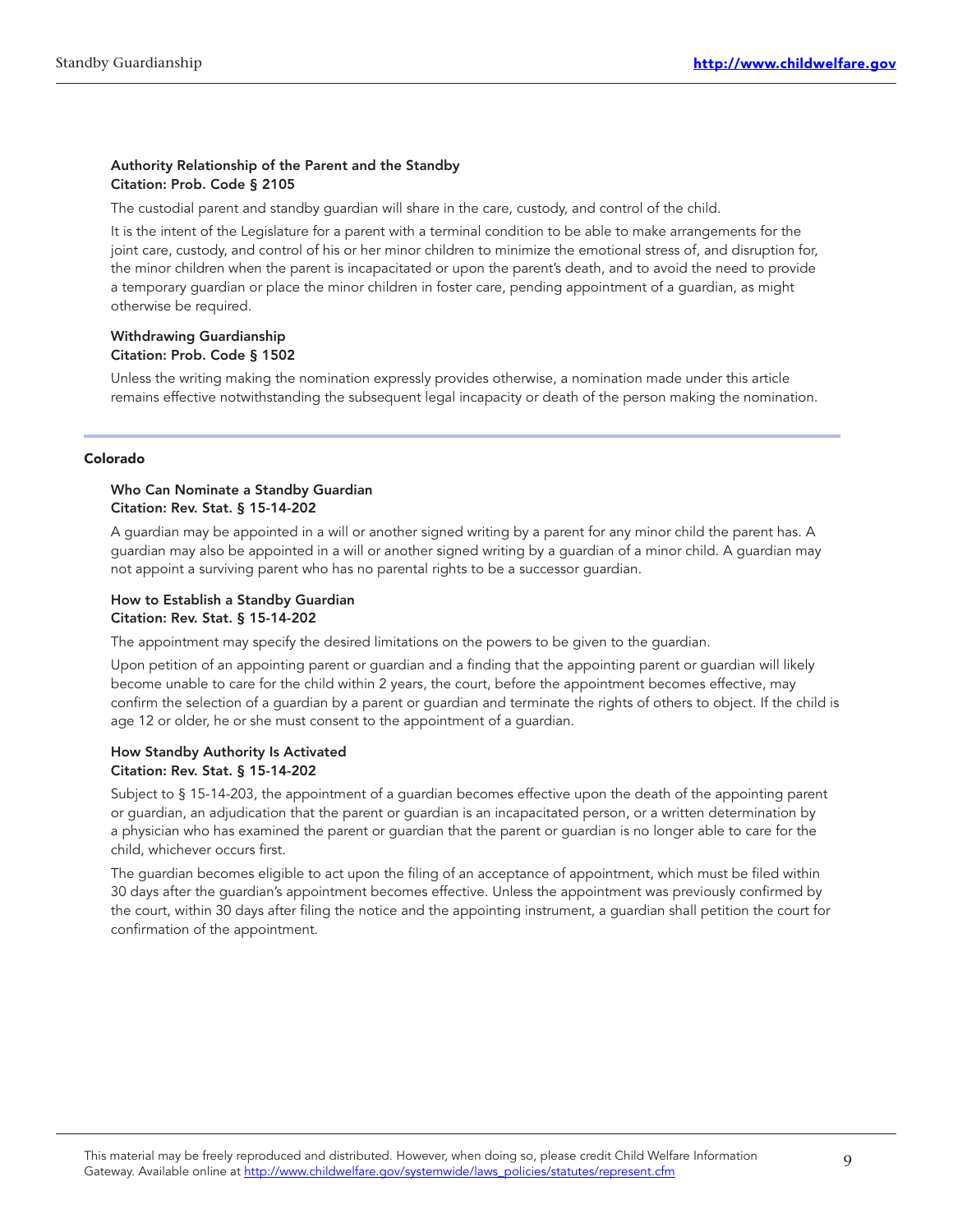#### Involvement of the Noncustodial Parent Citation: Rev. Stat. §§ 15-14-203; 15-14-204; 15-14-205

Until the court has confirmed an appointee, the other parent may prevent or terminate the appointment at any time by filing a written objection with the court.

Consent is required unless either the parent's parental rights have been terminated or the parent is unwilling or unable to exercise such rights.

After a petition for appointment of a guardian is filed, the court shall schedule a hearing. Notice of the hearing and a copy of the petition must be given to the noncustodial parent.

#### Authority Relationship of the Parent and the Standby Citation: Rev. Stat. § 15-14-202

The appointment of a guardian by a parent does not supersede the parental rights of either parent.

### Withdrawing Guardianship

#### Citation: Rev. Stat. §§ 15-14-202; 15-14-210

The appointing parent or guardian may revoke or amend the appointment at any time before it is confirmed by the court. The authority of the guardian terminates upon the appointment of another guardian by the court, the filing of an objection by another person, or the refusal of the minor age 12 or older to consent.

The guardianship terminates upon a minor's death, adoption, emancipation, or attainment of majority, or as ordered by the court.

#### **Connecticut**

#### Who Can Nominate a Standby Guardian Citation: Ann. Stat. § 45a-624

A parent or guardian, as principal, may designate a standby guardian of a minor in accordance with the provisions of §§ 45a-624 to 45a-624g, inclusive.

#### How to Establish a Standby Guardian Citation: Ann. Stat. §§ 45a-624; 45a-624b

A designation of a standby guardian shall be in writing and signed and dated by the principal with at least two witnesses. The principal shall provide a copy of such designation to the standby guardian.

The form for a written designation of a standby guardian is provided in § 45a-624b.

#### How Standby Authority Is Activated Citation: Ann. Stat. §§ 45a-624; 45a-624c; 45a-624e

The designation shall take effect upon the occurrence of a specified contingency, including, but not limited to, the mental incapacity, physical debilitation, or death of the principal, provided a written statement signed under penalty of false statement has been executed pursuant to § 45a‑624c that such contingency has occurred.

If a designation of a standby guardian is effective at the time of death of the principal, the designation shall remain in effect for a period of 90 days after the death. At the end of the 90‑day period, the authority of the standby guardian shall cease, unless the standby guardian files an application for guardianship with the probate court in the district in which the minor resides and temporary custody of the minor is granted to the standby guardian or the court appoints the standby guardian as guardian of the person of the minor.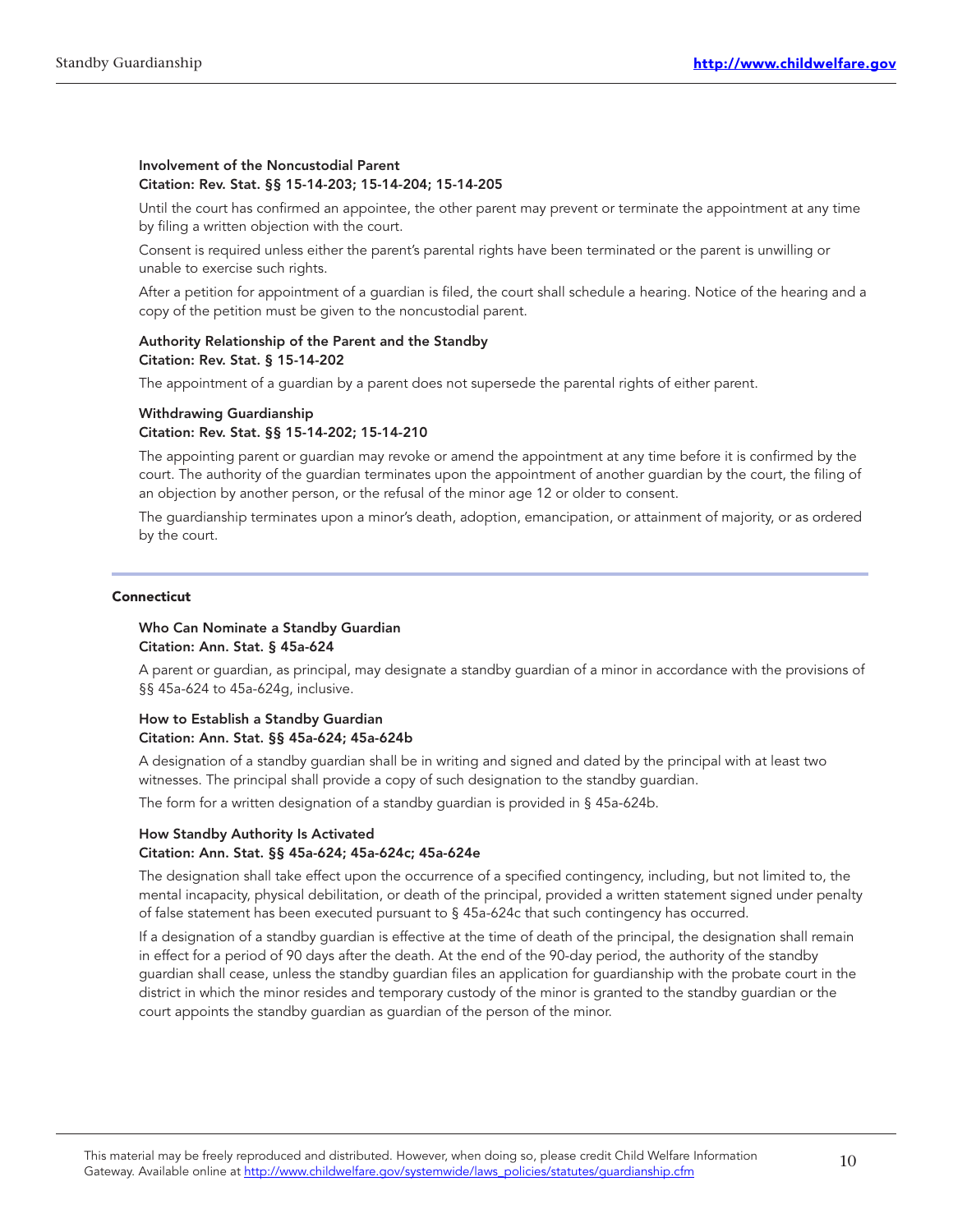#### Involvement of the Noncustodial Parent Citation: Ann. Stat. § 45a-624a

If both parents are alive at the time the designation is made, both must consent to the designation unless either has been removed as guardian or has had parental rights terminated.

#### Authority Relationship of the Parent and the Standby Citation: Ann. Stat. §§ 45a-624d; 45a-624e

When a designation of a standby guardian becomes effective upon the occurrence of a specified contingency, the standby guardian shall have the authority and obligations of a guardian, as defined in § 45a-604(5). That designation shall be effective for a period of 1 year.

The standby guardian's authority ends when the specified contingency no longer exists or after 1 year, whichever is sooner.

#### Withdrawing Guardianship Citation: Ann. Stat. § 45a-624f

The principal may revoke a designation of a standby guardian at any time by written revocation and notification of the revocation to the standby guardian.

#### Delaware

#### Who Can Nominate a Standby Guardian Citation: Ann. Code Tit. 13, § 2365

Any parent, custodian, or guardian may petition the family court for a standby guardianship order regarding a child for whom they have been given legal responsibility.

#### How to Establish a Standby Guardian Citation: Ann. Code Tit. 13, §§ 2363; 2367(c)-(d)

A petition for standby guardianship may be filed in the family court of any of the following counties:

- The county in which one natural parent resides
- The county in which a legal guardian of the child resides
- The county in which one child resides

The court must find, prior to the granting of an order for standby guardianship, that there is a significant risk that the parent, legal custodian, or guardian will die, become incapacitated, or become debilitated as a result of a chronic condition or terminal illness within 2 years of the filing of the petition as certified by an attending physician.

If an order for standby guardianship is granted, the order shall determine the triggering event for the standby guardianship by specifying whether:

- The authority of the standby guardian is effective on the receipt of a determination of the petitioner's incapacity or debilitation, or on the receipt of the certificate of the petitioner's death.
- The authority of the standby guardian may become effective earlier on written consent of the petitioner.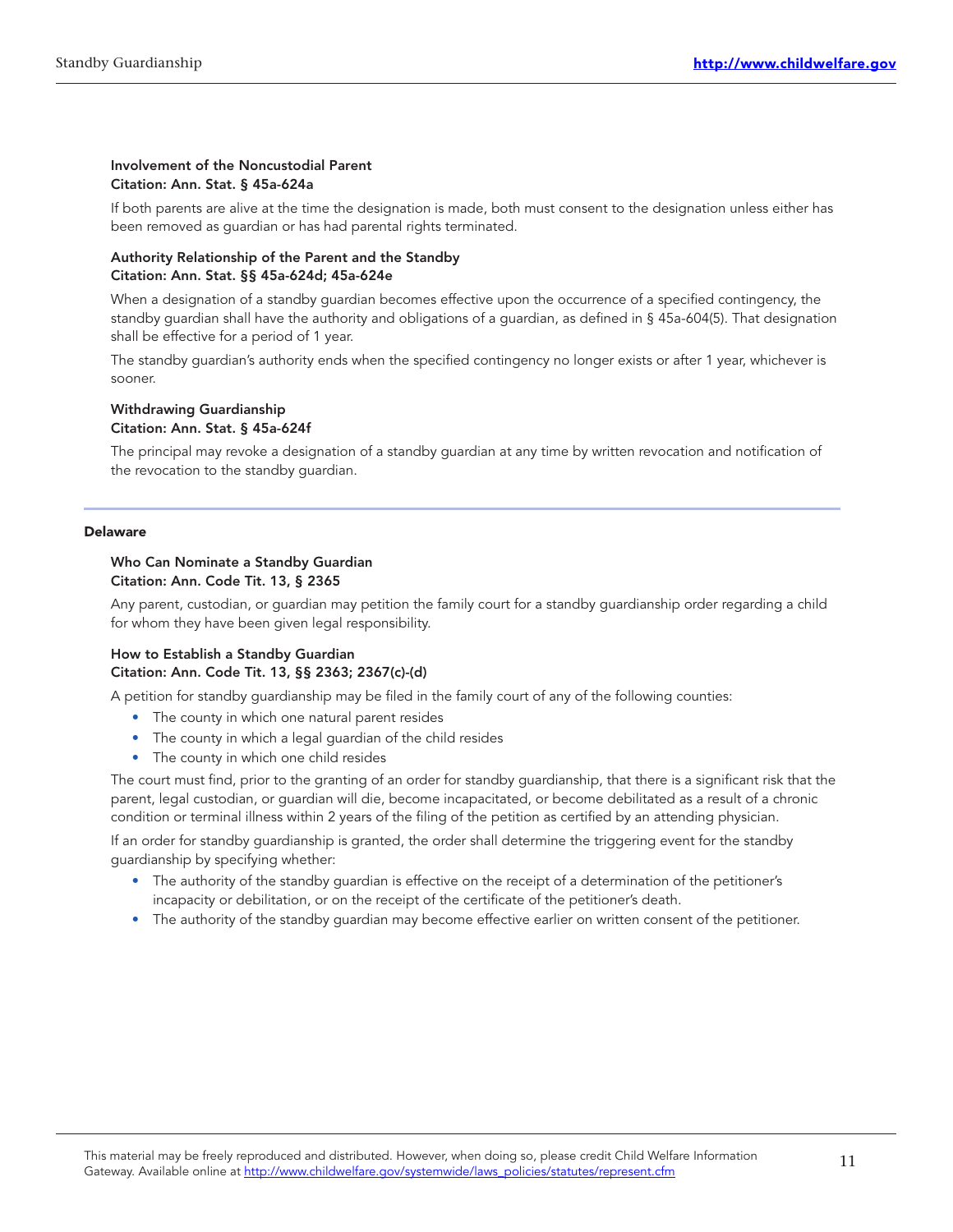#### How Standby Authority Is Activated Citation: Ann. Code Tit. 13, § 2368(a)-(d)

Upon the occurrence of a triggering event set forth in an order appointing a standby guardian, the appointed standby guardian shall be empowered to assume the standby guardian duties immediately.

If the triggering event is the incapacity or debilitation of the parent, legal custodian, or guardian, the attending physician shall provide a copy of that physician's determination to the appointed standby guardian if the guardian's identity is known to the attending physician.

Within 30 days following the assumption of guardianship duties, the standby guardian shall petition the court for confirmation. The confirmation petition shall include a determination of incapacity or debilitation or a death certificate, as appropriate. Absent a judicial finding or determination of unfitness, the standby guardian's power and authority shall commence immediately upon the occurrence of the triggering event and shall continue unimpeded until the court may hear the standby guardian's petition for confirmation.

The court shall confirm an appointed standby guardian previously named and otherwise qualified to serve as guardian unless there is a judicial determination of unfitness with regard to the appointed standby guardian.

#### Involvement of the Noncustodial Parent Citation: Ann. Code Tit. 13, § 2367(a)-(b)

When the parent is the person suffering from a progressive chronic condition or terminal illness, prior to granting an order for standby guardianship, the court shall find that the standby guardianship is in the child's best interests, and:

- The child would be dependent, neglected, or abused in the care of the other parent.
- The other parent of the child is deceased.
- The other parent's parental rights have been terminated.
- The other parent consents to the appointment of a standby guardian.

When the legal custodian or guardian is the person suffering from a progressive chronic condition or terminal illness, prior to granting an order for standby guardianship, the court shall find that the standby guardianship is in the child's best interests, and as to each parent:

- The child remains dependent, neglected, or abused in the parent's care.
- The parent of the child is deceased.
- The parent's parental rights have been terminated.
- The parent consents to the appointment of a standby guardian.

#### Authority Relationship of the Parent and the Standby Citation: Ann. Code Tit. 13, §§ 2361; 2368(f)

A standby guardianship enables a parent, custodian, or guardian suffering from a progressive chronic condition or a terminal illness to make plans for the permanent future care or the interim care of a child without terminating parental or legal rights.

Commencement of the duties of the standby guardian shall confer upon the appointed standby guardian shared authority with the parent, legal custodian, or guardian of the minor child unless the petition states otherwise.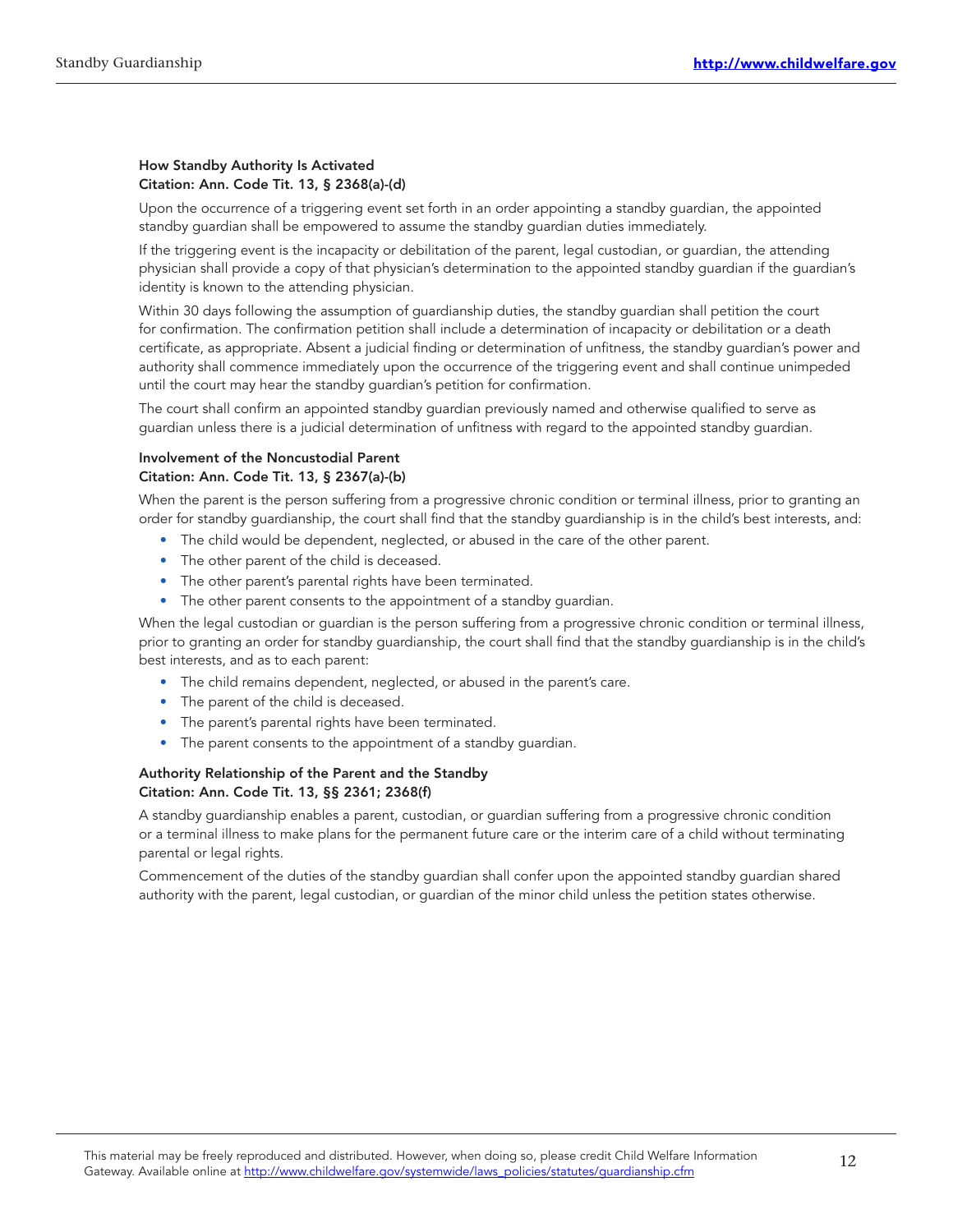#### Withdrawing Guardianship Citation: Ann. Code Tit. 13, § 2368(e), (g), (h)

A standby guardian may decline appointment at any time before the assumption of that standby guardian's duties by filing a written statement to that effect with the court, with notice to be provided to the petitioner and to the minor child if the latter is age 14 or older.

A parent, legal custodian, or guardian may revoke a standby guardianship by executing a written revocation, filing it with the court where the petition was filed, and promptly notifying the appointed standby guardian of the revocation.

A person who is judicially appointed as a standby guardian may renounce the appointment at any time by:

- Executing a written renunciation
- Filing the renunciation with the court
- Promptly notifying in writing the parent, legal custodian, or legal guardian of the renunciation

#### District of Columbia

#### Who Can Nominate a Standby Guardian Citation: Ann. Code § 16-4802

A custodial parent, including a person other than a parent who has been awarded custody or guardianship of the child by a court, may be a designator of a standby guardian when he or she has been diagnosed with a chronic condition caused by injury, disease, or illness from which, to a reasonable degree of probability, the designator may not recover.

#### How to Establish a Standby Guardian Citation: Ann. Code §§ 16-4803; 16-4807

A designator may designate a standby guardian at any time. The designation shall be in writing and signed and dated by the designator or the designator's proxy in the presence of two witnesses who shall be over age 18 and who cannot be the standby guardian.

The standby guardian shall sign the executed designation to indicate acceptance of the standby guardianship. A petition must be filed with the court to approve the designation.

#### How Standby Authority Is Activated Citation: Ann. Code §§ 16-4802; 16-4805; 16-4806; 16-4807

The standby guardian's authority becomes effective upon the occurrence of a triggering event, which includes:

- The designator's written acknowledgment of debilitation and consent to commencement of the standby guardianship
- The designator's incapacity as determined by an attending clinician
- The designator's death

If the court has not approved the designation prior to a triggering event, the standby guardian has 90 days to file for legal custody.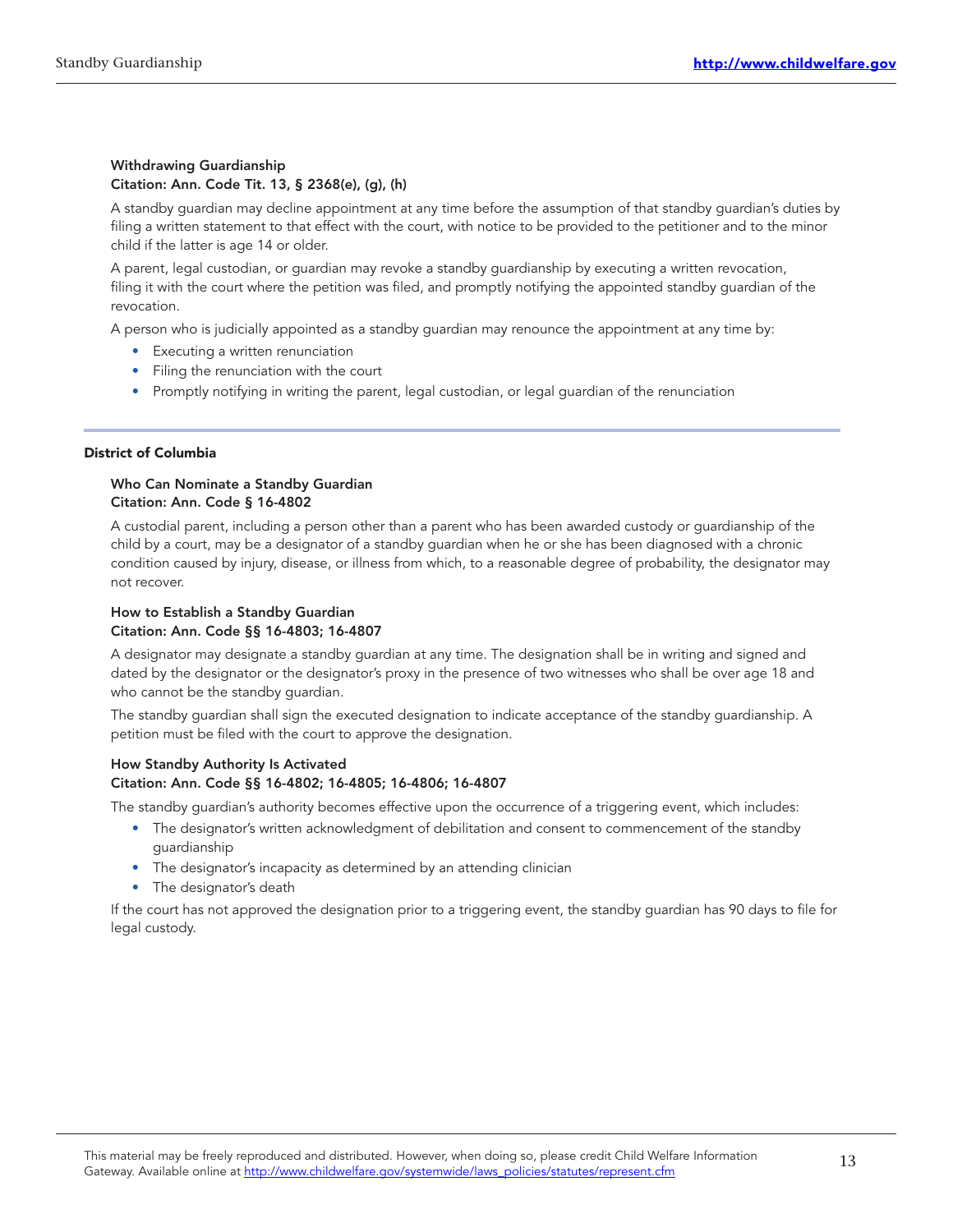#### Involvement of the Noncustodial Parent Citation: Ann. Code § 16-4806

The court shall presume that approval of a standby guardian petition order is in the best interests of the child if:

- The designator is the sole surviving parent.
- The parental rights of any noncustodial parent have been terminated or relinquished.
- All parties consent to the designation.

An order approving the standby guardianship shall not be entered without a hearing if:

- A noncustodial parent requests a hearing within 20 days of the date the noncustodial parent receives notice of the filing of the petition.
- There is other litigation pending regarding custody of the child.

#### Authority Relationship of the Parent and the Standby Citation: Ann. Code § 16-4804

Upon the occurrence of a triggering event, the standby guardian shall have authority to act and shall assume the rights, powers, duties, and obligations existing under law between a legal custodian and a child. The designator shall retain concurrent authority over the child as the designator's health permits.

If a clinician determines that the designator is no longer incapacitated, or the designator withdraws the consent that acknowledged debilitation, the standby guardian shall no longer have authority to act as the child's legal custodian.

The designation of a standby guardian does not extinguish or limit any rights, powers, duties, or obligations of the parent, legal custodian, or legal guardian, or the rights of any other individual with parental or custodial rights existing at the time of the designation. The standby guardianship shall be construed to enable the designator to plan for the future care of a child without terminating parental or legal rights, and to give the standby guardian the authority to act in a manner consistent with the known wishes of the designator regarding the care, custody, and support of the minor child.

The commencement of the standby guardian's authority to act shall not divest the designator of any parental rights. A standby guardian shall assure the designator frequent and continuing contact with and physical access to the child and, to the greatest extent possible, the involvement of the designator in decision-making on behalf of the child.

#### Withdrawing Guardianship Citation: Ann. Code § 16-4810

The authority of the standby guardian may be revoked by the designator by filing a notice of revocation with the court.

An executed designation that has not been activated because a triggering event has not occurred or a petition has not been filed may be revoked by the designator or declined by the prospective standby guardian by notifying the other party in writing. A designation may also be revoked by the execution of a subsequent inconsistent designation.

Failure of the standby guardian to file a certificate of death within 90 days of a designator's death shall be grounds for the court to rescind the authority of the standby guardian.

#### Florida

#### Who Can Nominate a Standby Guardian Citation: Ann. Stat. § 744.3046

Both parents, natural or adoptive, if living, or the surviving parent, may nominate a preneed guardian of the person or property or both of the parent's minor child.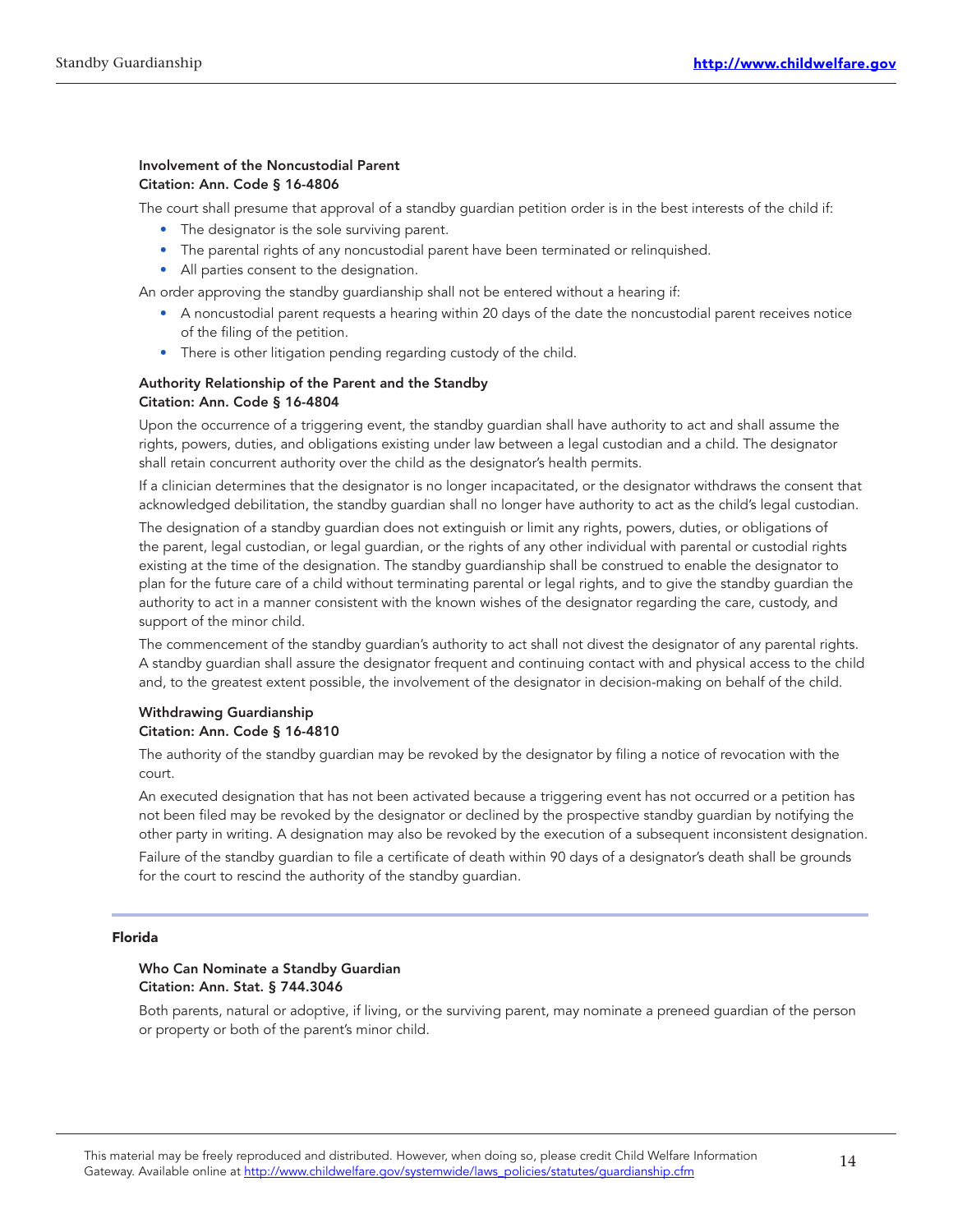#### How to Establish a Standby Guardian Citation: Ann. Stat. § 744.3046

The preneed guardian is nominated by making a written declaration that names the guardian to serve if the minor's last surviving parent becomes incapacitated or dies. An alternate to the guardian may also be nominated to act if the designated preneed guardian refuses to serve, renounces the appointment, dies, or becomes incapacitated after the death of the last surviving parent of the minor.

The written declaration must reasonably identify the designated preneed guardian and must be signed by the parents in the presence of at least two attesting witnesses present at the same time. The written declaration must also provide the full name as it appears on the birth certificate or as ordered by a court, date of birth, and Social Security number, if any, for each minor child.

The parent making the declaration must file the declaration with the clerk of the court.

#### How Standby Authority Is Activated Citation: Ann. Stat. § 744.3046

When a petition for incapacity of the last surviving parent or the appointment of a guardian upon the death of the last surviving parent is filed, the clerk shall produce the declaration. Production of the declaration in a proceeding to determine incapacity of the last surviving parent, or in a proceeding to appoint a guardian upon the death of the last surviving parent, constitutes a rebuttable presumption that the designated preneed guardian is entitled to serve as guardian. The court is not bound to appoint the designated preneed guardian if the designated preneed guardian is found to be unqualified to serve as guardian.

Within 20 days after assumption of duties as guardian, a preneed guardian shall petition for confirmation of appointment. If the court finds the preneed guardian to be qualified to serve as guardian, appointment of the guardian must be confirmed. Each guardian so confirmed shall file an oath in accordance with § 744.347 and shall file a bond, if the court requires a bond. Letters of guardianship must then be issued in the manner provided in § 744.345.

#### Involvement of the Noncustodial Parent Citation: Ann. Stat. § 744.3046

Both parents or the surviving parent must consent.

#### Authority Relationship of the Parent and the Standby Citation: Ann. Stat. § 744.3046

The preneed guardian shall assume the duties of guardian immediately upon an adjudication of incapacity of the last surviving parent or the death of the last surviving parent.

#### Withdrawing Guardianship Citation: Ann. Stat. § 744.3046

If the preneed guardian refuses to serve, a written declaration appointing an alternate preneed guardian constitutes a rebuttable presumption that the alternate preneed guardian is entitled to serve as guardian. The court is not bound to appoint the alternate preneed guardian if the alternate preneed guardian is found to be unqualified to serve as guardian.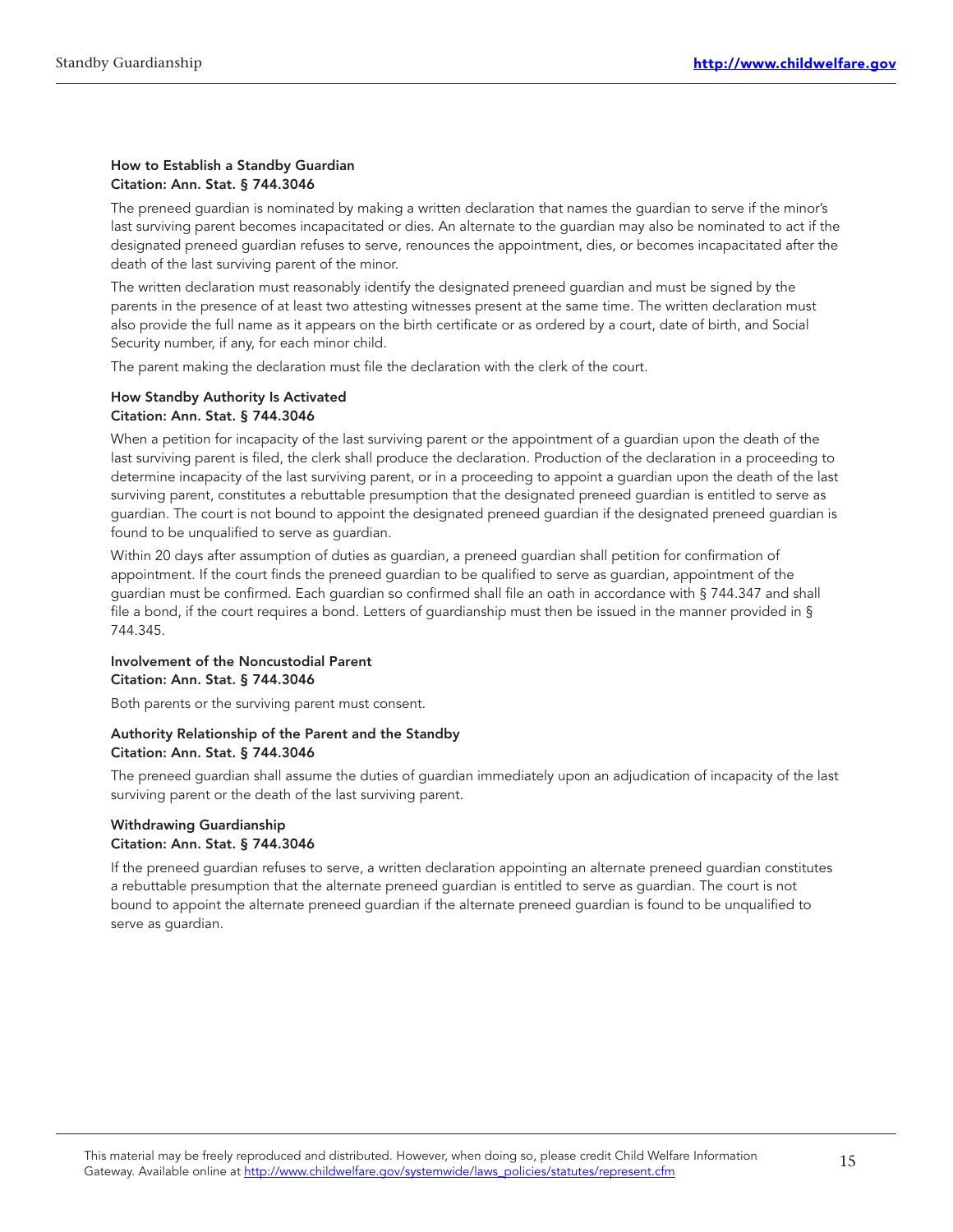#### Georgia

#### Who Can Nominate a Standby Guardian Citation: Ann. Code § 29-2-9

A standby guardian may be named by a 'designating individual,' which includes:

- A parent who has physical custody of the child and whose rights have not been terminated
- A guardian of the child

#### How to Establish a Standby Guardian Citation: Ann. Code §§ 29-2-10; 29-2-11

A designating individual may designate an individual to serve as standby guardian of a minor upon the health determination being made.

The designation must be in writing and signed by the designating individual or by some other individual in the designating individual's presence and at the designating individual's express direction. The designation shall be attested to and subscribed by two or more competent witnesses. Neither the witness nor an individual signing on behalf of the designating individual may be named the standby guardian.

A form for the designation is provided in § 29‑2‑11.

#### How Standby Authority Is Activated Citation: Ann. Code §§ 29-2-10; 29-2-13

Upon the health determination being made and without the necessity of any judicial intervention, the standby guardian shall assume all the rights, duties, and responsibilities of guardianship of the person of the minor. At that time, the standby guardian shall file with the court a notice of the standby guardianship with a copy of the standby guardianship designation and the health determination attached.

Within 120 days of the health determination being made, the standby guardian shall file, with the probate court in the county of domicile of the minor, a petition seeking temporary guardianship of the minor. Except as otherwise provided, a standby guardianship shall automatically terminate 120 days after the making of the health determination unless the standby guardian has filed a petition for temporary guardianship of the minor, in which case the standby guardianship shall remain in effect, unless otherwise revoked, until the petition is ruled upon.

#### Involvement of the Noncustodial Parent Citation: Ann. Code §§ 29-2-10; 29-2-11

No proceedings under this part shall relieve any parent, custodial or noncustodial, of a duty to support the minor.

With regard to a parent of the minor who is not the designating individual, the designation shall state, to the extent known, that parent's name and address and whether that parent had his or her parental rights terminated, and whether that parent cannot be located or is deceased.

#### Authority Relationship of the Parent and the Standby Citation: Ann. Code § 29-2-10

Consistent with the designating individual's physical or mental condition or health, the designating individual may confer with the standby quardian in decision-making concerning the care and welfare of the minor.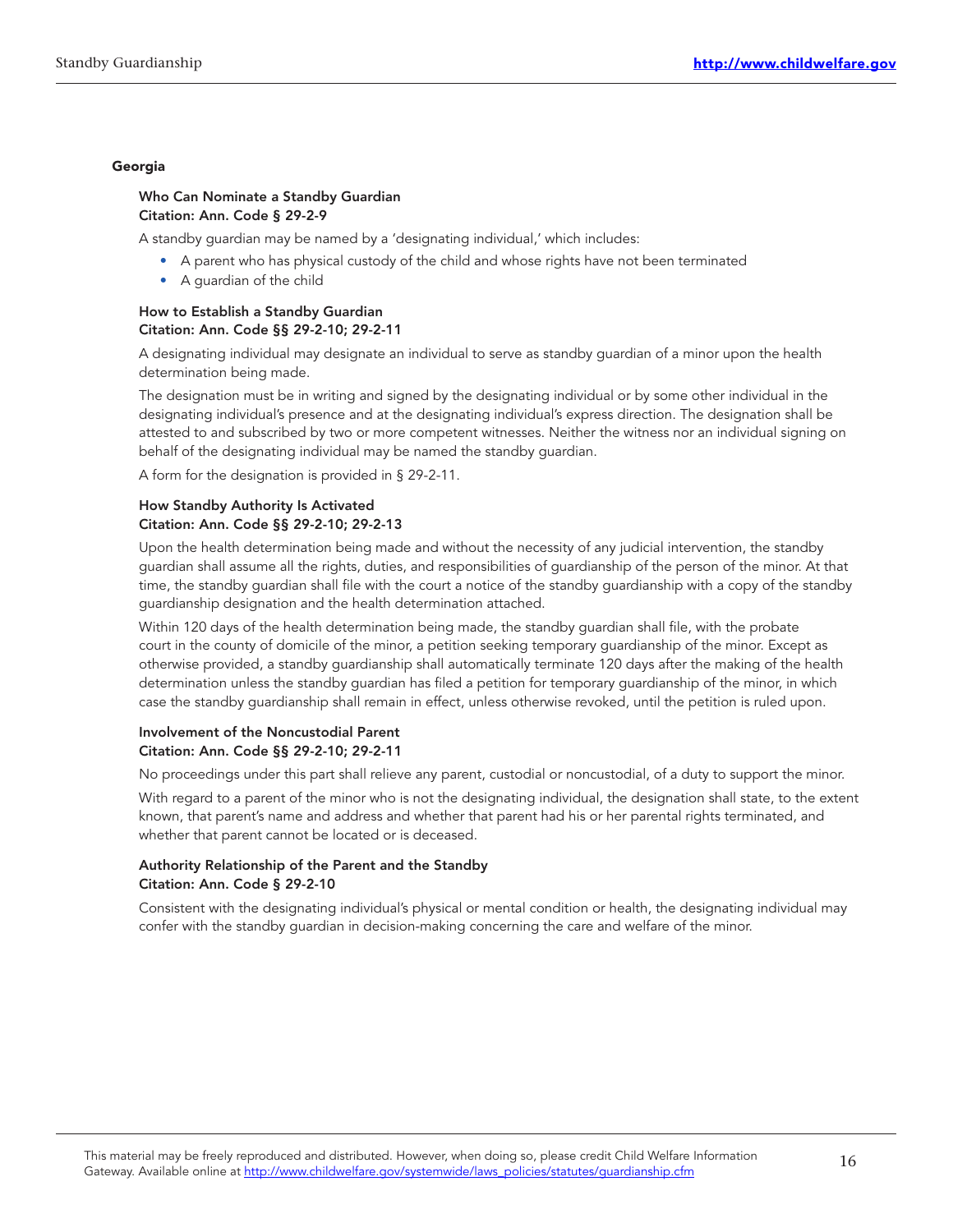#### Withdrawing Guardianship Citation: Ann. Code § 29-2-12

At any time before the health determination is made, a standby guardianship may be revoked without notice to anyone by destruction or obliteration of the designation with an intent to revoke, or by a written revocation signed by the designating individual and attested to by two or more competent witnesses.

After the health determination has been made, the standby guardianship may be revoked by the designating individual by filing a notice of such revocation with the court in which the standby guardianship was filed and by mailing a copy of the notice of revocation to the standby guardian.

#### Guam

These issues are not addressed in statutes reviewed.

#### Hawaii

#### Who Can Nominate a Standby Guardian Citation: Rev. Stat. § 560:5-202

A parent may appoint a guardian for any minor child.

#### How to Establish a Standby Guardian Citation: Rev. Stat. § 560:5-202

A parent may appoint a guardian in a will or another signed writing. Before the appointment becomes effective, the court may confirm the parent's selection of a guardian and terminate the rights of others to object upon:

- Petition of an appointing parent
- A finding that the appointing parent will likely become unable to care for the child within 2 years
- Notice, as provided in § 560:5-205(a), has been given

#### How Standby Authority Is Activated Citation: Rev. Stat. § 560:5-202

The appointment of a guardian becomes effective upon the earlier of:

- The appointing parent's death
- An adjudication that the parent is an incapacitated person
- A written determination by a physician who has examined the parent that states that the parent is no longer able to care for the child

The guardian becomes eligible to act upon the filing of an acceptance of appointment. This acceptance must be filed within 30 days after the guardian's appointment becomes effective. The guardian shall:

- File the acceptance of appointment and a copy of the will with the court or, in the case of another appointing instrument, file the acceptance of appointment and the appointing instrument with the court
- Give written notice of the acceptance of appointment to the appointing parent, if living, the minor, if the minor has attained 14 years of age, and a person other than the parent having care and custody of the minor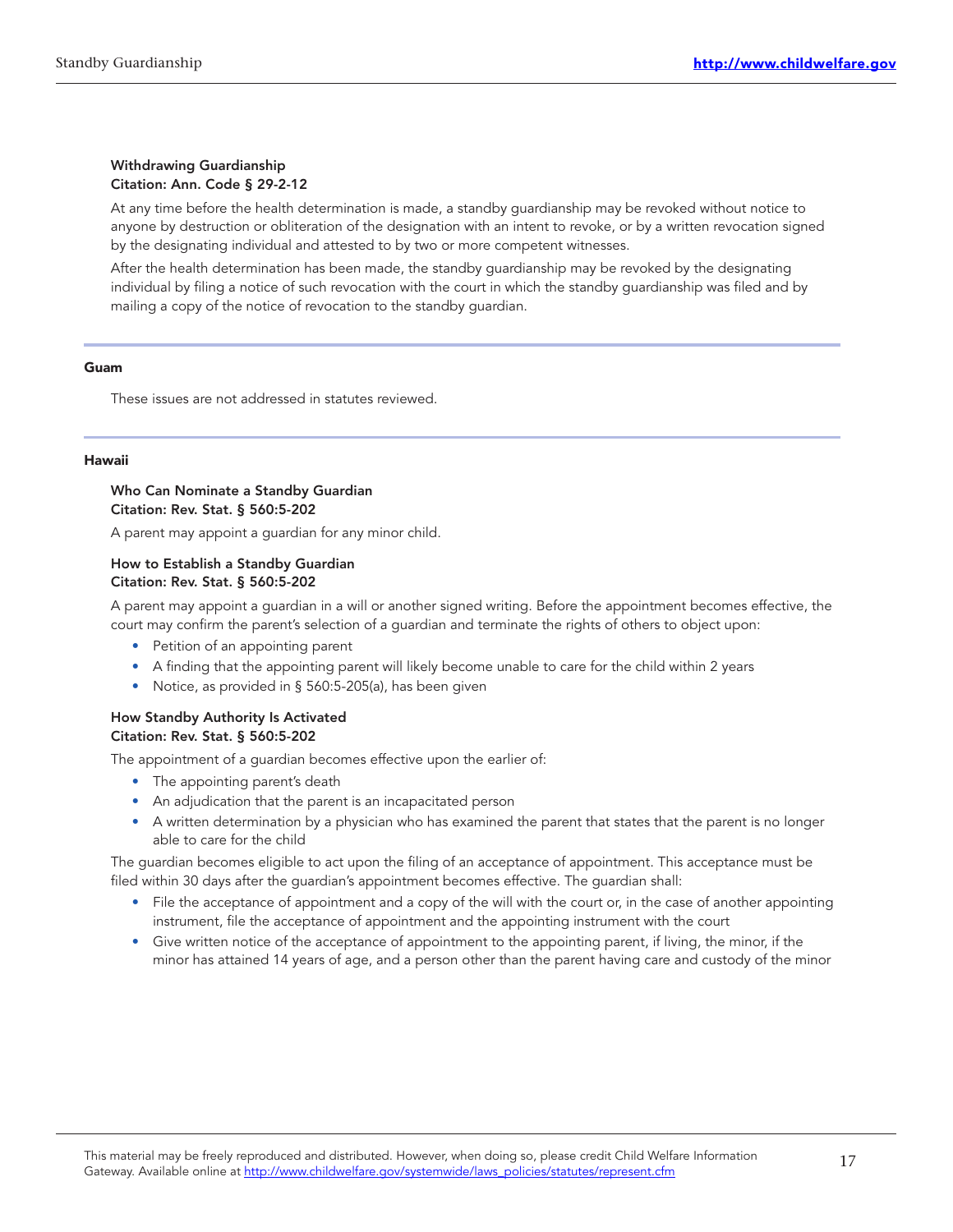#### Involvement of the Noncustodial Parent Citation: Rev. Stat. § 560:5-203

Until the court has confirmed an appointee under § 560:5‑202, a minor who is the subject of an appointment by a parent and who is age 14 or older, the child's other parent, or a person other than a parent or guardian having care or custody of the minor, may prevent or terminate the appointment at any time by filing a written objection in the court in which the appointing instrument is filed and giving notice of the objection to the guardian and any other persons entitled to notice of the acceptance of the appointment.

#### Authority Relationship of the Parent and the Standby Citation: Rev. Stat. § 560:5-202

The appointment may specify the desired limitations on the powers to be given to the guardian. The appointment of a guardian by a parent does not supersede the parental rights of either parent.

#### Withdrawing Guardianship Citation: Rev. Stat. § 560:5-202

The appointing parent may revoke or amend the appointment before confirmation by the court.

The authority of a guardian appointed under this section terminates upon the appointment of a guardian by the court or the giving of written notice to the guardian of the filing of an objection pursuant to § 560:5-203, whichever occurs first.

#### Idaho

These issues are not addressed in statutes reviewed.

#### Illinois

#### Who Can Nominate a Standby Guardian Citation: Comp. Stat. Ch. 755, § 5/11-5.3

A parent, adoptive parent, adjudicated parent whose rights have not been terminated, or legal guardian may designate a standby guardian.

#### How to Establish a Standby Guardian Citation: Comp. Stat. Ch. 755, §§ 5/11-5.3; 5/11-10.1

A standby guardian may be designated in any writing, including a will. The designation must be witnessed by two or more credible witnesses who are at least age 18, neither of whom is the person designated as the standby guardian.

Upon the filing of a petition, the court may appoint a standby guardian. Children age 14 and older must be notified of the hearing.

The standby guardian must take an oath or affirmation that he or she will faithfully discharge the duties of guardianship and may be required to file a bond once duties are assumed.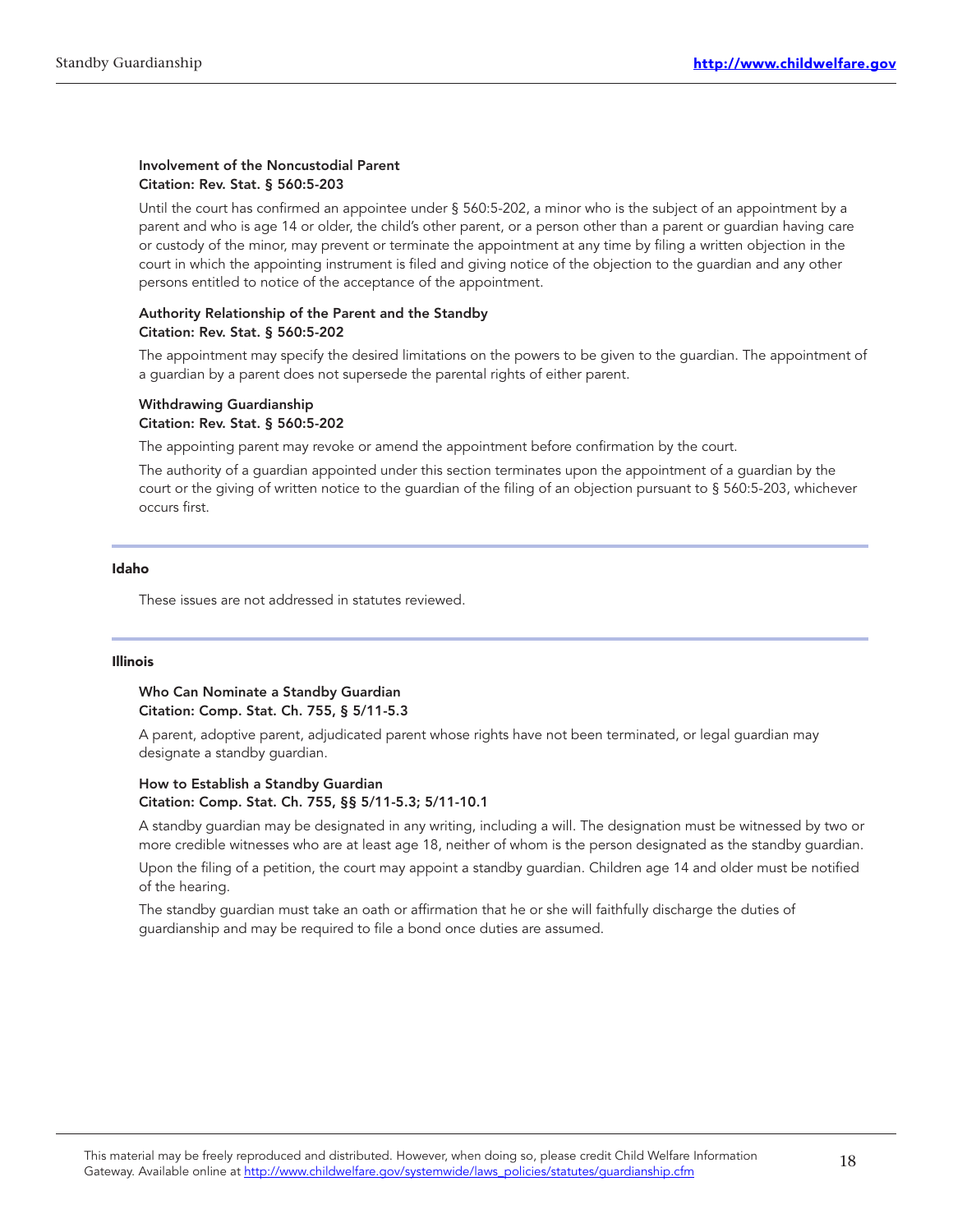#### How Standby Authority Is Activated Citation: Comp. Stat. Ch. 755, § 5/11-13.1

The standby guardian shall not have any duties or authority to act until the standby guardian receives knowledge of:

- The death or consent of the minor's parent or parents or quardian
- The inability of the minor's parent or parents or guardian to make and carry out day-to-day child care decisions concerning the minor

When the triggering event has occurred, the standby guardian has 60 days to file confirming documents and petition the court for guardianship.

#### Involvement of the Noncustodial Parent Citation: Comp. Stat. Ch. 755, § 5/11-5.3

The designation of a standby guardian does not affect the rights of the other parent of the child.

The court lacks jurisdiction to proceed on a petition to appoint a guardian if the minor has a living, adoptive, or adjudicated parent whose parental rights have not been terminated, and whose whereabouts are known, and who is willing to assume day-to-day care of the child, unless the parent consents or fails to object after receiving notice of the petition.

#### Authority Relationship of the Parent and the Standby Citation: Comp. Stat. Ch. 755, § 5/11-13.1

Once the guardianship has been activated, the standby guardian assumes all duties as guardian of the minor.

#### Withdrawing Guardianship Citation: Comp. Stat. Ch. 755, § 5/11-13.1

The authority of the standby guardian may be limited or terminated by a court of competent jurisdiction.

#### Indiana

These issues are not addressed in statutes reviewed.

#### Iowa

#### Who Can Nominate a Standby Guardian Citation: Ann. Stat. §§ 633.560; 633.591A

A petition for the appointment of a guardian on a standby basis may be filed by any person under the same procedure and requirements as provided in §§ 633.591 to 633.597 for appointment of standby conservator.

A person having physical and legal custody of a minor may petition for appointment of standby conservator.

#### How to Establish a Standby Guardian Citation: Ann. Stat. §§ 633.591A; 633.571

A verified petition must be filed with the court. The petition shall be acted upon by the court only when an event specified in the petition has occurred.

The court will consider the preference of a child age 14 or older.

#### How Standby Authority Is Activated Citation: Ann. Stat. § 633.595

Upon a triggering event, confirming documents must be filed with the court. A hearing will be conducted to appoint the standby guardian.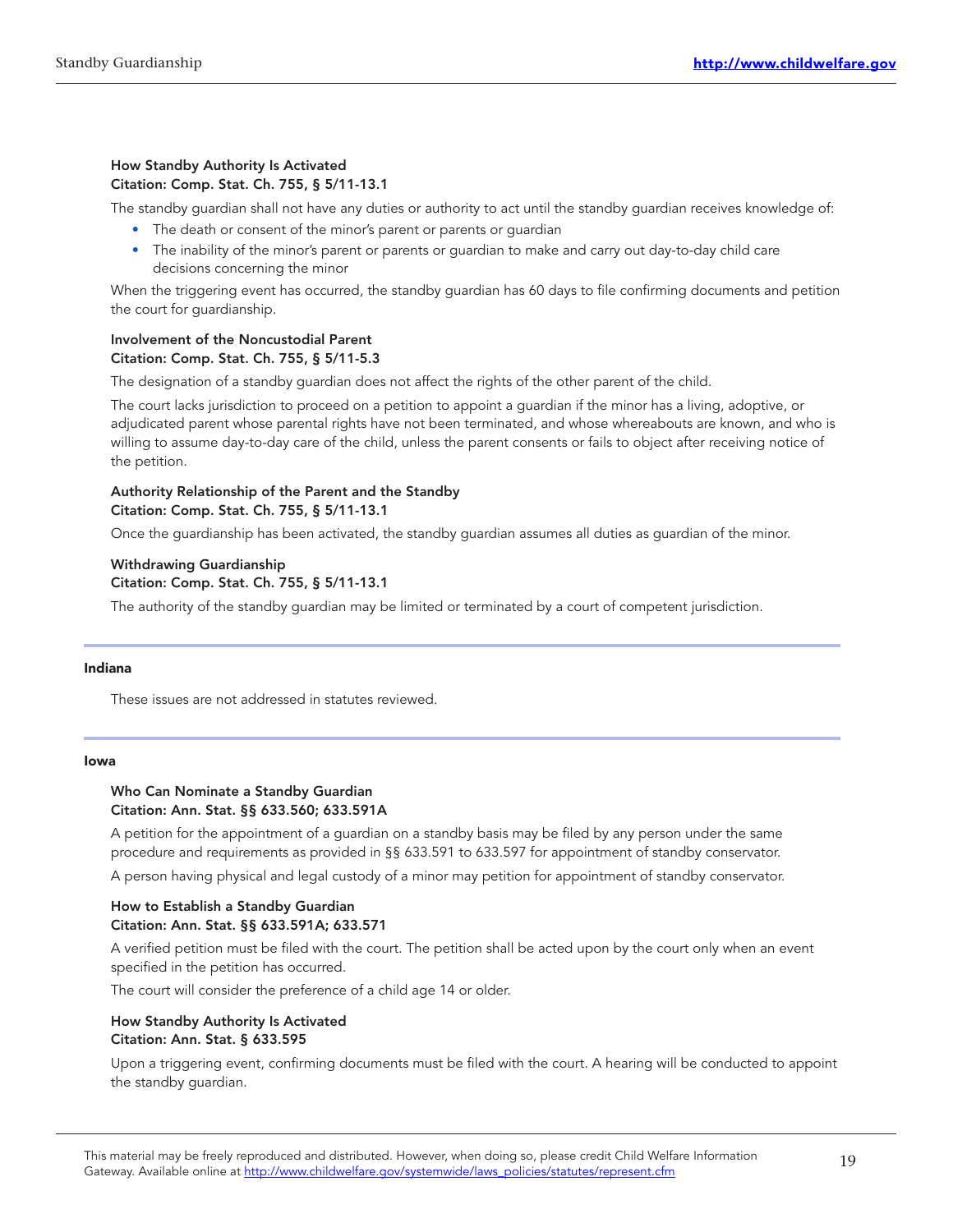#### Involvement of the Noncustodial Parent

This issue is not addressed in the statutes reviewed.

#### Authority Relationship of the Parent and the Standby Citation: Ann. Stat. § 633.597

The powers and duties of such a conservator shall be the same as those of a conservator appointed in response to any of the other petitions authorized in the probate code.

#### Withdrawing Guardianship Citation: Ann. Stat. § 633.594

The petition may be revoked by the petitioner at any time before appointment of a conservator by the court, provided that the petitioner is of sound mind. Revocation shall be accomplished by the destruction of the petition by the petitioner, or by the execution of an acknowledged instrument of revocation. If the petition has been deposited with the clerk, the revocation may also be deposited there.

#### Kansas

These issues are not addressed in statutes reviewed.

#### Kentucky

These issues are not addressed in statutes reviewed.

#### Louisiana

These issues are not addressed in statutes reviewed.

#### Maine

These issues are not addressed in statutes reviewed.

#### Maryland

#### Who Can Nominate a Standby Guardian Citation: Ann. Code, Est. & Trusts § 13-903

The parent may file a petition for appointment of a standby guardian. Each person having parental rights over the minor must join in the petition.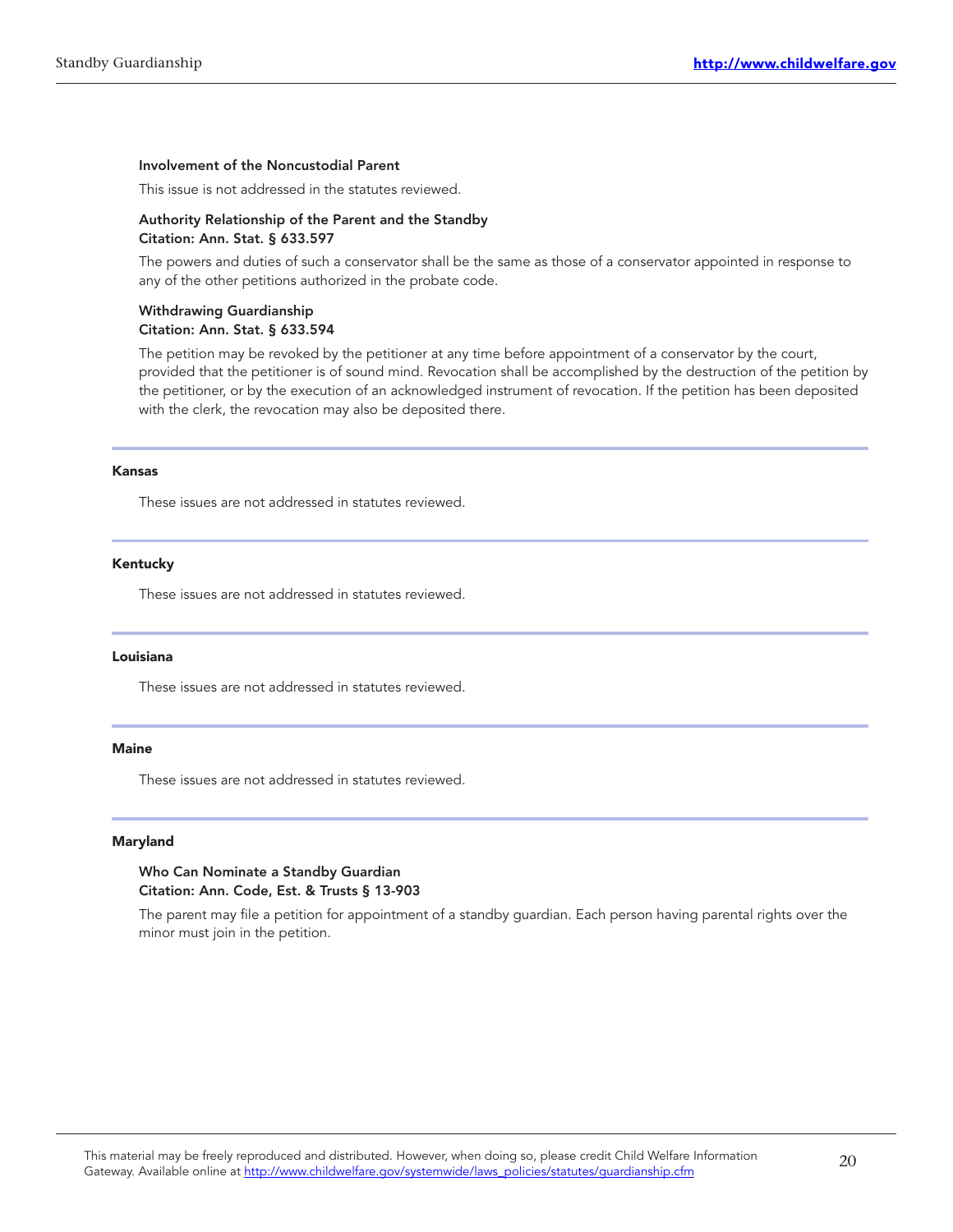#### How to Establish a Standby Guardian Citation: Ann. Code, Est. & Trusts §§ 13-903; 13-904

The petition for the judicial appointment of a standby guardian shall state:

- The duties of the standby quardian
- Whether the authority of the standby guardian is to become effective on the petitioner's incapacity or death, whichever occurs first
- That there is a significant risk that the petitioner will become incapacitated or die within 2 years of the filing of the petition and the basis for this statement

If the court finds that there is a significant risk that the petitioner will become incapacitated or die within 2 years of the filing of the petition and that the interests of the minor will be promoted by the appointment of a standby guardian, the court shall issue a decree accordingly.

A parent may also designate a standby guardian by means of a written designation that is signed in the presence of two witnesses who are at least age 18, neither of whom is the standby guardian, and signed by the standby guardian. The written designation shall identify the parent, the minor, and the person designated to be the standby guardian, state the duties of the standby guardian, and indicate that the parent intends for the standby guardian to become the minor's guardian in the event the parent either:

- Becomes incapacitated
- Becomes debilitated and consents to the beginning of the standby guardian's authority

#### How Standby Authority Is Activated Citation: Ann. Code, Est. & Trusts §§ 13-903; 13-904

The standby guardian's authority becomes effective at:

- The parent's death
- The parent's incapacity
- On receipt of the written consent of the parent

If the petition to appoint has already been approved, the standby guardian has 90 days after the parent's death or incapacity to file confirming documents with the court.

The authority of the standby guardian under a written designation shall begin on the standby guardian's receipt of:

- A copy of a determination of debilitation under § 13-906 of this subtitle
- A copy of the parent's written consent to the beginning of the standby guardianship, signed by the parent in the presence of two witnesses who are at least age 18, neither of whom is the standby guardian, and signed by the standby guardian
- A copy of the birth certificate for each child for whom the standby guardian is designated

The standby guardian shall file a petition for judicial appointment within 180 days of the date of the beginning of the standby guardianship under this section.

#### Involvement of the Noncustodial Parent Citation: Ann. Code, Est. & Trusts § 13-903

Any person with parental rights over the minor must join in the petition to appoint a standby guardian. If a person with parental rights cannot be located after reasonable efforts have been made, the court may proceed to appoint a standby guardian.

#### Authority Relationship of the Parent and the Standby Citation: Ann. Code, Est. & Trusts § 13-907

The standby guardian's authority is limited and does not divest the parent of any parental or guardianship rights.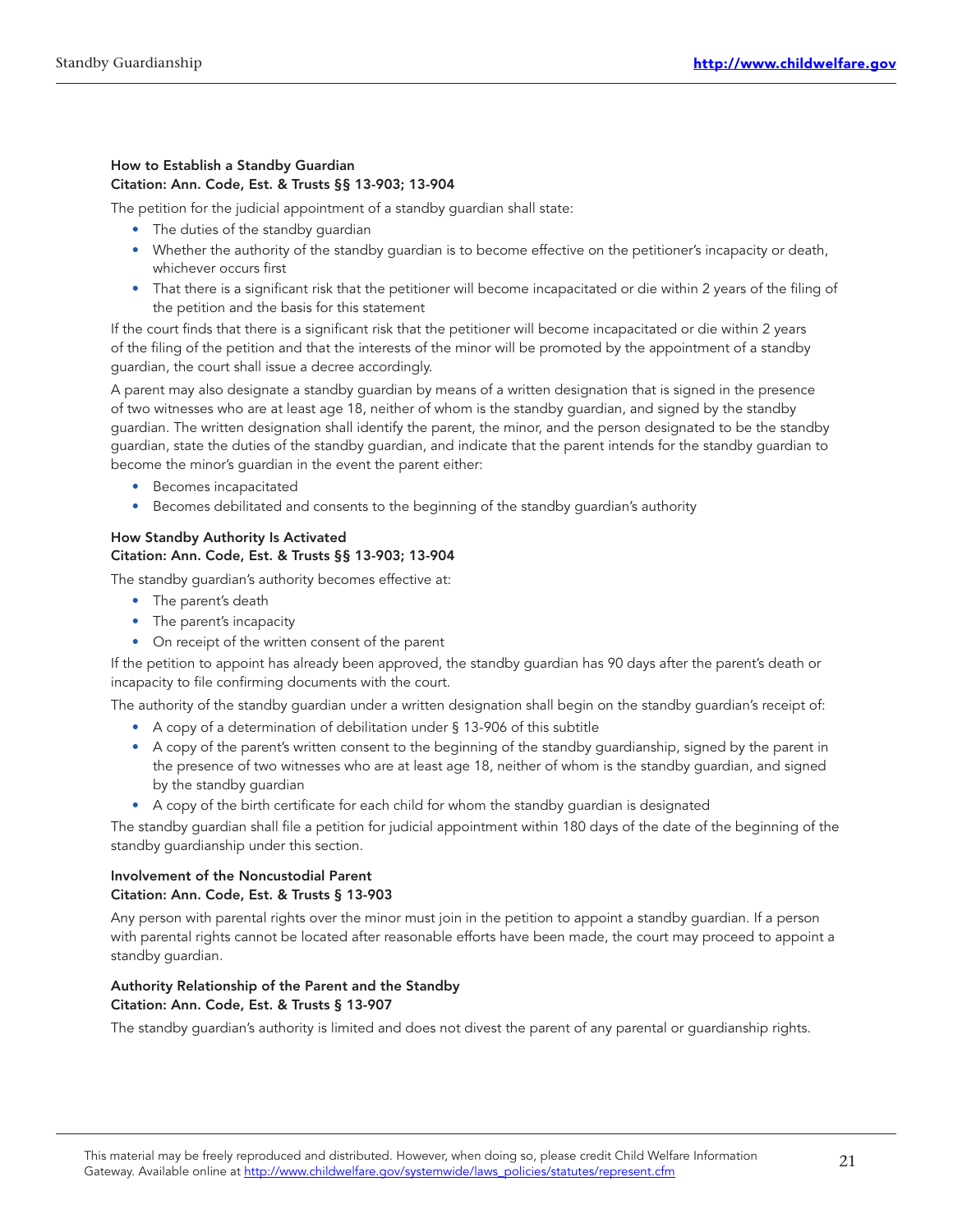#### Withdrawing Guardianship Citation: Ann. Code, Est. & Trusts §§ 13-903; 13-904

Before the petition is filed, the parent may notify the standby guardian verbally or in writing. After the petition has been granted, the parent must file a written revocation with the court and notify the standby guardian.

The standby guardian may renounce an appointment at any time before assuming authority by filing a written renunciation with the court and notifying the parent in writing.

#### **Massachusetts**

#### Who Can Nominate a Standby Guardian Citation: Ann. Laws Ch. 190B, § 5-202

A parent may appoint a guardian for any minor child the parent has or may have in the future. A guardian may appoint a guardian for any minor child for whom the guardian serves.

#### How to Establish a Standby Guardian Citation: Ann. Laws Ch. 190B, §§ 5-202; 5-203

A parent or guardian, by will or other writing signed by the parent or guardian and attested by at least two witnesses, may appoint a guardian for his or her minor child, may revoke or amend the appointment, and may specify any desired limitations on the powers to be granted to the guardian.

Upon petition of an appointing parent or guardian, upon finding that the appointing parent or guardian will likely become unable to care for the minor within 2 years or less, and after notice as provided in § 5-206(b), the court, before the appointment becomes effective, may confirm the parent's or guardian's selection of a guardian and terminate the rights of others under § 5‑203.

The minor child age 14 or older who is the subject of a parental appointment may prevent the appointment or cause it to terminate by filing in the court in which the appointing instrument is filed a written objection to the appointment before it is accepted or within 30 days after receiving notice of its acceptance.

#### How Standby Authority Is Activated Citation: Ann. Laws Ch. 190B, § 5-202

The appointment of a guardian becomes effective on the first to occur of the appointing parent's or guardian's death, an adjudication that the parent or guardian is an incapacitated person, or a written determination by a physician who has examined the parent or guardian that the parent or guardian is no longer able to care for the minor unless the minor is in the care or custody of a person other than a parent.

Within 30 days after the appointment becomes effective, a guardian shall:

- File a notice of acceptance of appointment and a copy of the will or other nominating instrument with the court of the county in which the will was or could be probated or, in the case of another nominating instrument, with the court of the county in which the minor resides
- Unless the appointment was previously confirmed by the court, petition the court for confirmation of the appointment

#### Involvement of the Noncustodial Parent Citation: Ann. Laws Ch. 190B, § 5-203

The child's other parent, if that parent's parental rights have not been terminated, may prevent the appointment or cause it to terminate by filing in the court in which the appointing instrument is filed a written objection to the appointment before it is accepted or within 30 days after receiving notice of its acceptance.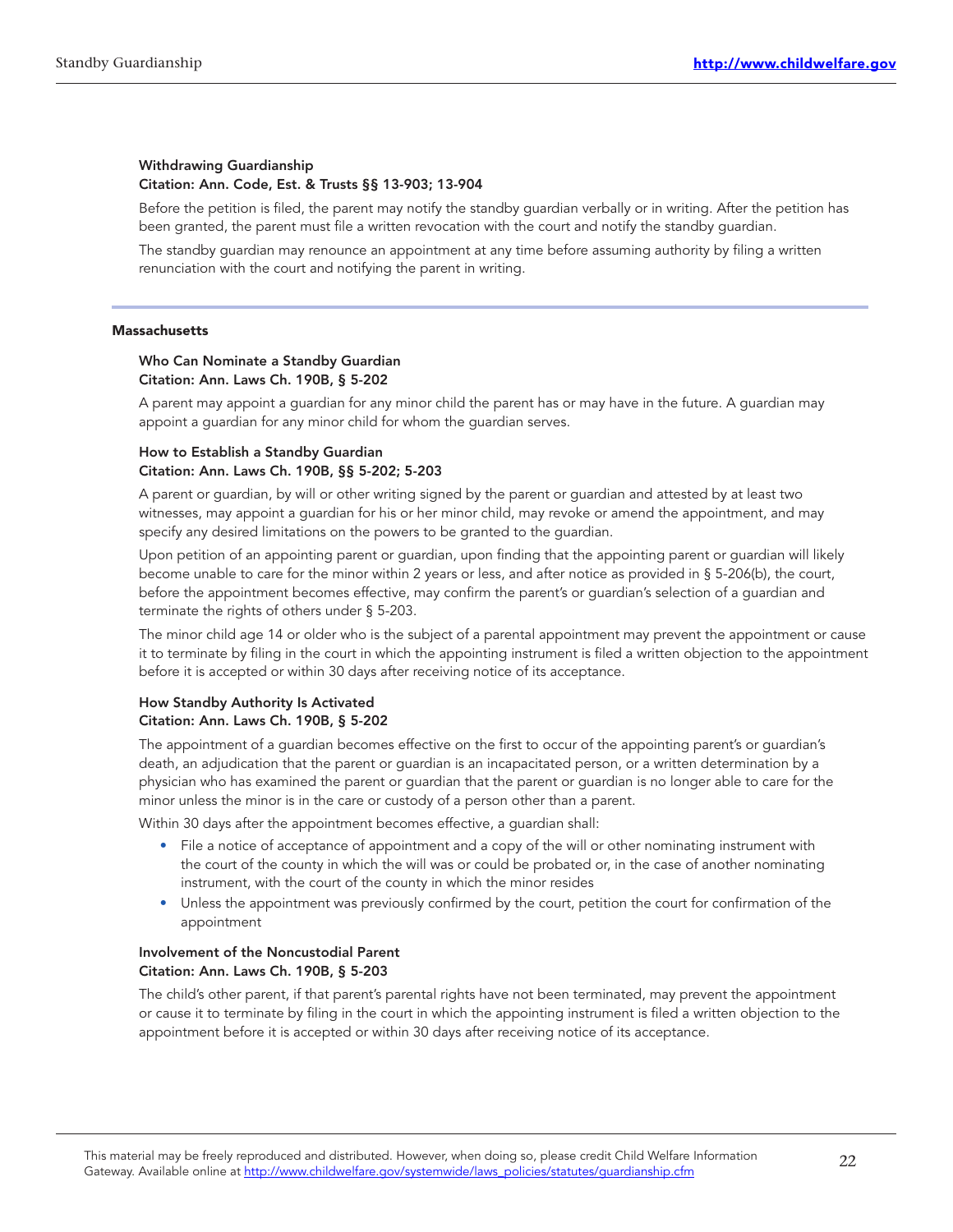#### Authority Relationship of the Parent and the Standby Citation: Ann. Laws Ch. 190B, § 5-202

The parental appointment of a guardian shall not supersede the parental rights of either parent. If both parents are dead or have been adjudged incapacitated persons, an appointment by the last parent who dies or was adjudged incapacitated has priority.

#### Withdrawing Guardianship Citation: Ann. Laws Ch. 190B, § 5-202

The authority of a guardian appointed under this section terminates upon the first to occur of the appointment of a guardian by the court, the revocation of the appointment by the appointing parent or guardian, or the filing of an objection pursuant to § 5‑203.

#### Michigan

#### Who Can Nominate a Standby Guardian Citation: Comp. Laws § 700.5205

The court may appoint a limited guardian for an unmarried minor upon the petition of the minor's parent or parents.

#### How to Establish a Standby Guardian Citation: Comp. Laws § 700.5205

The court may appoint a limited guardian for an unmarried minor upon the petition of the minor's parent or parents if all of the following requirements are met:

- The parents with custody of the minor consent or, in the case of only one parent having custody of the minor, the sole parent consents to the appointment of a limited guardian.
- The parent or parents voluntarily consent to the suspension of their parental rights.
- The court approves a limited guardianship placement plan agreed to by both of the following parties:
	- » The parents with custody of the minor or, in the case of only one parent having custody of the minor, the sole parent who has custody of the minor
	- The person or persons whom the court will appoint as the minor's limited guardian

#### How Standby Authority Is Activated Citation: Comp. Laws § 700.5205

A minor's parent or parents who desire to have the court appoint a limited guardian for that minor and the person or persons who desire to be appointed limited guardian for that minor must develop a limited guardianship placement plan, using a form prescribed by the State court administrator. A limited guardianship placement plan form must include a notice that informs a parent who is a party to the plan that substantial failure to comply with the plan without good cause may result in the termination of the parent's parental rights.

The proposed limited guardianship placement plan shall be attached to the petition requesting the court to appoint a limited guardian. The limited guardianship placement plan shall include provisions concerning all of the following:

- The reason the parent or parents are requesting the court to appoint a limited guardian for the minor
- Parenting time and contact with the minor by his or her parent or parents sufficient to maintain a parent and child relationship
- The duration of the limited guardianship
- Financial support for the minor
- Any other provisions that the parties agree to include in the plan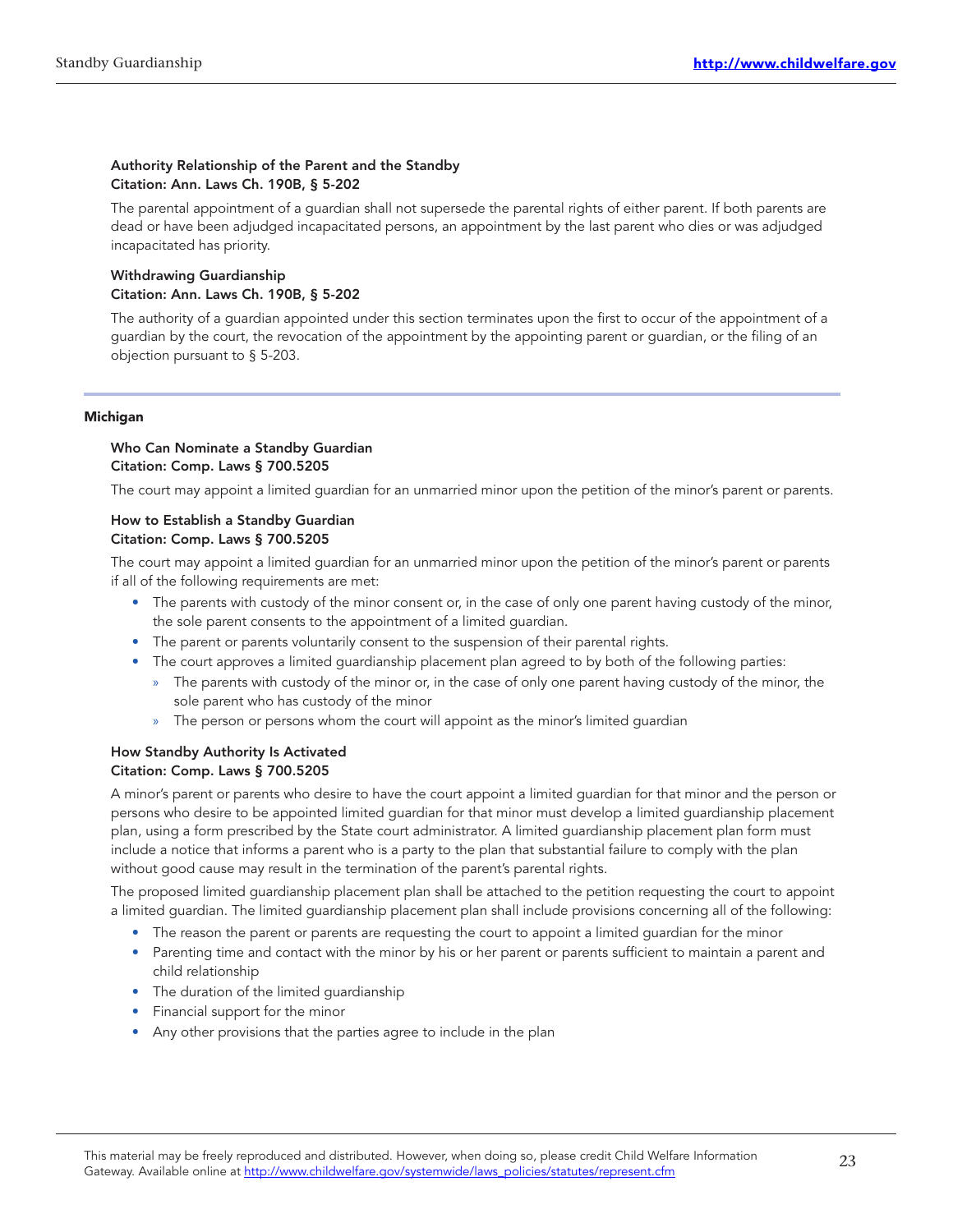#### Involvement of the Noncustodial Parent

This issue is not addressed in the statutes reviewed.

#### Authority Relationship of the Parent and the Standby Citation: Comp. Laws §§ 700.5205(2)(b); 5206(4)

The limited guardianship placement plan shall provide for parenting time and contact with the minor by his or her parent or parents sufficient to maintain a parent and child relationship.

A limited guardian appointed under this section has all of the powers and duties enumerated in § 5215 except that a minor's limited guardian shall not consent to marriage or adoption of the minor ward or to the release of the minor ward for adoption.

#### Withdrawing Guardianship Citation: Comp. Laws § 700.5206(3)

The voluntary suspension of parental rights under § 5205 does not prevent the parent or parents from filing a petition to terminate the limited guardianship at any time as provided in § 5208. Appointment of a limited guardian under this section is a continuing appointment.

#### Minnesota

#### Who Can Nominate a Standby Guardian Citation: Ann. Stat. §§ 257B.03; 257B.05

A parent with legal and physical custody or a legal custodian may designate a standby or temporary custodian.

If a triggering event has not occurred, only a custodian or legal guardian may file a petition with the court. If a triggering event has occurred, the standby guardian may file.

#### How to Establish a Standby Guardian Citation: Ann. Stat. §§ 257B.04; 257B.05

The written designation must identify the designator, the children, the other parent, if any, the standby guardian, and the triggering events. It must include the signed consent of the standby guardian and the other parent, or a statement why the other parent's consent is not required.

The designation must be signed by the designator in the presence of two witnesses who are age 18 or older and not otherwise named in the designation. The witnesses must also sign the declaration.

Approval without a hearing is permitted if both parents consent to the designation, or there is only one surviving parent. A hearing is required in other cases. An optional designation form is provided in the statute.

#### How Standby Authority Is Activated Citation: Ann. Stat. § 257B.06

The standby custodian's authority commences upon a triggering event, such as a determination of incapacity or a determination of physical debilitation plus consent. If the petition is approved before the triggering event, no further court action is required.

If a designation has been made but not yet approved by the court, the standby custodian has 60 days from the triggering event to file confirming documents and petition for approval. If the parent dies, the standby custodian shall be appointed permanent guardian without additional petition.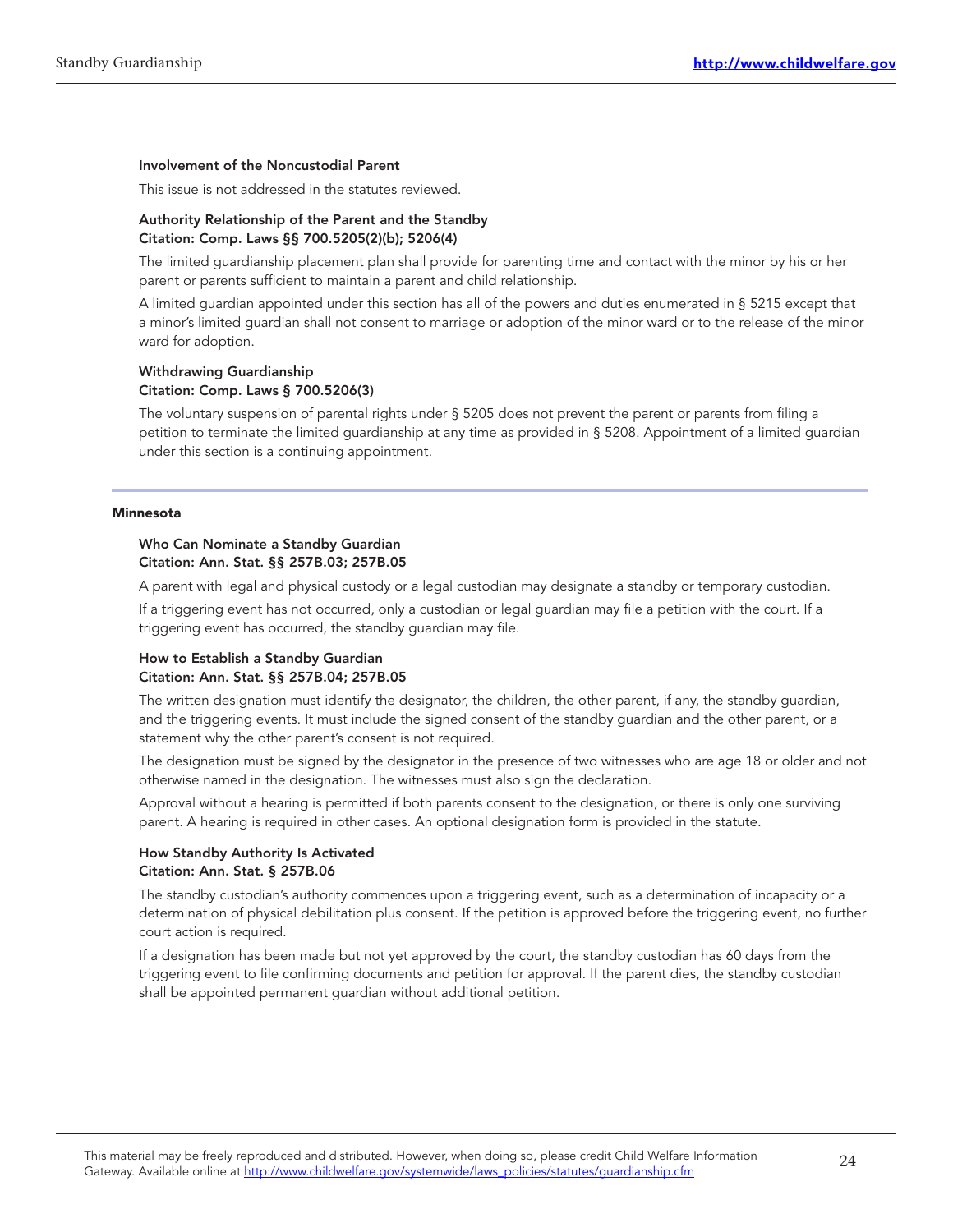#### Involvement of the Noncustodial Parent Citation: Ann. Stat. § 257B.03

Consent to the designation is required unless the whereabouts of the parent are unknown, parental rights have been terminated, or the parent is unwilling and unable to care for the child.

#### Authority Relationship of the Parent and the Standby Citation: Ann. Stat. § 257B.06

The commencement of the standby custodian's authority does not itself divest the designator of any parental rights but confers on the standby custodian concurrent or shared custody of the child.

The standby custodian shall ensure frequent and continuing contact with and physical access by the parent with the child and shall ensure the involvement of the parents, to the greatest extent possible, in decision‑making on behalf of the child.

The standby custodian's authority becomes inactive upon the attending physician's written certification that the parent is restored to health.

#### Withdrawing Guardianship Citation: Ann. Stat. § 257B.07

Before the petition has been filed with the court, the designator may revoke the appointment of a standby custodian by destroying the designation and notifying the standby custodian. After a petition has been filed, the designator must file a written revocation with the court and notify the standby custodian in writing.

#### Mississippi

These issues are not addressed in statutes reviewed.

#### Missouri

#### Who Can Nominate a Standby Guardian Citation: Ann. Stat. § 475.046

A custodial parent may designate a person to act as standby guardian of a minor.

Except to the extent determined by the court to be inconsistent with the provisions of this section or as expressly provided in this section, the laws applicable to guardianship proceedings shall apply to all proceedings under this section.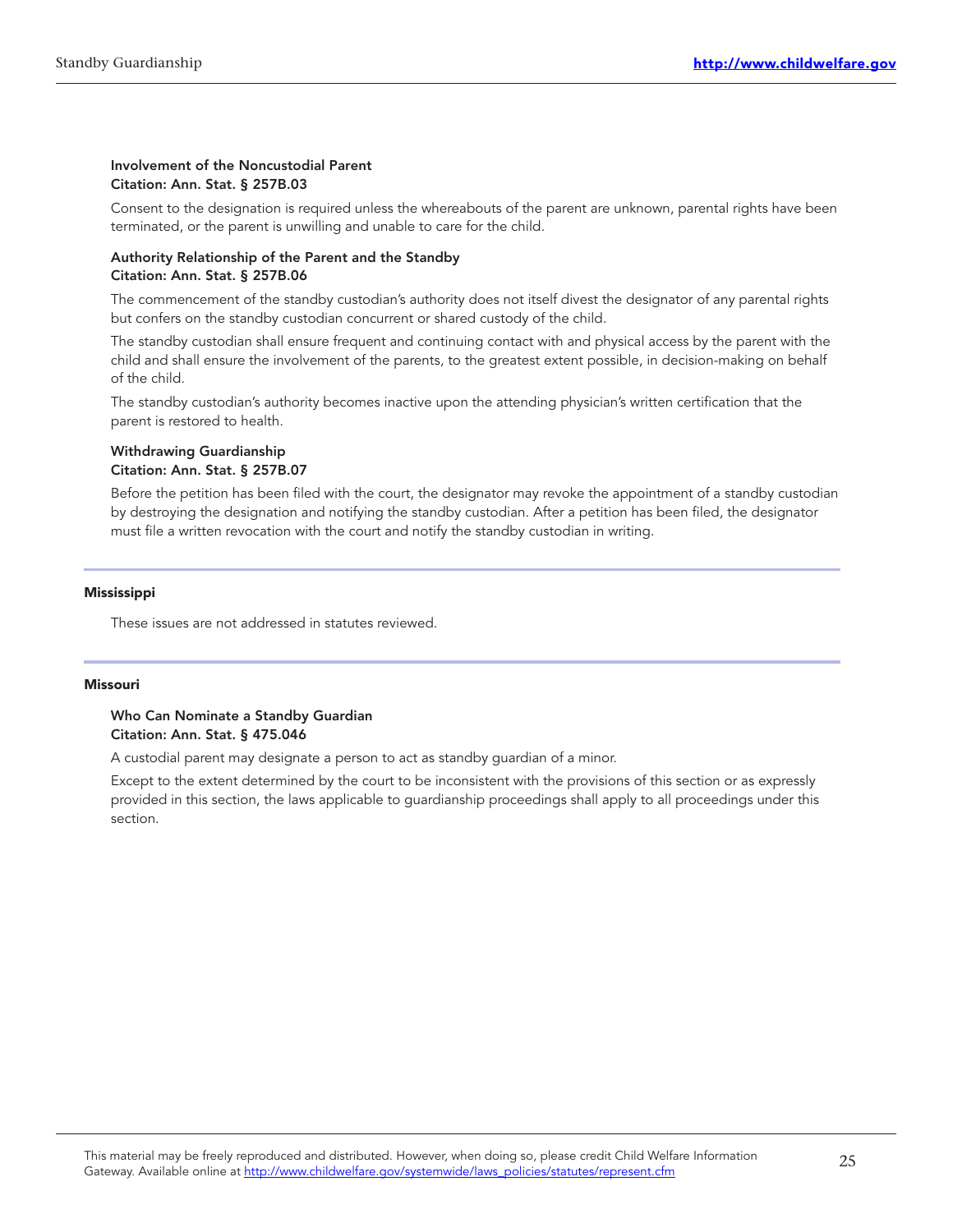#### How to Establish a Standby Guardian Citation: Ann. Stat. § 475.046

The designation of a standby guardian may be made in a will that complies with the requirements of § 474.320 or by a separate written instrument that is dated and is either duly executed and acknowledged by the custodial parent or is signed by the custodial parent in the presence of at least two disinterested witnesses. If the custodial parent executes more than one document designating a standby guardian and there is a conflict between the documents as to the person designated, the document bearing the latest date shall control.

If a custodial parent who has designated a standby guardian is or becomes seriously ill, the custodial parent or the person designated as standby guardian may file a petition in the probate division of the circuit court of the county that would be of proper venue for the appointment of a guardian of the minor seeking appointment of the designated person as standby guardian. A copy of the will or written instrument designating the standby guardian and a consent to act as standby guardian signed by the person designated shall be filed with the petition. The petition shall state:

- The name, age, domicile, actual place of residence, and mailing address of the minor
- The name and address of the custodial parent and the designated standby guardian
- The name and address of each parent of the minor and whether that parent is living or dead
- The name and address of the spouse, if applicable, and the names, ages, and addresses of all living children of the minor
- If the person for whom appointment of a standby guardian is sought has been adjudicated incapacitated, the date of adjudication and the name and address of the court that entered the judgment
- The reasons why the appointment of a standby guardian is sought

#### How Standby Authority Is Activated Citation: Ann. Stat. § 475.046

The court shall determine appointment of a standby guardian in accordance with the best interests of the minor after considering all relevant factors, including:

- Whether there is a parent other than the custodial parent and, if so, whether the other parent is willing, able, and fit to assume the duties of a parent
- The suitability of a person nominated by the minor if he or she is able to communicate a reasonable choice
- The desirability of providing arrangements for the care, custody, and control of the minor that shall minimize stress and disruption and avoid his or her placement in foster or similar care pending appointment of a guardian if the custodial parent is adjudicated incapacitated or dies

The authority of a person to act as standby guardian for a minor shall take effect only as follows:

- If the person has previously been appointed by the court as standby guardian, upon the granting of letters of standby guardianship to that person
- If the person has not previously been appointed as standby guardian, either because a petition for appointment has not been filed or because the proceedings are still pending, upon the first to occur of the following:
	- » The duly executed consent of the custodial parent
	- » Entry of an order adjudicating the custodial parent to be incapacitated
	- » The death of the custodial parent

The person shall, within 10 days after he or she begins to act as standby guardian, notify the court in writing of that fact. The court may grant letters of standby guardianship to the person or, if the court deems it advisable, conduct a hearing to determine the propriety of the person having begun, and continuing, to act as standby guardian and the propriety of issuing letters of standby guardianship to the person.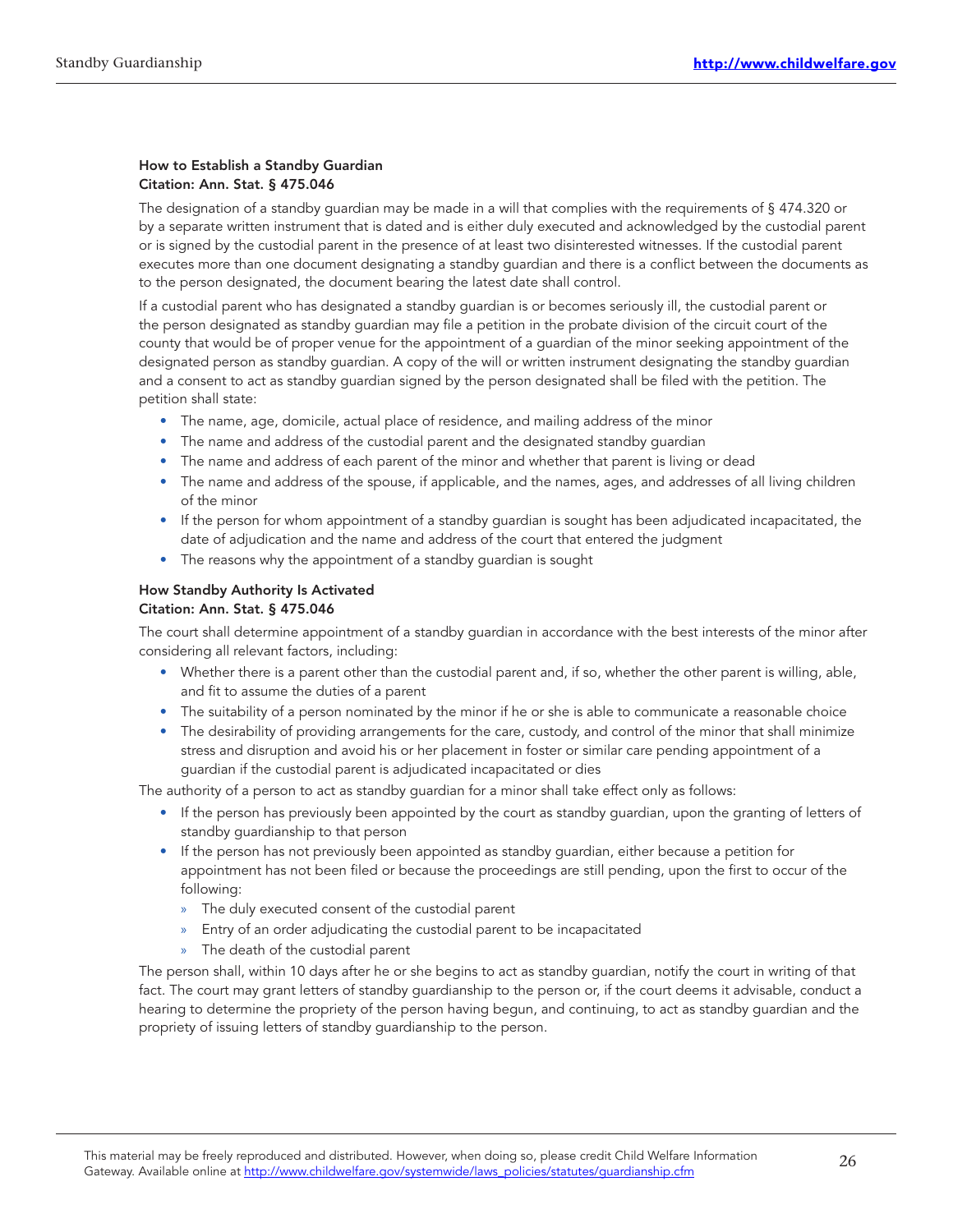#### Involvement of the Noncustodial Parent

This issue is not addressed in the statutes reviewed.

#### Authority Relationship of the Parent and the Standby Citation: Ann. Stat. § 475.046

Nothing in this section shall be construed to:

- Deprive a parent of his or her legal rights with respect to a child of that parent, including court-ordered visitation with the child, nor to authorize a grant of authority to a standby guardian that would supersede any such rights
- Relieve a parent of his or her legal obligations or duties to a child of that parent, including a duty to support the child in accordance with a court or administrative order

#### Withdrawing Guardianship Citation: Ann. Stat. § 475.083

The authority of a guardian terminates:

- When a minor ward becomes age 18
- Upon an adjudication that an incapacitated or disabled person has been restored to his or her capacity or ability
- Upon revocation of the letters of the guardian
- Upon the acceptance by the court of the resignation of the guardian
- Upon the death of the ward
- Upon an order of court terminating the guardianship

#### Montana

These issues are not addressed in statutes reviewed.

#### Nebraska

#### Who Can Nominate a Standby Guardian Citation: Rev. Stat. § 30-2608

The court may appoint a standby guardian for a minor whose parent is chronically ill or near death.

#### How to Establish a Standby Guardian Citation: Rev. Stat. §§ 30-2608; 30-2610

A petition must be filed and a hearing held before the court to appoint a guardian.

The court shall appoint a person nominated by a minor who is age 14 or older, unless the court finds that the appointment is contrary to the minor's best interests.

#### How Standby Authority Is Activated Citation: Rev. Stat. § 30-2608

The standby guardian's authority may take effect, if the minor is left without a remaining parent, upon:

- The death of the parent
- The mental incapacity of the parent
- The physical debilitation and consent of the parent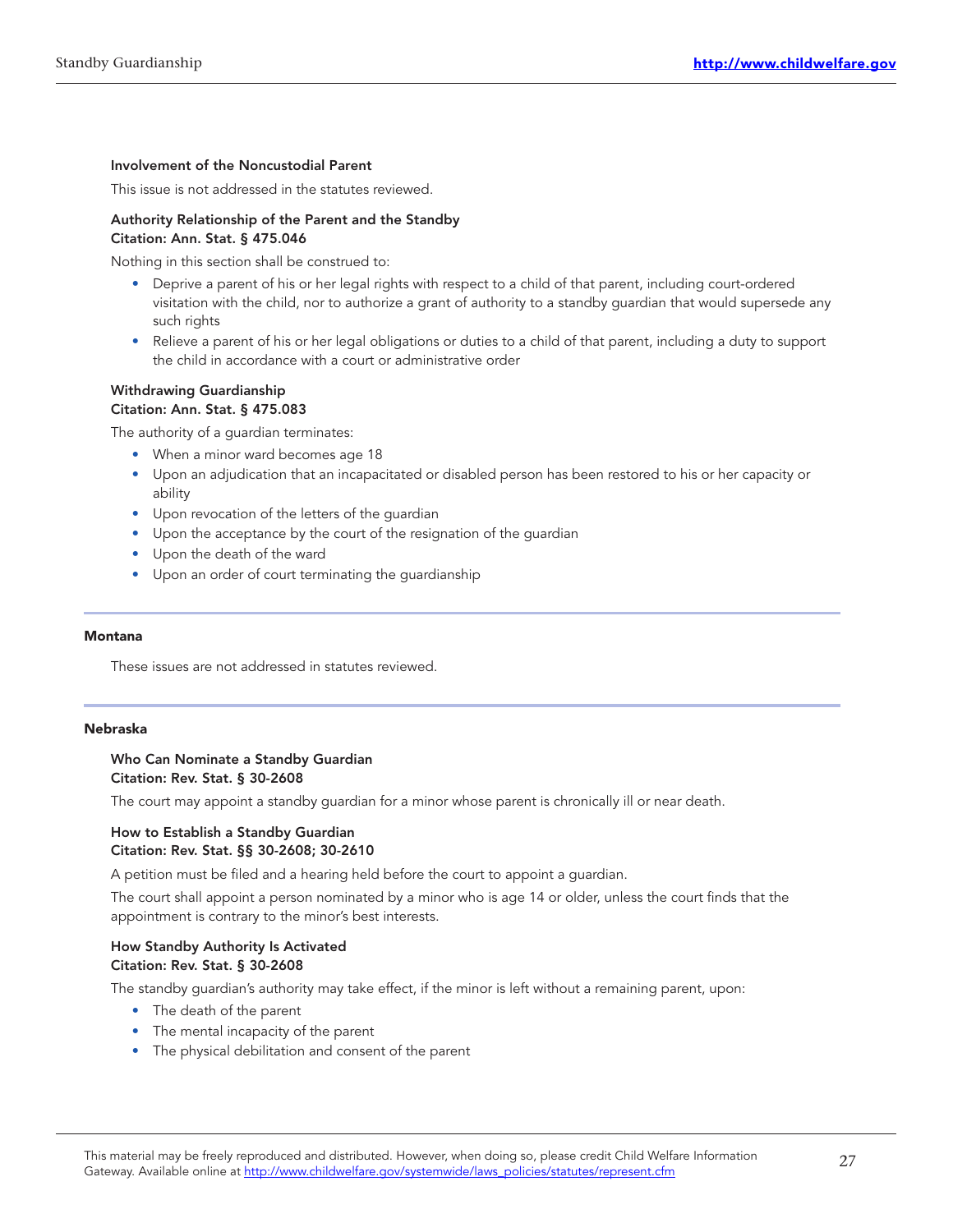#### Involvement of the Noncustodial Parent Citation: Rev. Stat. § 30-2608

A parent is preferred as a guardian.

For a child born out of wedlock, the court also considers:

- The wishes of the deceased parent, as stated in a will
- The surviving parent's acknowledgment of paternity, payment of child support, and fitness as a parent

#### Authority Relationship of the Parent and the Standby Citation: Rev. Stat. § 30-2608

An appointment of a standby guardian does not suspend or terminate a parent's parental rights.

#### Withdrawing Guardianship

This issue is not addressed in the statutes reviewed.

#### Nevada

#### Who Can Nominate a Standby Guardian Citation: Rev. Stat. § 159.205

A parent may appoint a short-term guardian for the child.

#### How to Establish a Standby Guardian Citation: Rev. Stat. § 159.205

Except as otherwise provided in this section or § 127.045, a parent, without the approval of a court, may appoint in writing a short-term guardianship for an unmarried minor child if the parent has legal custody of the minor child.

The appointment of a short‑term guardianship is effective for a minor who is age 14 or older only if the minor provides written consent to the guardianship.

#### How Standby Authority Is Activated Citation: Rev. Stat. § 159.205

The written instrument appointing a short-term guardian becomes effective immediately upon execution and must include, without limitation:

- The date on which the guardian is appointed
- The names of the parent who appointed the guardian, the minor child for whom the guardian is appointed, and the person who is appointed as the guardian
- The signature of the parent and the guardian in the presence of a notary public acknowledging the appointment of the guardian

The short-term guardian serves as guardian for 6 months, unless the written instrument appointing the guardian specifies a shorter term or specifies that the guardianship is to terminate upon the happening of an event that occurs sooner than 6 months.

Only one written instrument appointing a short-term guardian may be effective at any given time.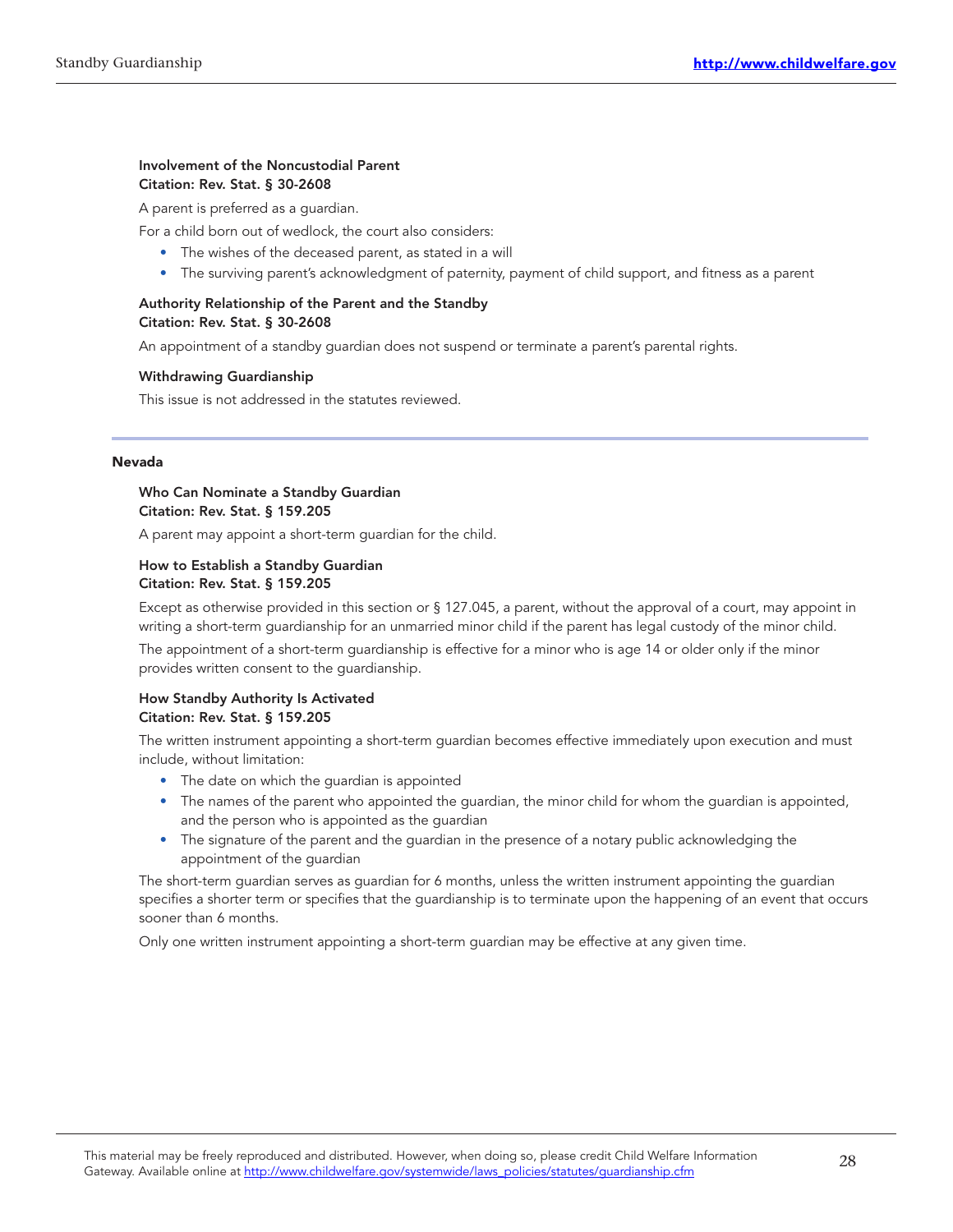#### Involvement of the Noncustodial Parent Citation: Rev. Stat. § 159.205

The appointment of a short-term quardian does not affect the rights of the other parent of the minor.

A parent shall not appoint a short-term guardian for a minor child if the minor child has another parent:

- Whose parental rights have not been terminated
- Whose whereabouts are known
- Who is willing and able to make and carry out daily child care decisions concerning the minor
- Who has not given written consent to the appointment

#### Authority Relationship of the Parent and the Standby

This issue is not addressed in the statutes reviewed.

#### Withdrawing Guardianship Citation: Rev. Stat. § 159.205

The appointment of a short-term guardian:

- May be terminated by an instrument in writing signed by either parent if that parent has not been deprived of the legal custody of the minor
- Can be terminated by any order of a court of competent jurisdiction

#### New Hampshire

These issues are not addressed in statutes reviewed.

#### New Jersey

#### Who Can Nominate a Standby Guardian Citation: Ann. Stat. § 3B:12-72

A parent or legal custodian may petition the court to appoint a standby guardian.

#### How to Establish a Standby Guardian Citation: Ann. Stat. §§ 3B:12-72; 3B:12-74; 3B:12-77

A petition for the judicial appointment of a standby guardian of a minor child shall state:

- The triggering event or events that shall cause the authority of the appointed standby guardian to become effective
- That there is a significant risk that the parent or legal custodian will die, become incapacitated, or become debilitated as a result of a progressive chronic condition or a fatal illness
- The name, address, and qualifications of the proposed standby guardian

The parent or legal custodian may choose a standby guardian by means of a written designation that names the standby guardian in the event of the designator's death, incapacity, or debilitation. The written designation shall reasonably identify the designator, the minor child, and the standby guardian. The written designation shall be signed by the designator in the presence of two witnesses who shall also sign the designation.

The designation shall state the triggering event by which the parent or legal custodian intends the designated standby guardianship of the minor child to be activated. An optional designation form is provided in the statute.

Children who are age 14 or older must be notified and the court will consider their preference.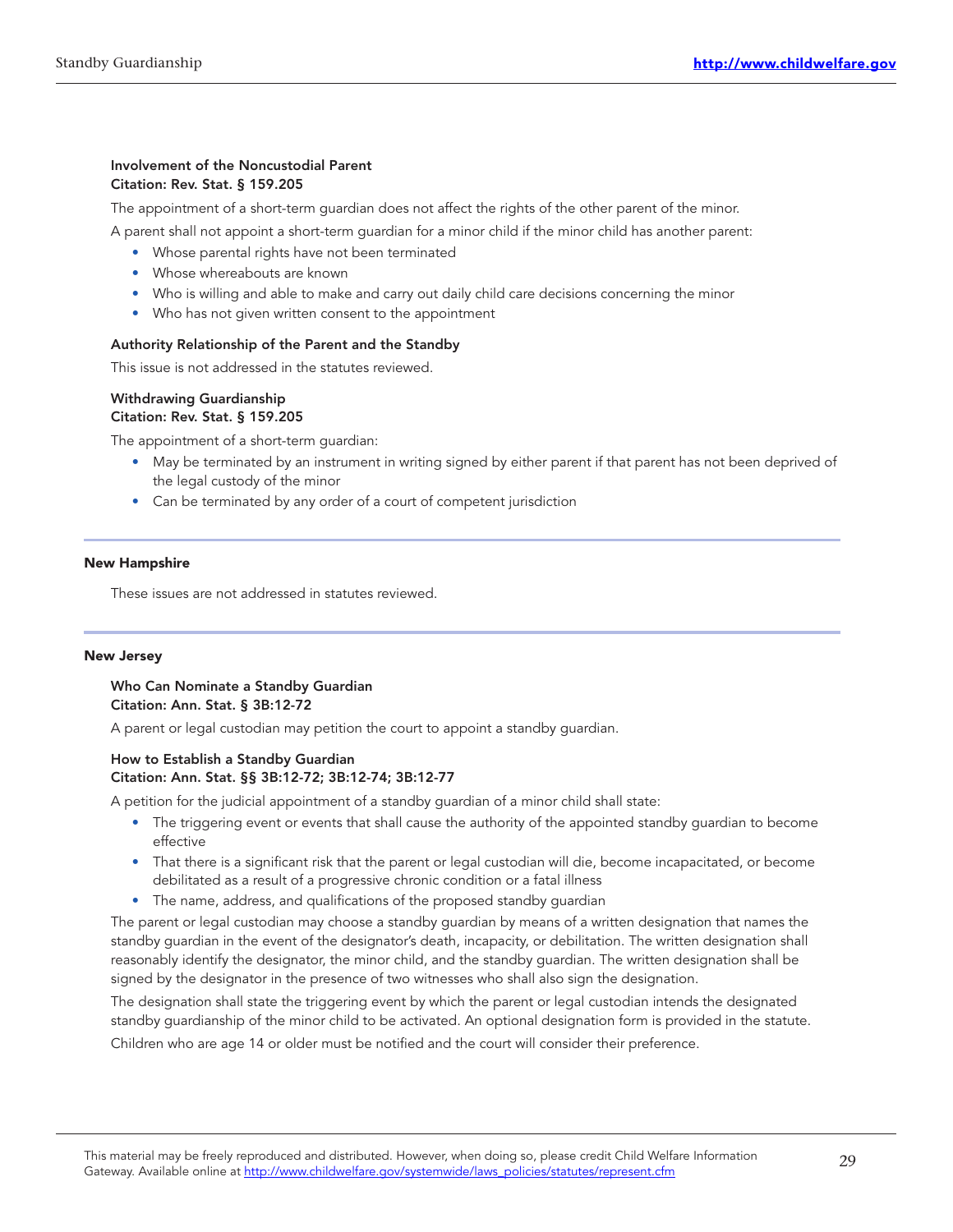#### How Standby Authority Is Activated Citation: Ann. Stat. § 3B:12-73

Upon the occurrence of a triggering event, the standby guardian is empowered to immediately assume his or her duties. If the triggering event is the incapacity or debilitation of the parent or legal custodian, the attending physician shall provide a copy of his determination to the appointed standby guardian.

Within 60 days, the standby guardian must file a petition with the court for confirmation of guardianship. The confirmation petition shall include a determination of incapacity or debilitation or a death certificate, as appropriate.

#### Involvement of the Noncustodial Parent Citation: Ann. Stat. § 3B:12-72

Notice of a hearing must be served to any parent who has parental rights within 30 days of filing the petition. If, after a diligent search, the noncustodial parent cannot be found, the court may proceed.

No notice is required to a parent who is deceased or whose rights have been previously terminated.

#### Authority Relationship of the Parent and the Standby Citation: Ann. Stat. §§ 3B:12-73; 3B:12-74

Commencement of the duties of the standby guardian shall confer upon the appointed standby guardian shared authority with the custodial parent or legal custodian of the minor child, unless the petition states otherwise.

Appointment of a standby guardian shall not involuntarily deprive any parent of parental rights.

#### Withdrawing Guardianship Citation: Ann. Stat. § 3B:12-73

A standby guardian may decline appointment at any time before the assumption of his or her duties by filing a written statement to that effect with the court, with notice to the petitioner and to the minor child if the latter is age 14 or older.

A parent or legal custodian may revoke a standby guardianship by executing a written revocation, filing it with the court where the petition was filed, and promptly notifying the appointed standby guardian of the revocation.

An unwritten revocation may be considered by the court if the revocation can be proved by clear and convincing evidence submitted to the court.

#### New Mexico

These issues are not addressed in statutes reviewed.

#### New York

#### Who Can Nominate a Standby Guardian Citation: Surrogate's Crt. Proc. Act § 1726

A parent, legal guardian, or legal custodian may petition for the appointment of a standby guardian. The child's primary caretaker may petition when the parent, guardian, or custodian cannot be located.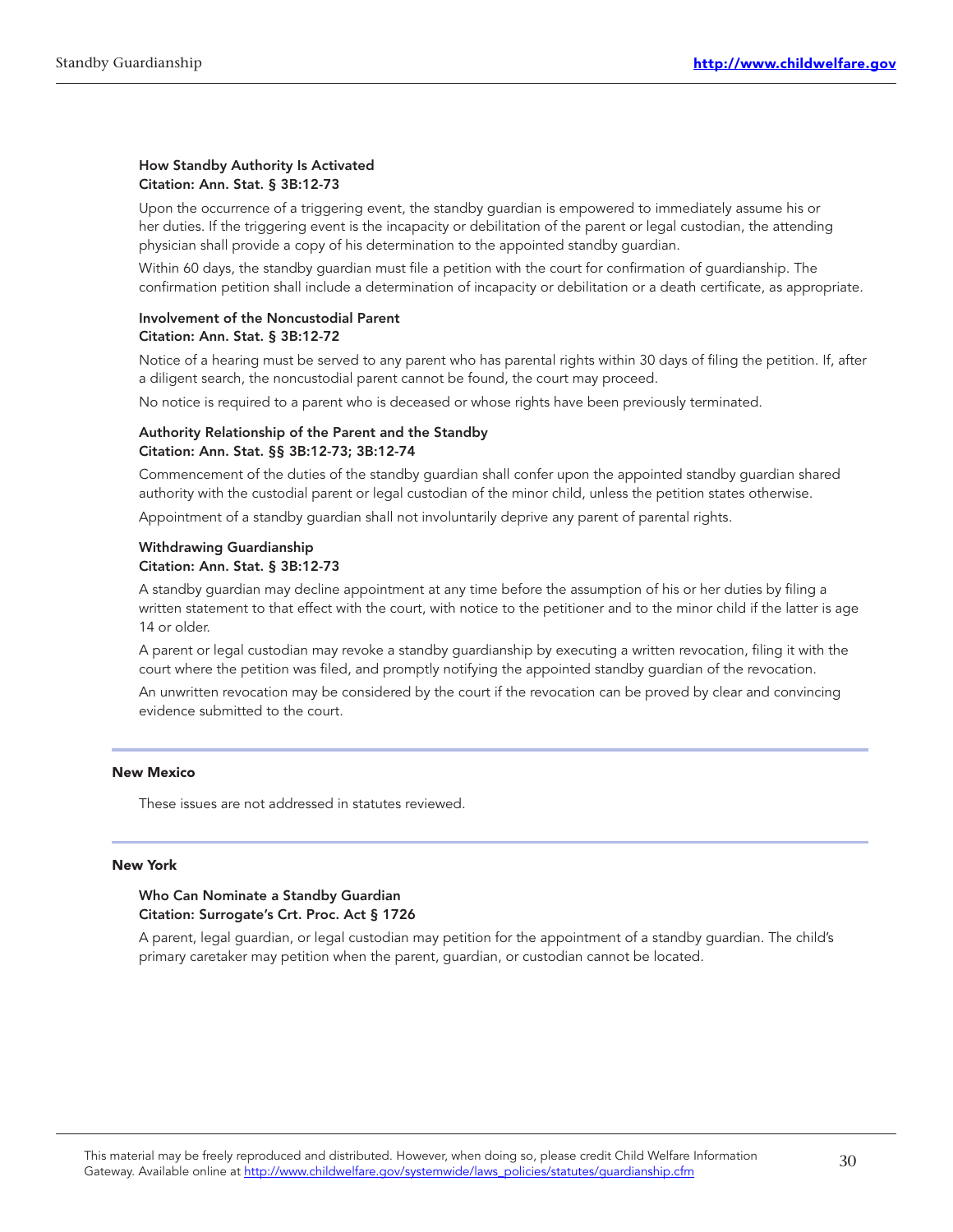#### How to Establish a Standby Guardian Citation: Surrogate's Crt. Proc. Act §§ 1726; 1706

The petition must state:

- Whether the authority of the standby guardian is to become effective upon the petitioner's incapacity, death, or consent, whichever occurs first
- That the petitioner suffers from either a progressively chronic illness or an irreversibly fatal illness, and the basis for such statement, such as the date and source of a medical diagnosis, without requiring the identification of the illness in question

If the court finds that the petitioner suffers from a progressively chronic illness or an irreversibly fatal illness and that the interests of the child will be promoted by the appointment of a standby guardian, it must make a decree accordingly.

A standby guardian may also be designated by a written designation, signed by the parent in the presence of two witnesses. An optional designation form is provided in the statute.

The court will consider the preference of a child who is age 14 or older. If the youth is older than age 18, he or she shall consent to the appointment of a suitable guardian.

#### How Standby Authority Is Activated Citation: Surrogate's Crt. Proc. Act § 1726

The standby guardian's authority commences upon receipt of a determination of the parent's incapacity, certificate of the parent's death, or the parent's written consent. An attending physician must document the parent's incapacity.

A guardian by judicial decree has 90 days to file confirming documents. A guardian by written designation has 60 days to file confirming documents and petition for appointment.

#### Involvement of the Noncustodial Parent Citation: Surrogate's Crt. Proc. Act § 1705

Notice of hearing is required to any parent living in a known residence in New York, unless the parent has abandoned the child, is deprived of civil rights, divorced from the custodial parent, incompetent, or otherwise judicially deprived of custody of the child.

#### Authority Relationship of the Parent and the Standby Citation: Surrogate's Crt. Proc. Act § 1726

The commencement of the standby guardian's authority due to incapacity, debilitation, or consent shall not divest the parent of any parental rights, but shall confer upon the standby guardian concurrent authority with respect to the child.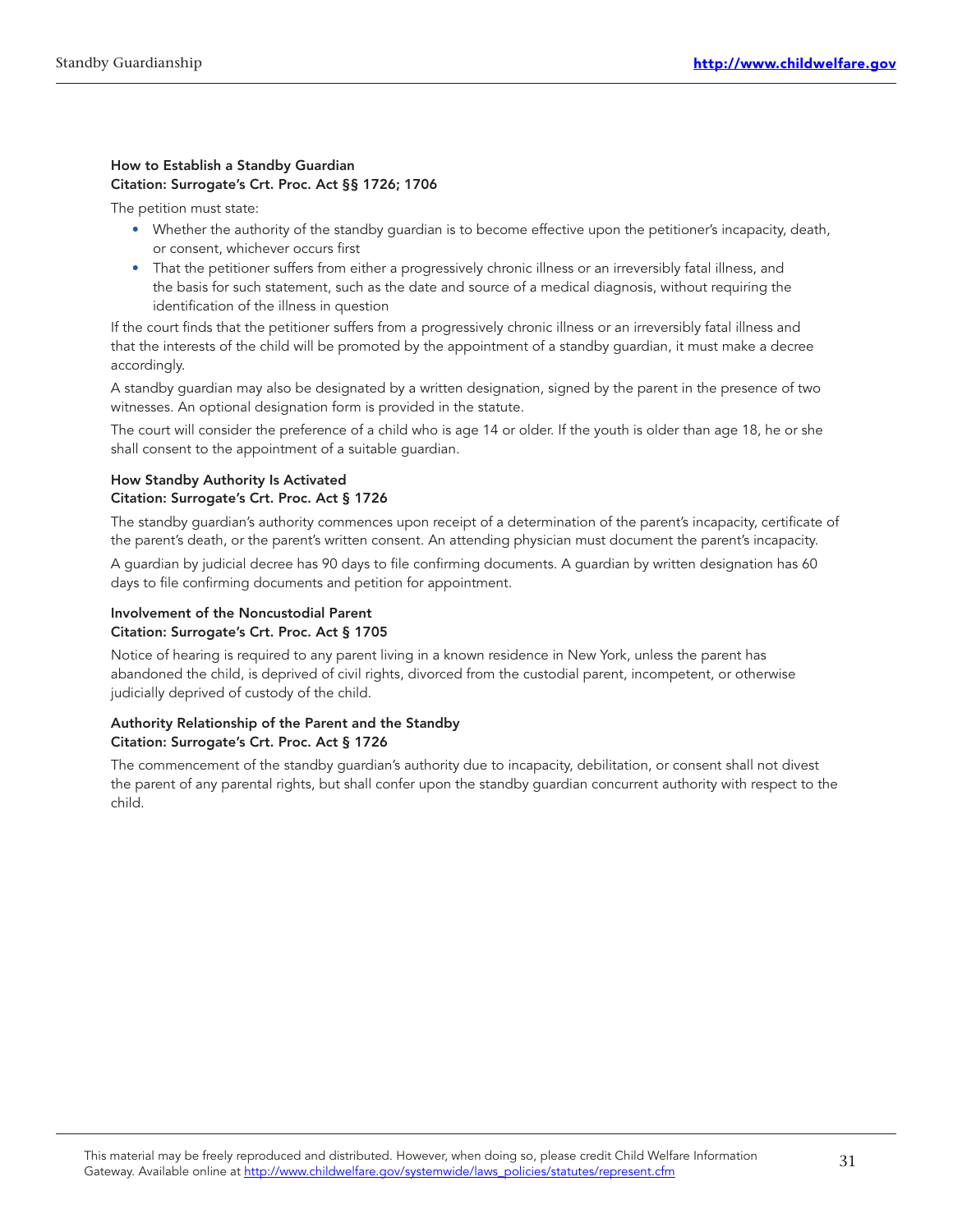#### Withdrawing Guardianship Citation: Surrogate's Crt. Proc. Act § 1726

The petitioner may revoke a standby guardianship created by judicial appointment by executing a written revocation, filing it with the court that issued the decree, and promptly notifying the standby guardian of the revocation.

A judicially appointed standby guardian may at any time before the commencement of his or her authority renounce the appointment by executing a written renunciation and filing it with the court that issued the decree, and promptly notifying the petitioner of the revocation.

The parent may revoke a standby guardianship created by written designation:

- By executing a subsequent designation of guardianship by petition to the court
- In the case of a standby guardian whose authority becomes effective upon the death of the parent, by a subsequent designation of standby guardian set forth in a will of the parent
- By notifying the standby guardian verbally or in writing or by any other act evidencing a specific intent to revoke the standby guardianship prior to the filing of a petition

#### North Carolina

#### Who Can Nominate a Standby Guardian Citation: Gen. Stat. § 35A-1370

A parent, adoptive parent, or legal guardian who suffers from a progressive chronic or irreversibly fatal illness may petition for the appointment of a standby guardian.

#### How to Establish a Standby Guardian Citation: Gen. Stat. §§ 35A-1372; 35A-1373; 35A-1374

A petition for the judicial appointment of a standby guardian of a minor child shall:

- Identify the petitioner, the minor child, and the person designated to be the standby guardian
- State that the authority of the standby guardian is to become effective upon the petitioner's death, incapacity, or debilitation, with the consent of the petitioner, or upon the petitioner's signing of a written consent stating that the standby guardian's authority is in effect, whichever occurs first
- State that the petitioner suffers from a progressively chronic illness or an irreversible fatal illness, and the basis for such a statement, such as the date and source of a medical diagnosis, without requiring the identification of the illness in question

A parent also may designate a standby guardian by means of a written designation, signed by the parent in the presence of two witnesses who are at least age 18, other than the standby guardian, who shall also sign the writing.

Evidence is required at the hearing to determine whether the requirements of the statute have been satisfied.

#### How Standby Authority Is Activated Citation: Gen. Stat. §§ 35A-1373; 35A-1374

The authority of the standby guardian commences upon the parent's death, mental incapacity, physical debilitation plus consent, or written consent alone. An attending physician must document the parent's incapacity or debilitation.

The standby guardian must file confirming documents with the court within 90 days of the triggering event. If the guardianship is by written designation, the standby guardian must petition the court within 90 days for appointment as guardian.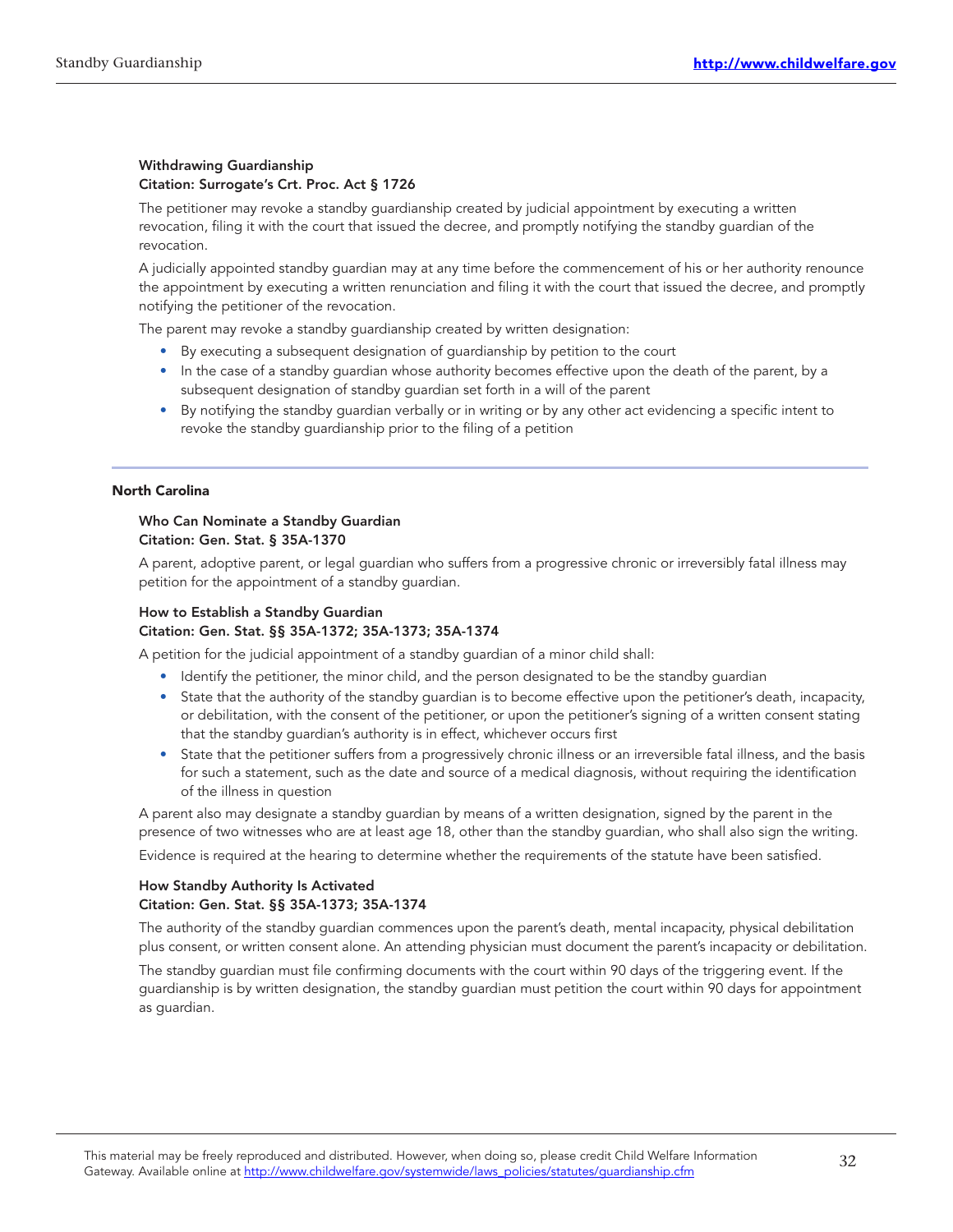#### Involvement of the Noncustodial Parent Citation: Gen. Stat. § 35A-1373

Notice to any biological or adoptive parent is required, along with a copy of the petition. The court may proceed if no complaint for custody of the child has been filed within 30 days.

#### Authority Relationship of the Parent and the Standby Citation: Gen. Stat. § 35A-1377

The commencement of the standby guardian's authority due to incapacity, debilitation, or written consent shall not itself divest the parent of any parental or guardianship rights, but shall confer upon the standby guardian concurrent authority with respect to the minor child.

#### Withdrawing Guardianship Citation: Gen. Stat. §§ 35A-1373; 35A-1374; 35A-1376

The petitioner may revoke a judicially created guardianship by executing a written revocation, filing it with the court, and notifying the standby guardian.

The standby guardian may at any time before the commencement of the person's authority renounce the appointment by executing a written renunciation, filing it with the court, and promptly providing the petitioner with a copy of the renunciation.

The parent may revoke a written designation at any time prior to commencement by notifying the standby guardian in writing.

When the authority of the standby guardian is due to incapacity or debilitation, and the parent is subsequently restored to capacity or ability to care for the child, the authority of the standby guardian based on that incapacity or debilitation shall be suspended.

#### North Dakota

#### Who Can Nominate a Standby Guardian Citation: Cent. Code § 30.1-26-04

A parent or a guardian of a minor, by a properly executed power of attorney, may delegate to another person, for a period not exceeding 6 months, any of the parent's or guardian's powers regarding care, custody, or property of the minor child, except the power to consent to marriage or adoption of a minor ward.

#### How to Establish a Standby Guardian

This issue is not addressed in the statutes reviewed.

#### How Standby Authority Is Activated

This issue is not addressed in the statutes reviewed.

#### Involvement of the Noncustodial Parent

This issue is not addressed in the statutes reviewed.

#### Authority Relationship of the Parent and the Standby

This issue is not addressed in the statutes reviewed.

#### Withdrawing Guardianship

This issue is not addressed in the statutes reviewed.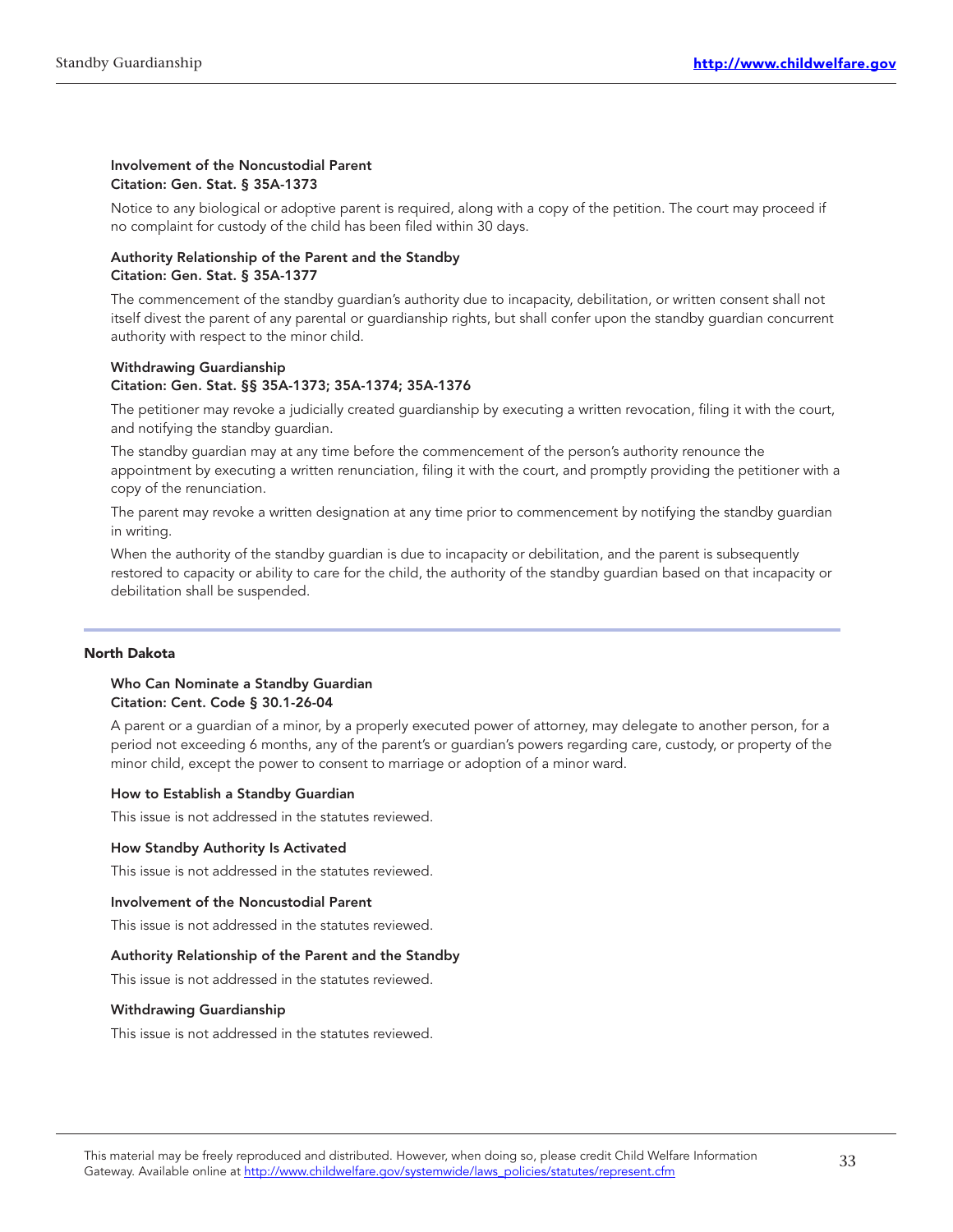#### Northern Mariana Islands

This issue is not addressed in the statutes reviewed.

#### Ohio

#### Who Can Nominate a Standby Guardian Citation: Rev. Code § 1337.09

A person may designate a guardian for his or her minor child by a properly executed durable power of attorney.

#### How to Establish a Standby Guardian Citation: Rev. Code § 1337.09

In a durable power of attorney, a person may nominate the attorney in fact or any other person to be the guardian of the person, the estate, or both, of one or more of the person's minor or incompetent adult children, whether born at the time of the execution of the durable power of attorney or afterward. The nomination is for consideration by a court if proceedings for the appointment of a guardian of the person, the estate, or both, of one or more of the person's minor or incompetent adult children are commenced at a later time.

The durable power of attorney that contains the nomination of a person to be the guardian of the person, the estate, or both of one or more of the principal's minor or incompetent adult children may be filed with the probate court for safekeeping, and the probate court shall designate the nomination as the nomination of a standby guardian.

#### How Standby Authority Is Activated Citation: Rev. Code § 1337.09

When a person designates another as the person's attorney in fact by a power of attorney in writing, and the writing expressly states that the power of attorney shall become effective at a later time or upon the occurrence of a specified event, including, but not limited to, the disability, incapacity, or adjudged incompetency of the person, the attorney in fact may exercise the authority provided to the attorney in fact in the written instrument at the later time or upon the occurrence of the specified event, notwithstanding the later disability, incapacity, or adjudged incompetency of the person, and, unless the instrument states a time of termination, notwithstanding the lapse of time since its execution.

#### Involvement of the Noncustodial Parent

This issue is not addressed in the statutes reviewed.

#### Authority Relationship of the Parent and the Standby

This issue is not addressed in the statutes reviewed.

#### Withdrawing Guardianship

This issue is not addressed in the statutes reviewed.

#### Oklahoma

This issue is not addressed in the statutes reviewed.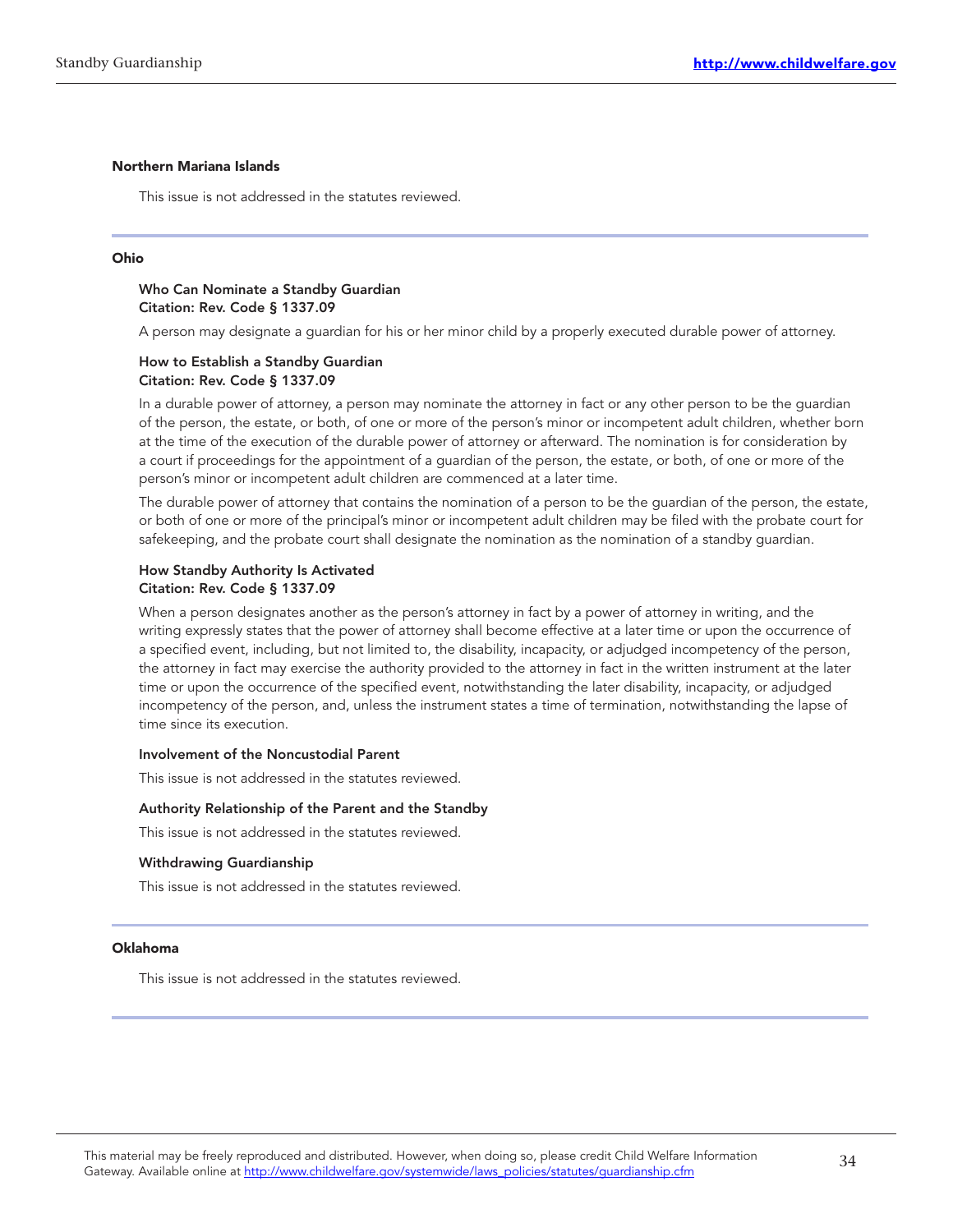#### Oregon

This issue is not addressed in the statutes reviewed.

#### Pennsylvania

#### Who Can Nominate a Standby Guardian Citation: Cons. Stat. Tit. 23, § 5611

A custodial parent, legal custodian, or legal guardian may designate a standby guardian.

#### How to Establish a Standby Guardian Citation: Cons. Stat. Tit. 23, §§ 5611; 5612

A standby guardian may be designated by a written designation that:

- Identifies the person making the designation, the minor or minors, any other parent, the standby guardian, and the triggering event or events that will commence the guardianship
- Has been signed by the designating person in the presence of two witnesses who are 18 years of age or older and not otherwise named in the designation, who shall also sign the designation

Different standby guardians may be designated for different triggering events.

A petition for court approval of a designation may be made at any time. If the triggering event has not yet occurred, only the designator may file the petition. If the triggering event has occurred already, the standby guardian may file the petition.

A designation may be approved without a court hearing if there is only one parent.

#### How Standby Authority Is Activated Citation: Cons. Stat. Tit. 23, §§ 5612; 5613

The standby guardian shall have authority to act as guardian upon the occurrence of a triggering event, including the parent's death, incapacity, physical debilitation with consent, or written consent alone.

If a designation has been made but the petition for approval of the designation has not been filed and a triggering event has occurred, the standby guardian shall have temporary legal authority to act as guardian of the minor without the direction of the court for a period of 60 days. The standby guardian shall within that period file a petition for approval in accordance with § 5612.

The petition of the standby guardian shall contain one of the following:

- A determination of the designator's incapacity
- A determination of the designator's debilitation
- The designator's signed and dated consent
- A copy of the designator's death certificate

If no petition is filed within the 60 days, the standby guardian shall lose all authority to act. If a petition has been filed but the court does not act upon it within the 60-day period, the temporary legal authority to act as guardian shall continue until the court orders otherwise.

#### Involvement of the Noncustodial Parent Citation: Cons. Stat. Tit. 23, § 5611

Consent of the other parent is required when the parent's whereabouts are known, his or her parental rights have not been terminated, and the parent is willing and able to care for the child.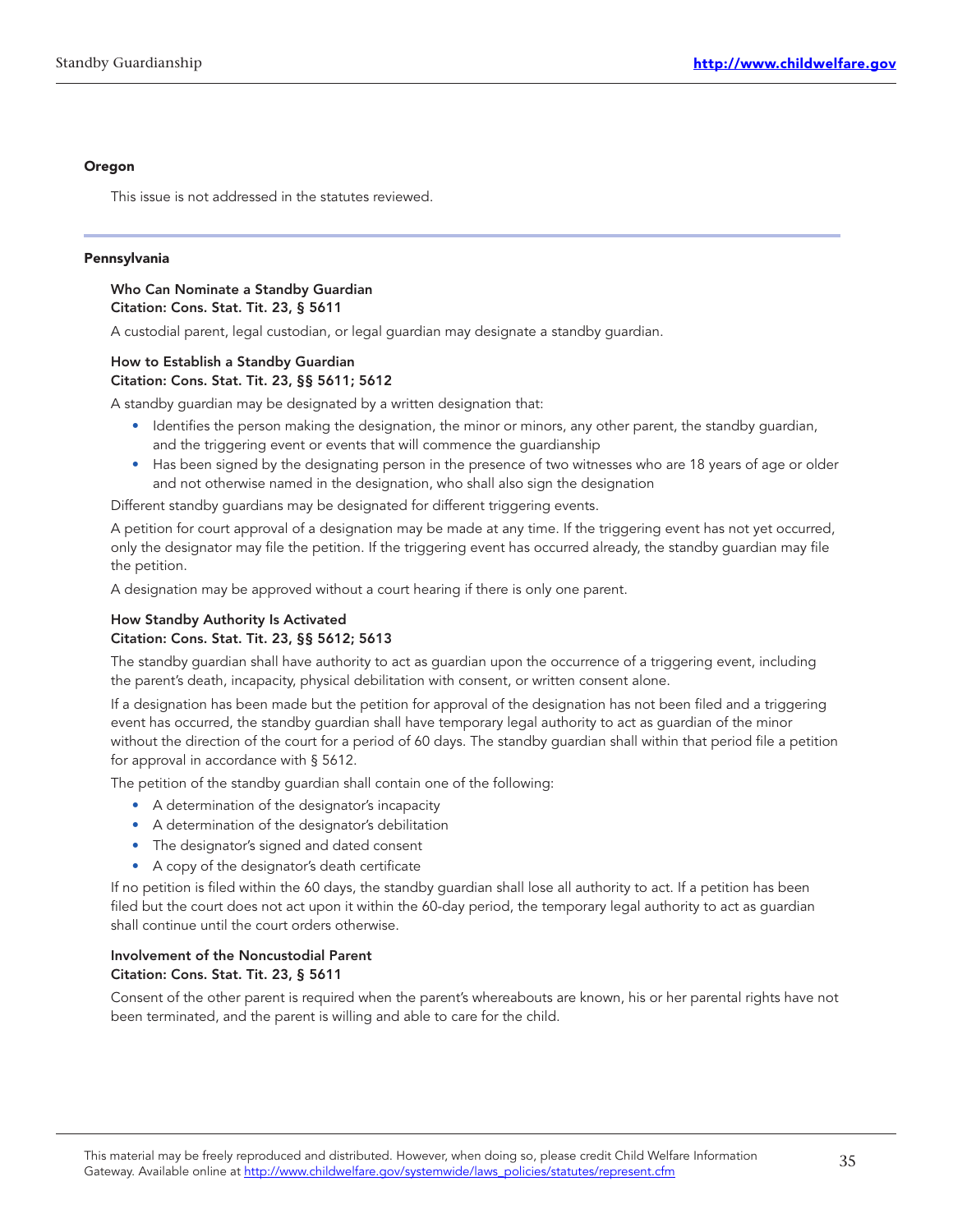#### Authority Relationship of the Parent and the Standby Citation: Cons. Stat. Tit. 23, § 5613

The commencement of the standby guardian's authority to act due to incapacity, debilitation and consent, or consent alone shall not itself divest the designator of any parental rights but shall confer upon the standby guardian concurrent or shared custody of the child.

The commencement of the standby guardian's authority to act as guardian due to the death of the designator shall not confer upon the standby guardian more than physical and legal custody.

A standby guardian shall ensure frequent and continuing contact with the child and ensure the involvement of the parent, including, to the greatest extent possible, in decision-making on behalf of the child.

### Withdrawing Guardianship

#### Citation: Cons. Stat. Tit. 23, §§ 5613; 5614

If a licensed physician determines that the designator has regained capacity, the standby guardian's authority that commenced on the occurrence of a triggering event shall become inactive, and the standby guardian shall return to having no authority.

Prior to a petition being filed, the designator may revoke a standby guardianship by simple destruction of the designation and notification of the revocation to the standby guardian. After a petition has been filed, the designator may revoke a standby guardianship by:

- Executing a written revocation
- Filing the revocation with the court
- Notifying the persons named in the designation of the revocation in writing

Regardless of whether a petition has been filed, an unwritten revocation may be considered by the court if it can be proven by clear and convincing evidence.

#### Puerto Rico

This issue is not addressed in the statutes reviewed.

#### Rhode Island

This issue is not addressed in the statutes reviewed.

#### South Carolina

This issue is not addressed in the statutes reviewed.

#### South Dakota

This issue is not addressed in the statutes reviewed.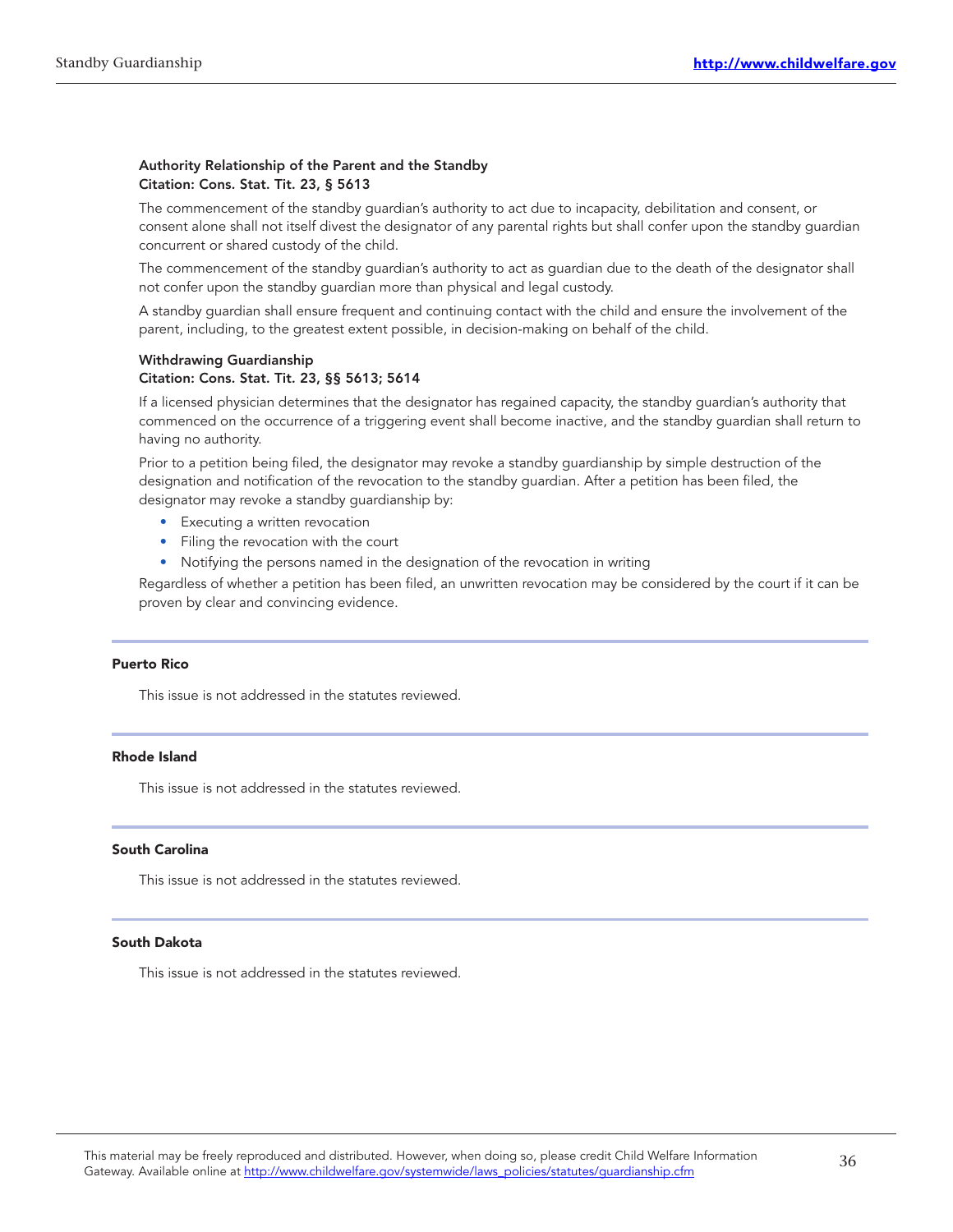#### **Tennessee**

#### Who Can Nominate a Standby Guardian Citation: Ann. Code § 34-6-302

The parent or parents of a minor child may delegate to any adult person residing in this State temporary care giving authority regarding the child when hardship prevents the parent or parents from caring for the child.

#### How to Establish a Standby Guardian Citation: Ann. Code §§ 34-6-302; 34-6-303

This authority may be delegated without the approval of a court by executing in writing a power of attorney for care of a minor child on a form provided by the Department of Children's Services. Hardships may include but are not limited to:

- The serious illness or incarceration of a parent or legal guardian
- The physical or mental condition of the parent or legal guardian or the child is such that care and supervision of the child cannot be provided
- The loss or uninhabitability of the child's home as the result of a natural disaster

The power of attorney for care of the minor child shall be signed and acknowledged before a notary public by the parent.

The instrument providing for the power of attorney shall be executed by both parents, if both parents are living and have legal custody of the minor child, and shall state with specificity the details of the hardship preventing the parent from caring for the child.

#### How Standby Authority Is Activated

This issue is not addressed in the statutes reviewed.

#### Involvement of the Noncustodial Parent Citation: Ann. Code § 34-6-303

If only one parent has legal custody of the minor child, then that parent shall execute the instrument. The other parent must consent in writing to the appointment in the instrument, or the executing parent shall explain in the instrument why the consent cannot be obtained. If both parents do not execute the affidavit, then the executing parent shall send a copy of the instrument to the other parent by certified mail, return receipt requested, at the last known address of the other parent.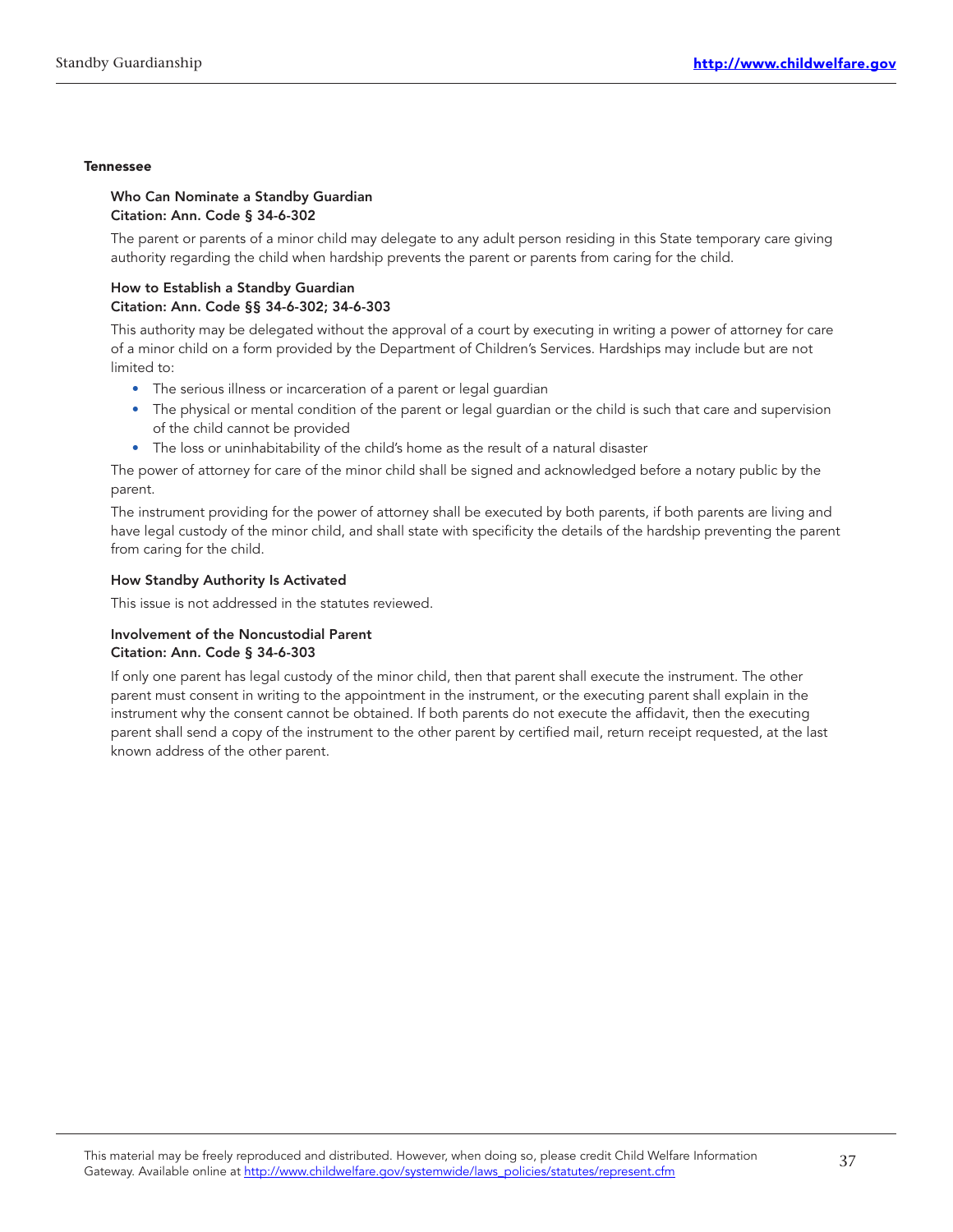#### Authority Relationship of the Parent and the Standby Citation: Ann. Code §§ 34-6-304; 34-6-305; 34-6-307

Through the power of attorney for care of a minor child, the parent may authorize the caregiver to perform the following functions without limitation:

- Enroll the child in school and extracurricular activities
- Obtain medical, dental, and mental health treatment for the child
- Provide for the child's food, lodging, housing, recreation, and travel

Nothing in this section shall be construed to limit the power of the parent to grant additional powers to the caregiver.

Except where limited by Federal law, the caregiver shall be assigned the rights, duties, and responsibilities that would otherwise be assigned to the parent, legal guardian, or legal custodian.

The power of attorney does not provide legal custody to the caregiver. If at any time the parent or legal guardian disagrees with the decision of the caregiver or chooses to make any health‑care or educational decisions for the child, the parent must revoke the power of attorney and provide the health-care provider and local education agency either written documentation of the revocation or a court order appointing a legal guardian or legal custodian.

The decision of a caregiver to consent to or to refuse medical, dental, or mental health care for a child shall be superseded by any contravening decision of the parent having legal custody of the child as long as the decision of the parent does not jeopardize the life, health, or safety of the child. If at any time the parent or legal guardian disagrees with the decision of the caregiver or chooses to make any health‑care decisions for the child, then the parent must revoke the power of attorney for care of a minor child and provide the health-care provider written documentation of the revocation.

#### Withdrawing Guardianship Citation: Ann. Code § 34-6-306

The power of attorney for care of a minor child may be terminated by an instrument in writing signed by either parent with legal custody. The power of attorney for care of a minor child may also be terminated by any order of a court of competent jurisdiction that appoints a legal guardian or legal custodian.

#### Texas

This issue is not addressed in the statutes reviewed.

#### Utah

This issue is not addressed in the statutes reviewed.

#### Vermont

This issue is not addressed in the statutes reviewed.

#### Virgin Islands

This issue is not addressed in the statutes reviewed.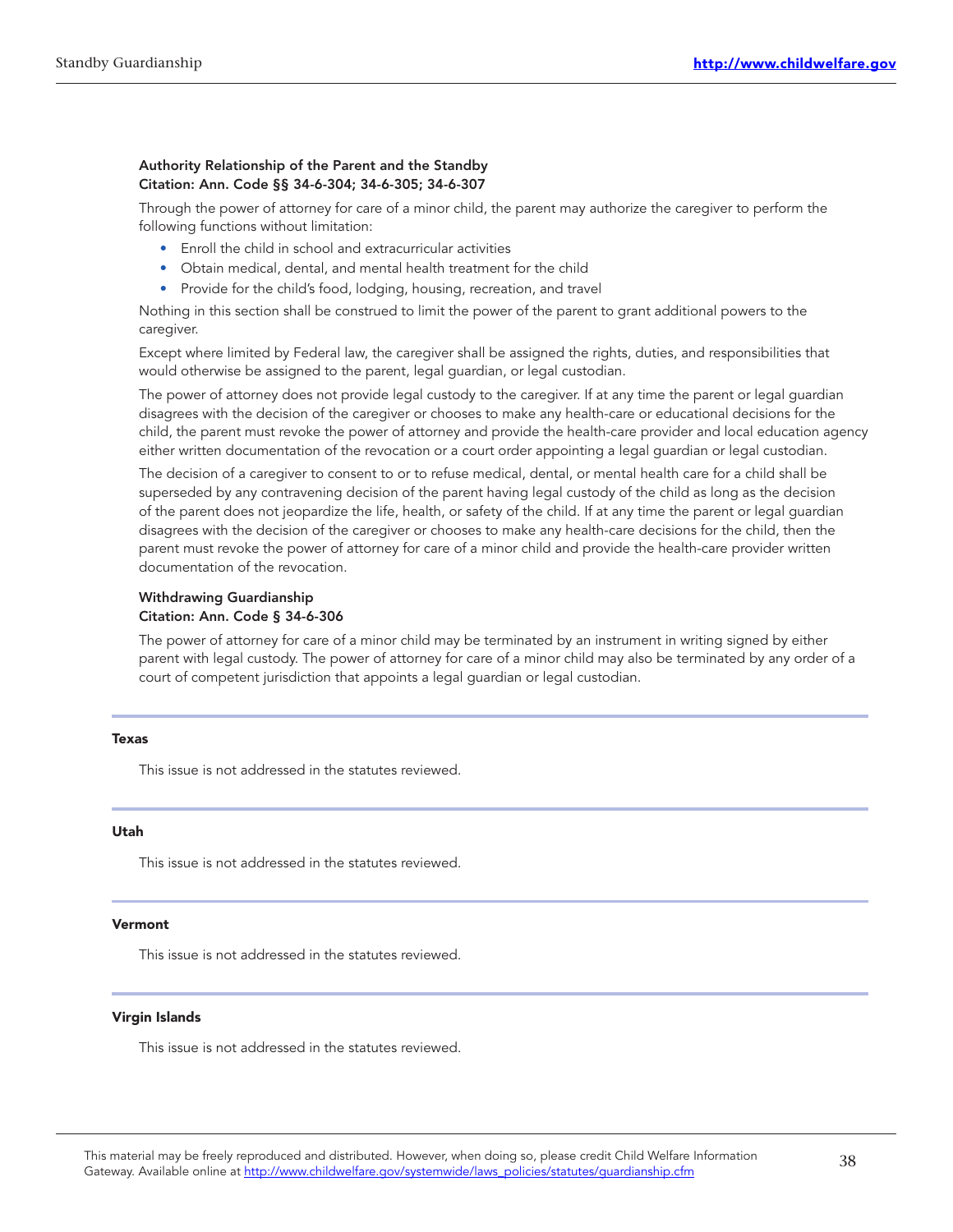#### Virginia

#### Who Can Nominate a Standby Guardian Citation: Ann. Code §§ 16.1-349; 16.1-351

A qualified parent may petition the juvenile court to approve a standby guardian for the child. 'Qualified parent' means a parent who has been diagnosed by a licensed physician to be afflicted with a progressive or chronic condition caused by injury, disease, or illness from which, to a reasonable degree of medical probability, the patient cannot recover.

Any other person may file a petition. If the petitioner, however, is other than the child's custodial parent, the parent must give consent.

#### How to Establish a Standby Guardian Citation: Ann. Code §§ 16.1-350; 16.1-352

Upon petition, the court may approve a person as standby guardian for a child of a qualified parent upon the occurrence of a specific triggering event. The petition shall include:

- The name and address of the petitioner and his or her relationship to the child, the name and address of the child's qualified parent, and the name and address of any other parent of the child whose identity and whereabouts are known to the petitioner
- The name, address, and birth date of the child
- The proposed triggering event
- Whether a determination of incompetence or debilitation has been made
- Whether there is a significant risk that the parent will imminently become physically or mentally incapable of caring for the child or die as the result of a progressive chronic condition or illness
- The name and address of the proposed standby guardian
- Any known reasons why the child's other parent is not assuming or should not assume the responsibilities of a standby guardian

The parent may also name a standby guardian by executing a written designation at any time.

Children who are age 12 or older must be notified of any hearing.

#### How Standby Authority Is Activated Citation: Ann. Code §§ 16.1-352; 16.1-353

The authority of the standby guardian is effective:

- Upon receipt by the standby guardian of a determination of incompetence or a certificate of death
- If so requested in the petition, upon receipt by the standby guardian of a written consent of the qualified parent and filing of the consent with the court

The court-approved standby guardian then has 30 days to file confirming documents with the court. A standby guardian by written designation must petition the court for approval as soon as possible, but no later than 30 days after the triggering event.

If the parent has died, the standby guardian has 90 days to petition for the appointment of a permanent guardian or initiate proceedings to determine custody of the child.

#### Involvement of the Noncustodial Parent Citation: Ann. Code § 16.1-350

Each parent whose identity and whereabouts are known must be notified of the petition.

Another known parent, stepparent, adult sibling, or other adult related to the child may request a hearing within 10 days. The court cannot proceed if a custody case is pending.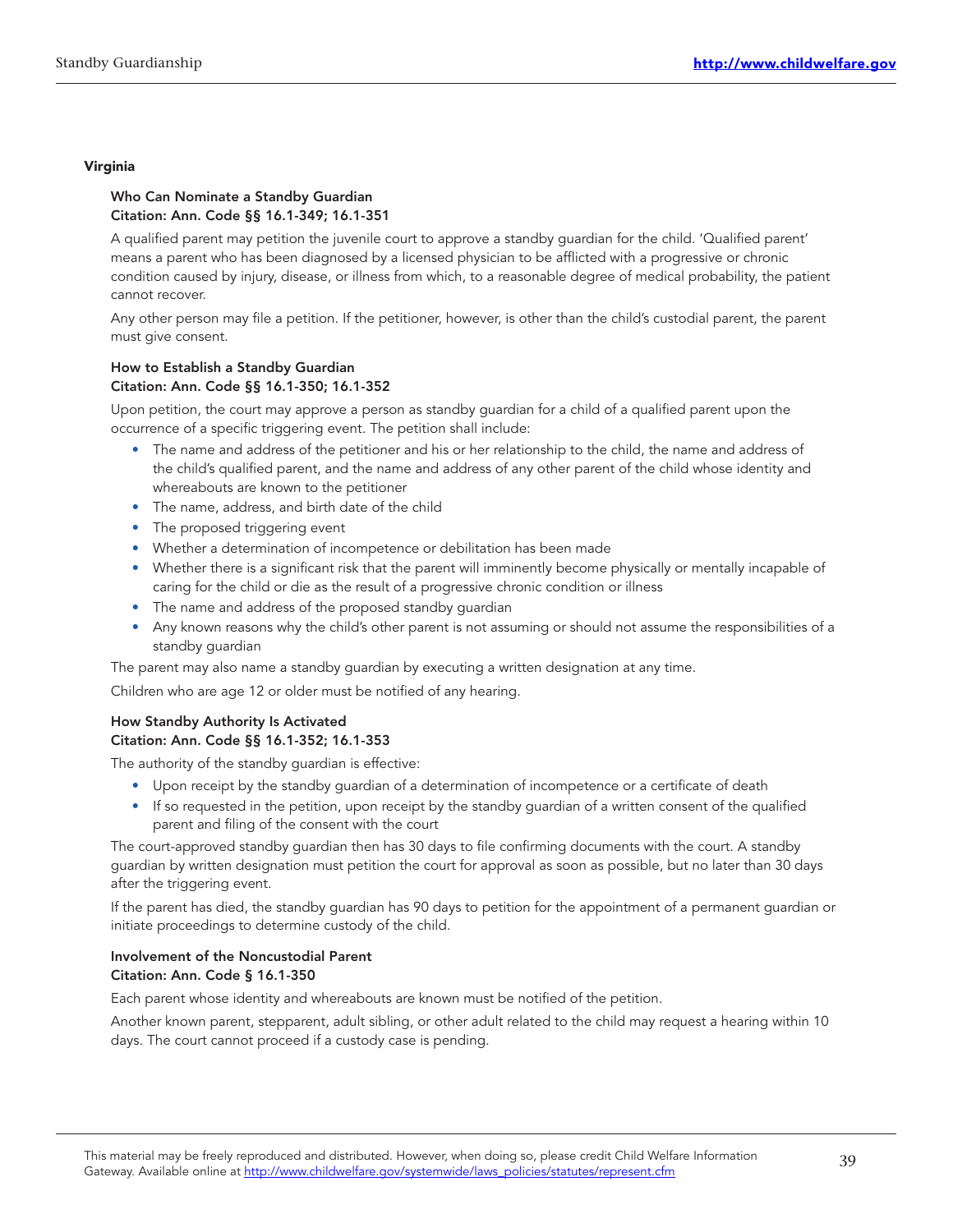#### Authority Relationship of the Parent and the Standby Citation: Ann. Code §§ 16.1-349; 16.1-354

The standby guardian temporarily assumes the duties of guardian of a minor child on behalf of or in conjunction with a qualified parent upon the occurrence of a triggering event. This is meant to enable the parent to plan for the future care of a child, without terminating parental or legal rights.

When a standby guardian's authority is effective upon debilitation or incompetence of the parent, the standby guardian's authority to act on behalf of the parent continues even though the parent is restored to health unless the parent notifies the guardian and, if appropriate, the court, in writing.

#### Withdrawing Guardianship Citation: Ann. Code § 16.1-354

The authority of a standby guardian who has been approved by the court may be revoked by the parent by filing a notice of revocation with the court.

At any time following his or her approval by the court, a standby guardian may decline to serve by filing a written statement of refusal with the court and having the statement personally served on the parent.

When a written designation has been executed but is not yet effective because the triggering event has not yet occurred, the parent may revoke or the prospective standby guardian may refuse the designation by notifying the other party in writing. A written designation may also be revoked by the execution of a subsequent inconsistent designation.

#### Washington

This issue is not addressed in the statutes reviewed.

#### West Virginia

#### Who Can Nominate a Standby Guardian Citation: Ann. Code §§ 44A-5-2; 44A-5-3

A parent, functional parent, or any person acting on a parent's behalf may petition for a standby guardian for a child of a qualified parent. 'Qualified parent' means a parent who has been diagnosed by a licensed physician to be afflicted with a progressive or chronic condition caused by injury, disease, or illness from which, to a reasonable degree of medical probability, the patient cannot recover and that is likely to lead to debilitation or incompetence.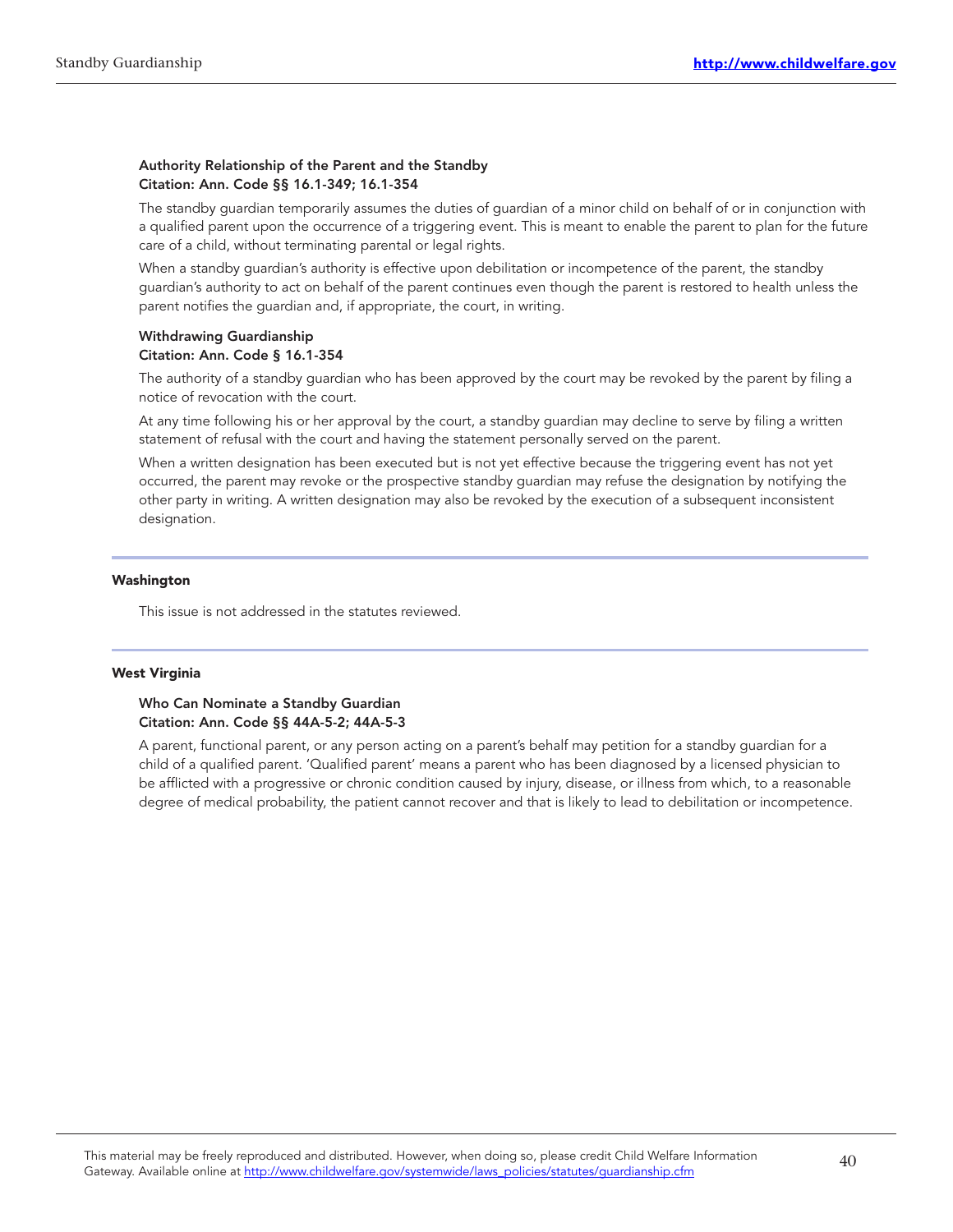#### How to Establish a Standby Guardian Citation: Ann. Code §§ 44A-5-3; 44A-5-4; 44A-5-5

Upon petition, the court may approve a person as standby guardian for a child of a qualified parent upon the occurrence of a specific triggering event. The petition shall include:

- The name and address of the petitioner and his or her relationship to the child, the name and address of the child's qualified parent, and the name and address of any other parent of the child whose identity and whereabouts are known
- The name, address, and birth date of the child
- The proposed triggering event
- Whether a determination of incompetence or debilitation has been made
- Whether there is a significant risk that the qualified parent will die imminently or become physically or mentally incapable of caring for the child or die as a result of a progressive chronic condition or illness
- The name and address of the proposed standby guardian
- Any known reasons why the child's other parent is not assuming or should not assume the responsibilities of a standby guardian

When a petition is filed by a person other than a parent having custody of the child, the standby guardian shall be appointed only with the consent of the qualified parent unless the court finds that such consent cannot be given for medical reasons.

A parent may execute a written designation of a standby guardian at anytime. The written designation shall be signed by the parent and witnessed by two adults.

Children who are age 14 or older must be notified of any hearing.

#### How Standby Authority Is Activated Citation: Ann. Code §§ 44A-5-4; 44A-5-5; 44A-5-6

The authority of the standby guardian is effective:

- Upon receipt by the standby guardian of a determination of incompetence or a certificate of death
- If so requested in the petition, upon receipt by the standby guardian of a written consent of the qualified parent and filing of the consent with the court

A court‑approved standby guardian then has 30 days to file confirming documents with the court. A standby guardian by written designation must petition the court for approval as soon as possible, but no later than 30 days after the triggering event.

If the parent has died, the standby guardian has 90 days to petition for the appointment of a permanent guardian or initiate proceedings to determine custody of the child.

#### Involvement of the Noncustodial Parent Citation: Ann. Code § 44A-5-3

Each parent whose identity and whereabouts are known must receive notice and a copy of the petition; he or she has 10 days to request a hearing. The court cannot proceed if a custody case is pending.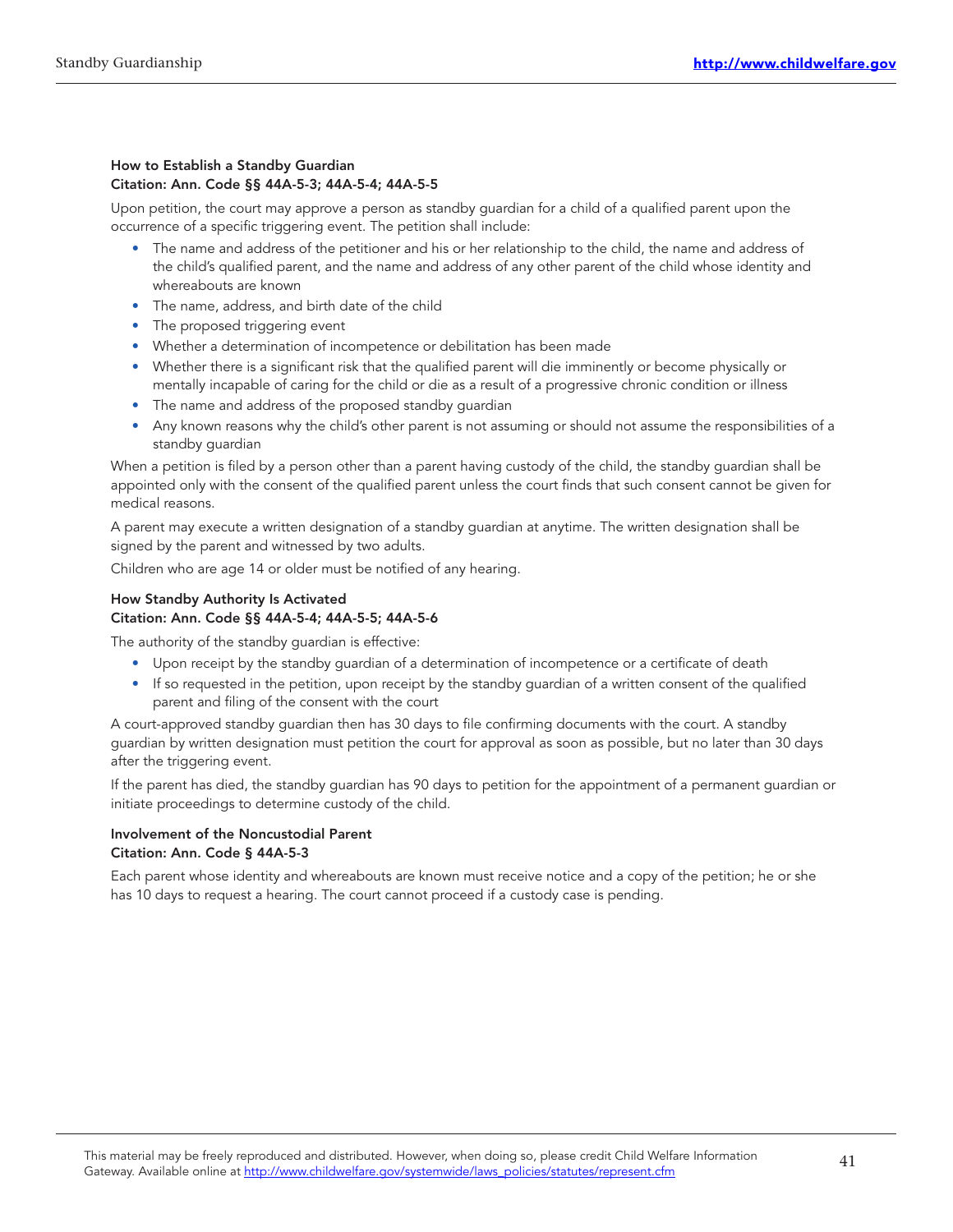#### Authority Relationship of the Parent and the Standby Citation: Ann. Code §§ 44A-5-2; 44A-5-7

The standby guardian temporarily assumes the duties of guardian of the child on behalf of or in conjunction with a qualified parent upon the occurrence of a triggering event, to enable the parent to plan for the future of the child without terminating parental or legal rights. It creates co-guardianship rights between a parent and the standby guardian, giving the standby guardian authority to act in a manner consistent with the known wishes of a qualified parent regarding the care, custody, and support of the child.

When a standby guardian's authority is effective due to debilitation or incompetence of the parent, the standby guardian's authority to act on behalf of the parent continues even when the parent is restored to health unless the parent notifies the guardian and, if appropriate, the court, in writing.

#### Withdrawing Guardianship Citation: Ann. Code § 44A-5-7

The authority of a standby guardian who has been approved by the court may be revoked by the parent by filing a notice of revocation with the court.

At any time following his or her approval by the court, a standby guardian may decline to serve by filing a written statement of refusal with the court and having the statement personally served on the parent.

When a written designation has been executed but is not yet effective because the triggering event has not yet occurred, the parent may revoke or the prospective standby guardian may refuse the designation by notifying the other party in writing.

A written designation may also be revoked by the execution of a subsequent inconsistent designation.

#### Wisconsin

#### Who Can Nominate a Standby Guardian Citation: Ann. Stat. § 48.978

A parent who is at significant risk of incapacity, debilitation, or death within 2 years may petition the court to appoint a standby guardian.

#### How to Establish a Standby Guardian Citation: Ann. Stat. § 48.978

A proceeding for the appointment of a standby guardian shall be initiated by a petition that shall include:

- The name, birth date, and address of the child
- The names and addresses of the child's parent or parents, guardian, and legal custodian
- The name and address of the person nominated as standby guardian
- The proposed triggering event
- A statement that there is a significant risk that the petitioner will become incapacitated or debilitated or die, as applicable, within 2 years after the date on which the petition is filed and the factual basis for that statement

Notice of the hearing must be served on the child if the child is age 12 or older, and the child's guardian, guardian ad litem, counsel, and other parent, if that parent has not joined in the petition and if that parent can with reasonable diligence be located. At the hearing, the court may approve the appointment of the standby guardian if it is found to be in the best interests of the child.

A parent may also designate a standby guardian for his or her child by means of a written designation signed by the parent in the presence of two witnesses who are age 18 or older, neither of whom may be the standby guardian, and by the standby guardian. An optional form is provided in the statute.